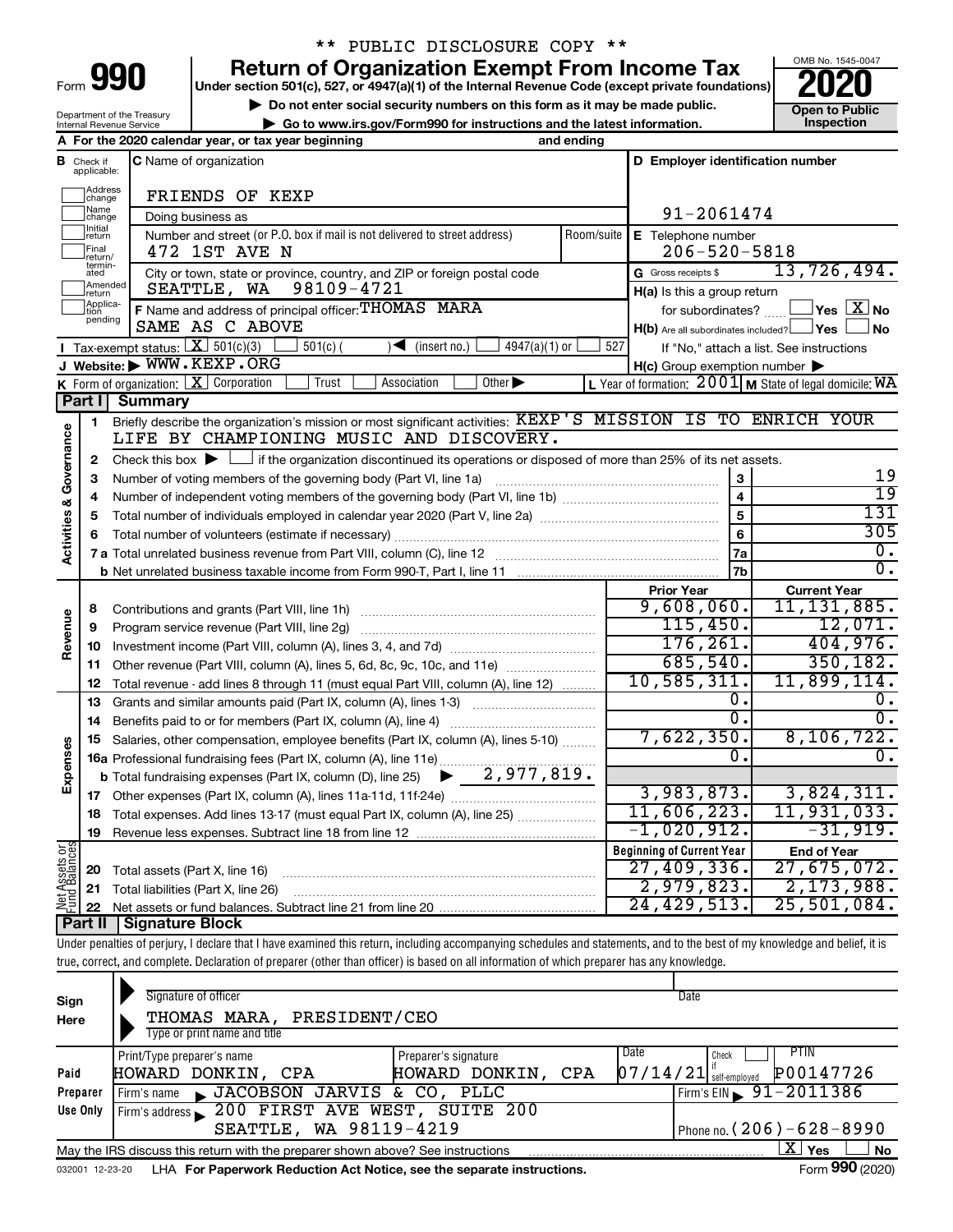|              | 91-2061474<br>FRIENDS OF KEXP<br>Page 2<br>Form 990 (2020)                                                                                                                                                                                                                           |
|--------------|--------------------------------------------------------------------------------------------------------------------------------------------------------------------------------------------------------------------------------------------------------------------------------------|
|              | Part III   Statement of Program Service Accomplishments                                                                                                                                                                                                                              |
|              | $\overline{\mathbf{X}}$                                                                                                                                                                                                                                                              |
| 1.           | Briefly describe the organization's mission:<br>KEXP'S MISSION IS TO ENRICH YOUR LIFE BY CHAMPIONING MUSIC AND                                                                                                                                                                       |
|              | DISCOVERY.                                                                                                                                                                                                                                                                           |
|              |                                                                                                                                                                                                                                                                                      |
|              |                                                                                                                                                                                                                                                                                      |
|              |                                                                                                                                                                                                                                                                                      |
| $\mathbf{2}$ | Did the organization undertake any significant program services during the year which were not listed on the<br>$\exists$ Yes $\boxed{\text{X}}$ No<br>prior Form 990 or 990-EZ?                                                                                                     |
|              | If "Yes," describe these new services on Schedule O.                                                                                                                                                                                                                                 |
| 3            | $\Box$ Yes $[\overline{\mathrm{X}}]$ No<br>Did the organization cease conducting, or make significant changes in how it conducts, any program services?<br>If "Yes," describe these changes on Schedule O.                                                                           |
|              |                                                                                                                                                                                                                                                                                      |
| 4            | Describe the organization's program service accomplishments for each of its three largest program services, as measured by expenses.<br>Section 501(c)(3) and 501(c)(4) organizations are required to report the amount of grants and allocations to others, the total expenses, and |
|              | revenue, if any, for each program service reported.                                                                                                                                                                                                                                  |
|              | $4, 264, 964$ $\cdot$ including grants of \$<br>) (Expenses \$<br>4a (Code:<br>) (Revenue \$                                                                                                                                                                                         |
|              | KEXP HD RADIO BROADCAST ON 90.3 FM TO THE GREATER SEATTLE AREA OF                                                                                                                                                                                                                    |
|              | VARIETY ARTIST MIXES, SPECIALIZED MUSIC SHOWS AND SPECIALLY CURATED                                                                                                                                                                                                                  |
|              | <b>PROGRAMMING.</b>                                                                                                                                                                                                                                                                  |
|              |                                                                                                                                                                                                                                                                                      |
|              |                                                                                                                                                                                                                                                                                      |
|              |                                                                                                                                                                                                                                                                                      |
|              |                                                                                                                                                                                                                                                                                      |
|              |                                                                                                                                                                                                                                                                                      |
|              |                                                                                                                                                                                                                                                                                      |
|              |                                                                                                                                                                                                                                                                                      |
|              |                                                                                                                                                                                                                                                                                      |
|              |                                                                                                                                                                                                                                                                                      |
|              | 3,775.<br>$\overline{2,654,226}$ including grants of \$                                                                                                                                                                                                                              |
| 4b l         | (Expenses \$<br>) (Revenue \$<br>(Code:<br>KEXP ONLINE RADIO STREAMING AND PROGRAMMING THROUGH KEXP.ORG, WHICH                                                                                                                                                                       |
|              | INCLUDES VIDEOS OF OUR LIVE IN-STUDIO PERFORMANCES, MUSIC BLOG POSTS                                                                                                                                                                                                                 |
|              | AND LOCAL CONCERT CALENDAR.                                                                                                                                                                                                                                                          |
|              |                                                                                                                                                                                                                                                                                      |
|              |                                                                                                                                                                                                                                                                                      |
|              |                                                                                                                                                                                                                                                                                      |
|              |                                                                                                                                                                                                                                                                                      |
|              |                                                                                                                                                                                                                                                                                      |
|              |                                                                                                                                                                                                                                                                                      |
|              |                                                                                                                                                                                                                                                                                      |
|              |                                                                                                                                                                                                                                                                                      |
|              |                                                                                                                                                                                                                                                                                      |
|              |                                                                                                                                                                                                                                                                                      |
| 4с           | 730,087.<br>8,296.<br>including grants of \$<br>(Expenses \$<br>(Revenue \$<br>(Code:                                                                                                                                                                                                |
|              | SIGNIFICANTLY IMPACTED DUE TO COVID-19 PANDEMIC, KEXP EVENTS IN OUR NEW                                                                                                                                                                                                              |
|              | HOME IN SEATTLE CENTER AND IN VARIOUS VENUES, INCLUDING LIVE                                                                                                                                                                                                                         |
|              | PERFORMANCES, MUSIC LITERARY CONVERSATIONS, ARTIST WORKSHOPS AND DONOR                                                                                                                                                                                                               |
|              | APPRECIATIONS.                                                                                                                                                                                                                                                                       |
|              |                                                                                                                                                                                                                                                                                      |
|              |                                                                                                                                                                                                                                                                                      |
|              |                                                                                                                                                                                                                                                                                      |
|              |                                                                                                                                                                                                                                                                                      |
|              |                                                                                                                                                                                                                                                                                      |
|              |                                                                                                                                                                                                                                                                                      |
|              |                                                                                                                                                                                                                                                                                      |
|              |                                                                                                                                                                                                                                                                                      |
| 4d -         | Other program services (Describe on Schedule O.)                                                                                                                                                                                                                                     |
|              | $426$ , $035$ $\cdot$ including grants of \$<br>(Expenses \$<br>(Revenue \$                                                                                                                                                                                                          |
| 4е           | 8,075,312.<br>Total program service expenses                                                                                                                                                                                                                                         |
|              | Form 990 (2020)                                                                                                                                                                                                                                                                      |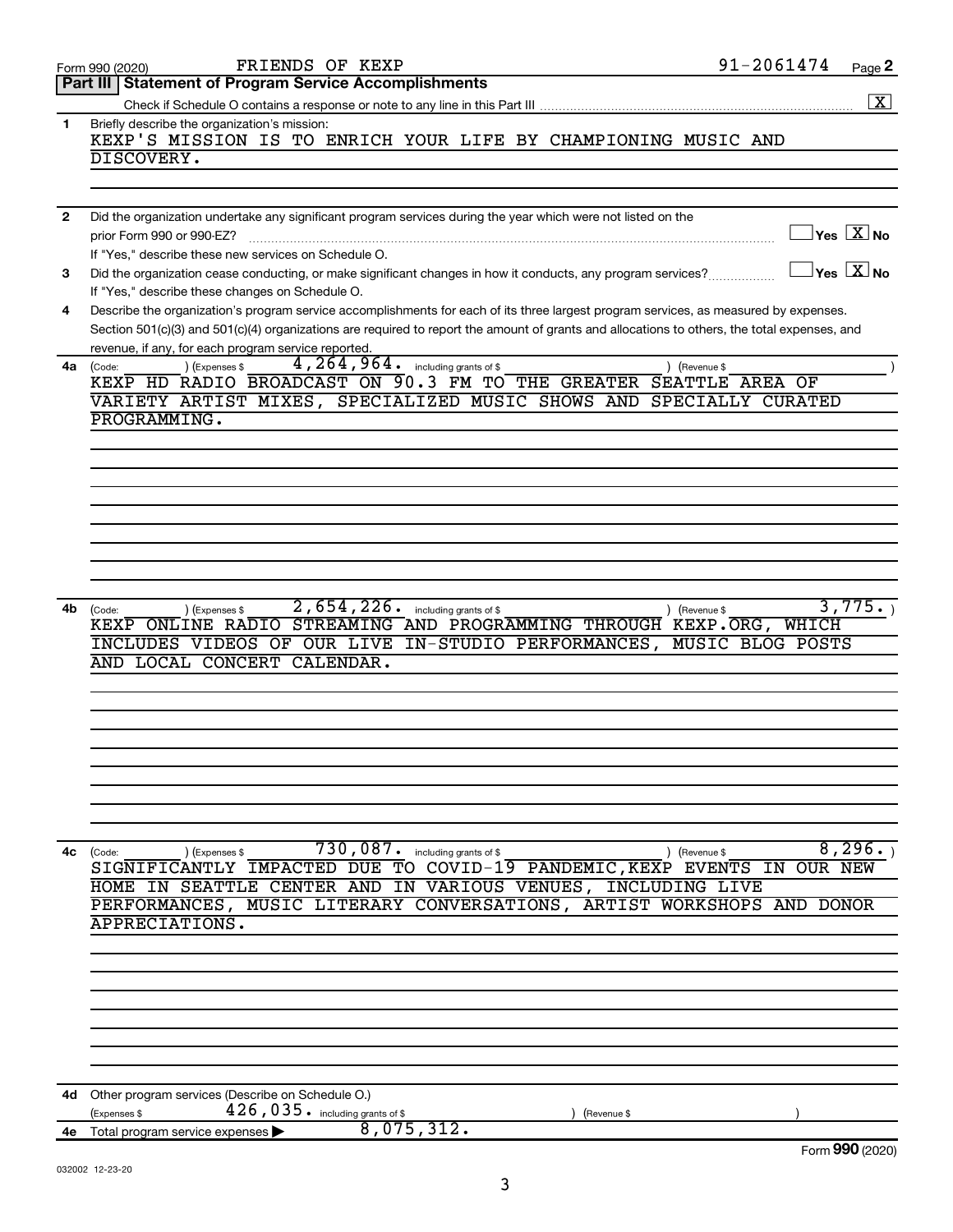|  | Form 990 (2020) |
|--|-----------------|

 $F$ RIENDS OF KEXP  $91-2061474$ 

**Part IV Checklist of Required Schedules**

|    |                                                                                                                                                                       |                          | Yes | No                      |
|----|-----------------------------------------------------------------------------------------------------------------------------------------------------------------------|--------------------------|-----|-------------------------|
| 1  | Is the organization described in section 501(c)(3) or 4947(a)(1) (other than a private foundation)?<br>If "Yes," complete Schedule A                                  | 1                        | х   |                         |
| 2  | Is the organization required to complete Schedule B, Schedule of Contributors? [111] [12] the organization required to complete Schedule B, Schedule of Contributors? | $\overline{2}$           | х   |                         |
| 3  | Did the organization engage in direct or indirect political campaign activities on behalf of or in opposition to candidates for                                       |                          |     |                         |
|    | public office? If "Yes," complete Schedule C, Part I                                                                                                                  | 3                        |     | x.                      |
| 4  | Section 501(c)(3) organizations. Did the organization engage in lobbying activities, or have a section 501(h) election in effect                                      |                          |     |                         |
|    |                                                                                                                                                                       | 4                        |     | x                       |
| 5  | Is the organization a section 501(c)(4), 501(c)(5), or 501(c)(6) organization that receives membership dues, assessments, or                                          |                          |     |                         |
|    |                                                                                                                                                                       | 5                        |     | х                       |
| 6  | Did the organization maintain any donor advised funds or any similar funds or accounts for which donors have the right to                                             |                          |     |                         |
|    | provide advice on the distribution or investment of amounts in such funds or accounts? If "Yes," complete Schedule D, Part I                                          | 6                        |     | x                       |
| 7  | Did the organization receive or hold a conservation easement, including easements to preserve open space,                                                             |                          |     |                         |
|    |                                                                                                                                                                       | $\overline{\phantom{a}}$ |     | х                       |
| 8  | Did the organization maintain collections of works of art, historical treasures, or other similar assets? If "Yes," complete                                          |                          |     |                         |
|    | Schedule D, Part III                                                                                                                                                  | 8                        |     | х                       |
| 9  | Did the organization report an amount in Part X, line 21, for escrow or custodial account liability, serve as a custodian for                                         |                          |     |                         |
|    | amounts not listed in Part X; or provide credit counseling, debt management, credit repair, or debt negotiation services?                                             |                          |     |                         |
|    |                                                                                                                                                                       | 9                        |     | x                       |
| 10 | Did the organization, directly or through a related organization, hold assets in donor-restricted endowments                                                          | 10                       | х   |                         |
| 11 | If the organization's answer to any of the following questions is "Yes," then complete Schedule D, Parts VI, VII, VIII, IX, or X                                      |                          |     |                         |
|    | as applicable.                                                                                                                                                        |                          |     |                         |
|    | a Did the organization report an amount for land, buildings, and equipment in Part X, line 10? If "Yes," complete Schedule D,                                         |                          |     |                         |
|    | Part VI                                                                                                                                                               | 11a                      | х   |                         |
|    | <b>b</b> Did the organization report an amount for investments - other securities in Part X, line 12, that is 5% or more of its total                                 |                          |     |                         |
|    | assets reported in Part X, line 16? If "Yes," complete Schedule D, Part VII [11] [11] [12] [12] [12] [12] [13] [                                                      | 11b                      |     | х                       |
|    | c Did the organization report an amount for investments - program related in Part X, line 13, that is 5% or more of its total                                         |                          |     |                         |
|    |                                                                                                                                                                       | 11c                      |     | х                       |
|    | d Did the organization report an amount for other assets in Part X, line 15, that is 5% or more of its total assets reported in                                       |                          |     |                         |
|    |                                                                                                                                                                       | 11d                      |     | x                       |
|    |                                                                                                                                                                       | 11e                      | х   |                         |
| f  | Did the organization's separate or consolidated financial statements for the tax year include a footnote that addresses                                               |                          |     | x                       |
|    | the organization's liability for uncertain tax positions under FIN 48 (ASC 740)? If "Yes," complete Schedule D, Part X                                                | 11f                      |     |                         |
|    | 12a Did the organization obtain separate, independent audited financial statements for the tax year? If "Yes," complete                                               | 12a                      | х   |                         |
|    | <b>b</b> Was the organization included in consolidated, independent audited financial statements for the tax year?                                                    |                          |     |                         |
|    | If "Yes," and if the organization answered "No" to line 12a, then completing Schedule D, Parts XI and XII is optional                                                 | 12 <sub>b</sub>          |     | х                       |
| 13 |                                                                                                                                                                       | 13                       |     | $\overline{\mathbf{X}}$ |
|    |                                                                                                                                                                       | 14a                      |     | x                       |
|    | <b>b</b> Did the organization have aggregate revenues or expenses of more than \$10,000 from grantmaking, fundraising, business,                                      |                          |     |                         |
|    | investment, and program service activities outside the United States, or aggregate foreign investments valued at \$100,000                                            |                          |     | х                       |
|    | Did the organization report on Part IX, column (A), line 3, more than \$5,000 of grants or other assistance to or for any                                             | 14b                      |     |                         |
| 15 |                                                                                                                                                                       | 15                       |     | х                       |
| 16 | Did the organization report on Part IX, column (A), line 3, more than \$5,000 of aggregate grants or other assistance to                                              |                          |     |                         |
|    |                                                                                                                                                                       | 16                       |     | х                       |
| 17 | Did the organization report a total of more than \$15,000 of expenses for professional fundraising services on Part IX,                                               |                          |     |                         |
|    |                                                                                                                                                                       | 17                       |     | х                       |
| 18 | Did the organization report more than \$15,000 total of fundraising event gross income and contributions on Part VIII, lines                                          |                          |     |                         |
|    |                                                                                                                                                                       | 18                       |     | х                       |
| 19 | Did the organization report more than \$15,000 of gross income from gaming activities on Part VIII, line 9a? If "Yes,"                                                |                          |     |                         |
|    |                                                                                                                                                                       | 19                       |     | х                       |
|    |                                                                                                                                                                       | 20a                      |     | x                       |
|    |                                                                                                                                                                       | 20 <sub>b</sub>          |     |                         |
| 21 | Did the organization report more than \$5,000 of grants or other assistance to any domestic organization or                                                           | 21                       |     | x                       |
|    |                                                                                                                                                                       |                          |     |                         |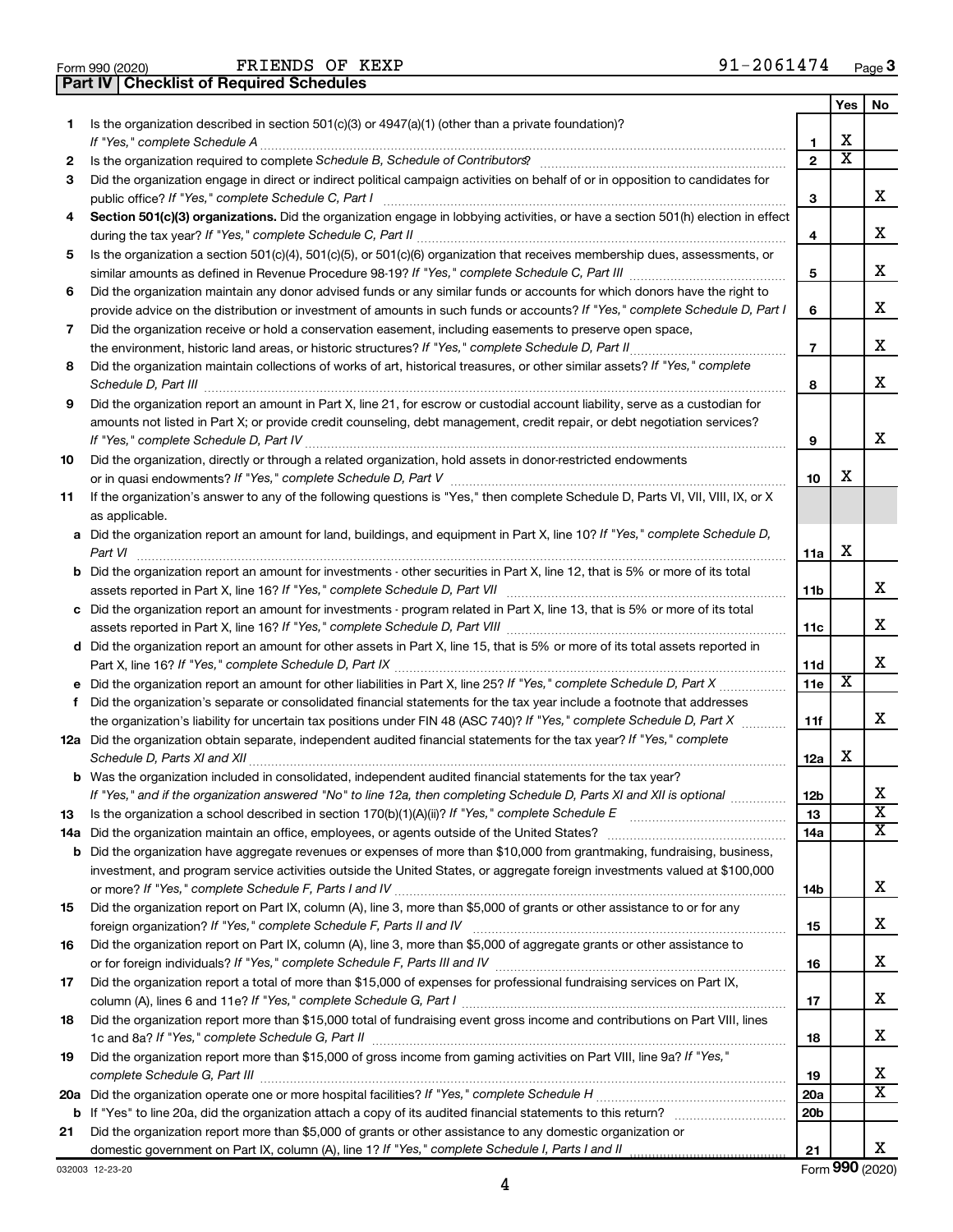|  | Form 990 (2020) |
|--|-----------------|
|  |                 |

 $F$ RIENDS OF KEXP  $91-2061474$ 

**Part IV Checklist of Required Schedules**

*(continued)*

|               |                                                                                                                                             |                 | Yes | No                      |  |
|---------------|---------------------------------------------------------------------------------------------------------------------------------------------|-----------------|-----|-------------------------|--|
| 22            | Did the organization report more than \$5,000 of grants or other assistance to or for domestic individuals on                               | 22              |     | x                       |  |
| 23            | Did the organization answer "Yes" to Part VII, Section A, line 3, 4, or 5 about compensation of the organization's current                  |                 |     |                         |  |
|               | and former officers, directors, trustees, key employees, and highest compensated employees? If "Yes," complete<br>Schedule J                | 23              | X   |                         |  |
|               | 24a Did the organization have a tax-exempt bond issue with an outstanding principal amount of more than \$100,000 as of the                 |                 |     |                         |  |
|               | last day of the year, that was issued after December 31, 2002? If "Yes," answer lines 24b through 24d and complete                          |                 |     |                         |  |
|               | Schedule K. If "No," go to line 25a                                                                                                         | 24a             |     | x                       |  |
|               |                                                                                                                                             | 24 <sub>b</sub> |     |                         |  |
|               | c Did the organization maintain an escrow account other than a refunding escrow at any time during the year to defease                      |                 |     |                         |  |
|               | any tax-exempt bonds?                                                                                                                       | 24c             |     |                         |  |
|               |                                                                                                                                             | 24 <sub>d</sub> |     |                         |  |
|               | 25a Section 501(c)(3), 501(c)(4), and 501(c)(29) organizations. Did the organization engage in an excess benefit                            |                 |     |                         |  |
|               |                                                                                                                                             | 25a             |     | x                       |  |
|               | <b>b</b> Is the organization aware that it engaged in an excess benefit transaction with a disqualified person in a prior year, and         |                 |     |                         |  |
|               | that the transaction has not been reported on any of the organization's prior Forms 990 or 990-EZ? If "Yes," complete                       |                 |     |                         |  |
|               | Schedule L, Part I                                                                                                                          | 25b             |     | х                       |  |
| 26            | Did the organization report any amount on Part X, line 5 or 22, for receivables from or payables to any current                             |                 |     |                         |  |
|               | or former officer, director, trustee, key employee, creator or founder, substantial contributor, or 35%                                     |                 |     |                         |  |
|               | controlled entity or family member of any of these persons? If "Yes," complete Schedule L, Part II                                          | 26              |     | х                       |  |
| 27            | Did the organization provide a grant or other assistance to any current or former officer, director, trustee, key employee,                 |                 |     |                         |  |
|               | creator or founder, substantial contributor or employee thereof, a grant selection committee member, or to a 35% controlled                 |                 |     |                         |  |
|               | entity (including an employee thereof) or family member of any of these persons? If "Yes," complete Schedule L, Part III                    | 27              |     | x                       |  |
| 28            | Was the organization a party to a business transaction with one of the following parties (see Schedule L, Part IV                           |                 |     |                         |  |
|               | instructions, for applicable filing thresholds, conditions, and exceptions):                                                                |                 |     |                         |  |
|               | a A current or former officer, director, trustee, key employee, creator or founder, or substantial contributor? If                          |                 |     |                         |  |
|               |                                                                                                                                             |                 |     |                         |  |
|               |                                                                                                                                             | 28 <sub>b</sub> |     | $\overline{\text{X}}$   |  |
|               | c A 35% controlled entity of one or more individuals and/or organizations described in lines 28a or 28b?lf                                  |                 |     |                         |  |
|               |                                                                                                                                             | 28c             |     | Х                       |  |
| 29            |                                                                                                                                             | 29              | х   |                         |  |
| 30            | Did the organization receive contributions of art, historical treasures, or other similar assets, or qualified conservation                 |                 |     |                         |  |
|               |                                                                                                                                             | 30              |     | х                       |  |
| 31            | Did the organization liquidate, terminate, or dissolve and cease operations? If "Yes," complete Schedule N, Part I                          | 31              |     | $\overline{\texttt{x}}$ |  |
| 32            | Did the organization sell, exchange, dispose of, or transfer more than 25% of its net assets? If "Yes," complete                            |                 |     | x                       |  |
|               | Schedule N, Part II                                                                                                                         | 32              |     |                         |  |
| 33            | Did the organization own 100% of an entity disregarded as separate from the organization under Regulations                                  |                 |     | х                       |  |
|               |                                                                                                                                             | 33              |     |                         |  |
| 34            | Was the organization related to any tax-exempt or taxable entity? If "Yes," complete Schedule R, Part II, III, or IV, and<br>Part V, line 1 | 34              |     | х                       |  |
|               |                                                                                                                                             | 35a             |     | $\overline{\texttt{X}}$ |  |
|               | b If "Yes" to line 35a, did the organization receive any payment from or engage in any transaction with a controlled entity                 |                 |     |                         |  |
|               |                                                                                                                                             | 35 <sub>b</sub> |     |                         |  |
| 36            | Section 501(c)(3) organizations. Did the organization make any transfers to an exempt non-charitable related organization?                  | 36              |     | x                       |  |
| 37            | Did the organization conduct more than 5% of its activities through an entity that is not a related organization                            |                 |     |                         |  |
|               | and that is treated as a partnership for federal income tax purposes? If "Yes," complete Schedule R, Part VI                                | 37              |     | x                       |  |
| 38            | Did the organization complete Schedule O and provide explanations in Schedule O for Part VI, lines 11b and 19?                              |                 |     |                         |  |
|               |                                                                                                                                             | 38              | х   |                         |  |
| <b>Part V</b> | Statements Regarding Other IRS Filings and Tax Compliance                                                                                   |                 |     |                         |  |
|               |                                                                                                                                             |                 |     |                         |  |
|               |                                                                                                                                             |                 | Yes | No                      |  |
|               | 24<br>1a                                                                                                                                    |                 |     |                         |  |
|               | ΩI<br>b Enter the number of Forms W-2G included in line 1a. Enter -0- if not applicable<br>1b                                               |                 |     |                         |  |
|               | c Did the organization comply with backup withholding rules for reportable payments to vendors and reportable gaming                        |                 |     |                         |  |
|               |                                                                                                                                             | 1c              | X   |                         |  |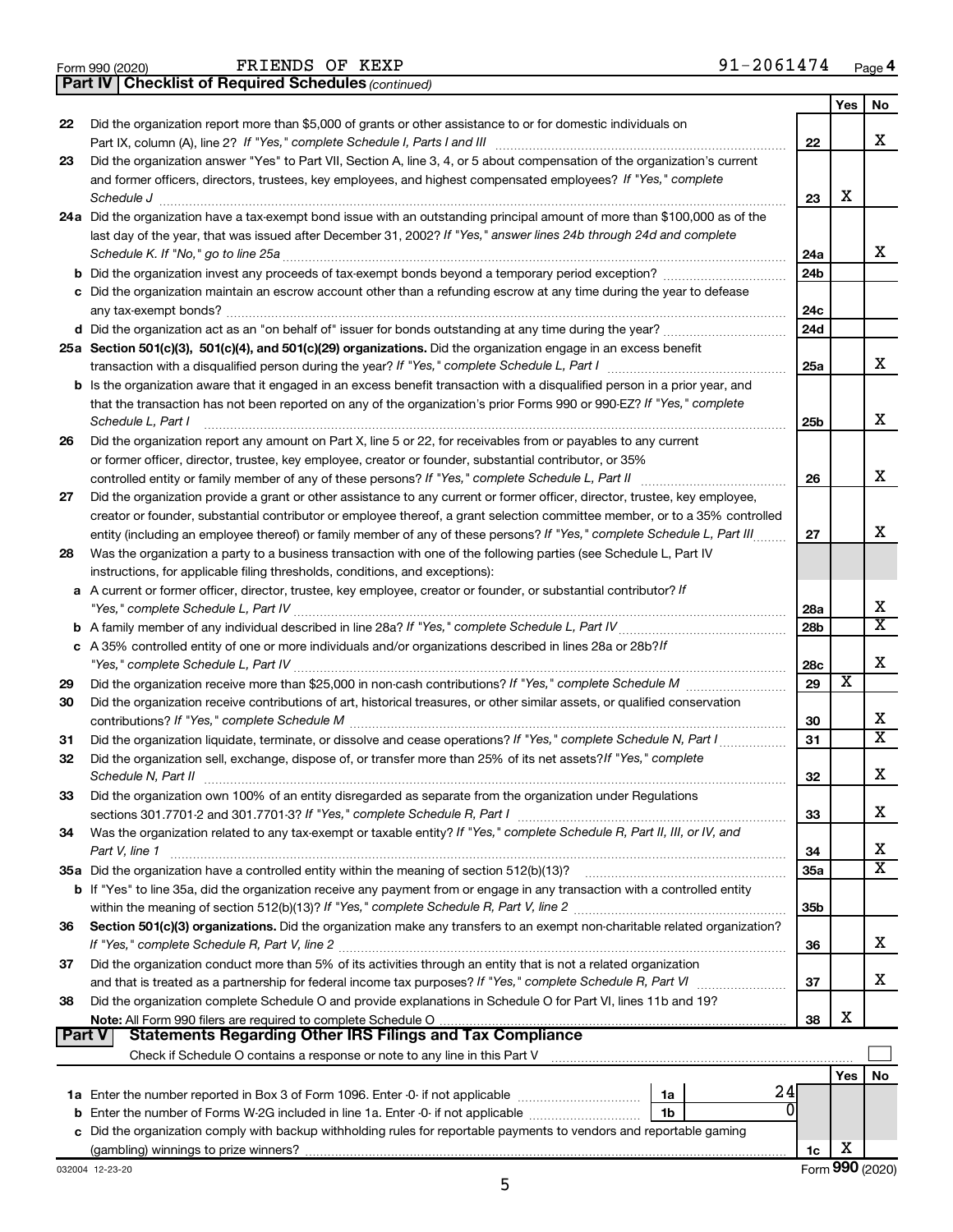| <b>Part V</b> | <b>Statements Regarding Other IRS Filings and Tax Compliance (continued)</b>                                                                    |                |                         |    |
|---------------|-------------------------------------------------------------------------------------------------------------------------------------------------|----------------|-------------------------|----|
|               |                                                                                                                                                 |                | Yes                     | No |
|               | 2a Enter the number of employees reported on Form W-3, Transmittal of Wage and Tax Statements,                                                  |                |                         |    |
|               | 131<br>filed for the calendar year ending with or within the year covered by this return<br>2a                                                  |                |                         |    |
|               | b If at least one is reported on line 2a, did the organization file all required federal employment tax returns?                                | 2 <sub>b</sub> | X                       |    |
|               | Note: If the sum of lines 1a and 2a is greater than 250, you may be required to e-file (see instructions) <i>managereroum</i>                   |                |                         |    |
| За            | Did the organization have unrelated business gross income of \$1,000 or more during the year?                                                   | 3a             |                         | x  |
| b             |                                                                                                                                                 | 3b             |                         |    |
| 4a            | At any time during the calendar year, did the organization have an interest in, or a signature or other authority over, a                       |                |                         |    |
|               | financial account in a foreign country (such as a bank account, securities account, or other financial account)?                                | 4a             |                         | x  |
|               | <b>b</b> If "Yes," enter the name of the foreign country                                                                                        |                |                         |    |
|               | See instructions for filing requirements for FinCEN Form 114, Report of Foreign Bank and Financial Accounts (FBAR).                             |                |                         |    |
| 5a            |                                                                                                                                                 | 5a             |                         | х  |
| b             |                                                                                                                                                 | 5b             |                         | X  |
| с             |                                                                                                                                                 | 5c             |                         |    |
| 6а            | Does the organization have annual gross receipts that are normally greater than \$100,000, and did the organization solicit                     |                |                         |    |
|               |                                                                                                                                                 | 6a             |                         | х  |
|               | <b>b</b> If "Yes," did the organization include with every solicitation an express statement that such contributions or gifts                   |                |                         |    |
|               |                                                                                                                                                 | 6b             |                         |    |
| 7             | Organizations that may receive deductible contributions under section 170(c).                                                                   |                |                         |    |
| а             | Did the organization receive a payment in excess of \$75 made partly as a contribution and partly for goods and services provided to the payor? | 7a             | x                       |    |
| b             |                                                                                                                                                 | 7b             | $\overline{\mathbf{X}}$ |    |
|               | Did the organization sell, exchange, or otherwise dispose of tangible personal property for which it was required                               |                |                         |    |
|               |                                                                                                                                                 | 7c             | X                       |    |
|               | 1<br>7d                                                                                                                                         |                |                         |    |
| е             |                                                                                                                                                 | 7e             |                         | х  |
|               |                                                                                                                                                 | 7f             |                         | X  |
| g             | If the organization received a contribution of qualified intellectual property, did the organization file Form 8899 as required?                | 7g             |                         |    |
| h             | If the organization received a contribution of cars, boats, airplanes, or other vehicles, did the organization file a Form 1098-C?              | 7h             | x                       |    |
| 8             | Sponsoring organizations maintaining donor advised funds. Did a donor advised fund maintained by the                                            |                |                         |    |
|               |                                                                                                                                                 | 8              |                         |    |
| 9             | Sponsoring organizations maintaining donor advised funds.                                                                                       |                |                         |    |
| а             | Did the sponsoring organization make any taxable distributions under section 4966?                                                              | 9а             |                         |    |
| b             | Section 501(c)(7) organizations. Enter:                                                                                                         | 9b             |                         |    |
| 10            | 10a                                                                                                                                             |                |                         |    |
| а             | b Gross receipts, included on Form 990, Part VIII, line 12, for public use of club facilities<br>10 <sub>b</sub>                                |                |                         |    |
| 11            | Section 501(c)(12) organizations. Enter:                                                                                                        |                |                         |    |
| а             | 11a                                                                                                                                             |                |                         |    |
| b             | Gross income from other sources (Do not net amounts due or paid to other sources against                                                        |                |                         |    |
|               | 11b                                                                                                                                             |                |                         |    |
|               | 12a Section 4947(a)(1) non-exempt charitable trusts. Is the organization filing Form 990 in lieu of Form 1041?                                  | 12a            |                         |    |
|               | 12b<br><b>b</b> If "Yes," enter the amount of tax-exempt interest received or accrued during the year                                           |                |                         |    |
| 13            | Section 501(c)(29) qualified nonprofit health insurance issuers.                                                                                |                |                         |    |
| а             | Is the organization licensed to issue qualified health plans in more than one state?                                                            | 13a            |                         |    |
|               | Note: See the instructions for additional information the organization must report on Schedule O.                                               |                |                         |    |
|               | <b>b</b> Enter the amount of reserves the organization is required to maintain by the states in which the                                       |                |                         |    |
|               | 13 <sub>b</sub>                                                                                                                                 |                |                         |    |
| c             | 13с                                                                                                                                             |                |                         |    |
| 14a           | Did the organization receive any payments for indoor tanning services during the tax year?                                                      | 14a            |                         | x  |
|               | <b>b</b> If "Yes," has it filed a Form 720 to report these payments? If "No," provide an explanation on Schedule O                              | 14b            |                         |    |
| 15            | Is the organization subject to the section 4960 tax on payment(s) of more than \$1,000,000 in remuneration or                                   |                |                         |    |
|               | excess parachute payment(s) during the year?                                                                                                    | 15             |                         | x. |
|               | If "Yes," see instructions and file Form 4720, Schedule N.                                                                                      |                |                         |    |
| 16            | Is the organization an educational institution subject to the section 4968 excise tax on net investment income?                                 | 16             |                         | х  |
|               | If "Yes," complete Form 4720, Schedule O.                                                                                                       |                |                         |    |

Form 990 (2020) FRIENDS OF KEXP  $91-2061474$  Page

Form (2020) **990**

91-2061474 Page 5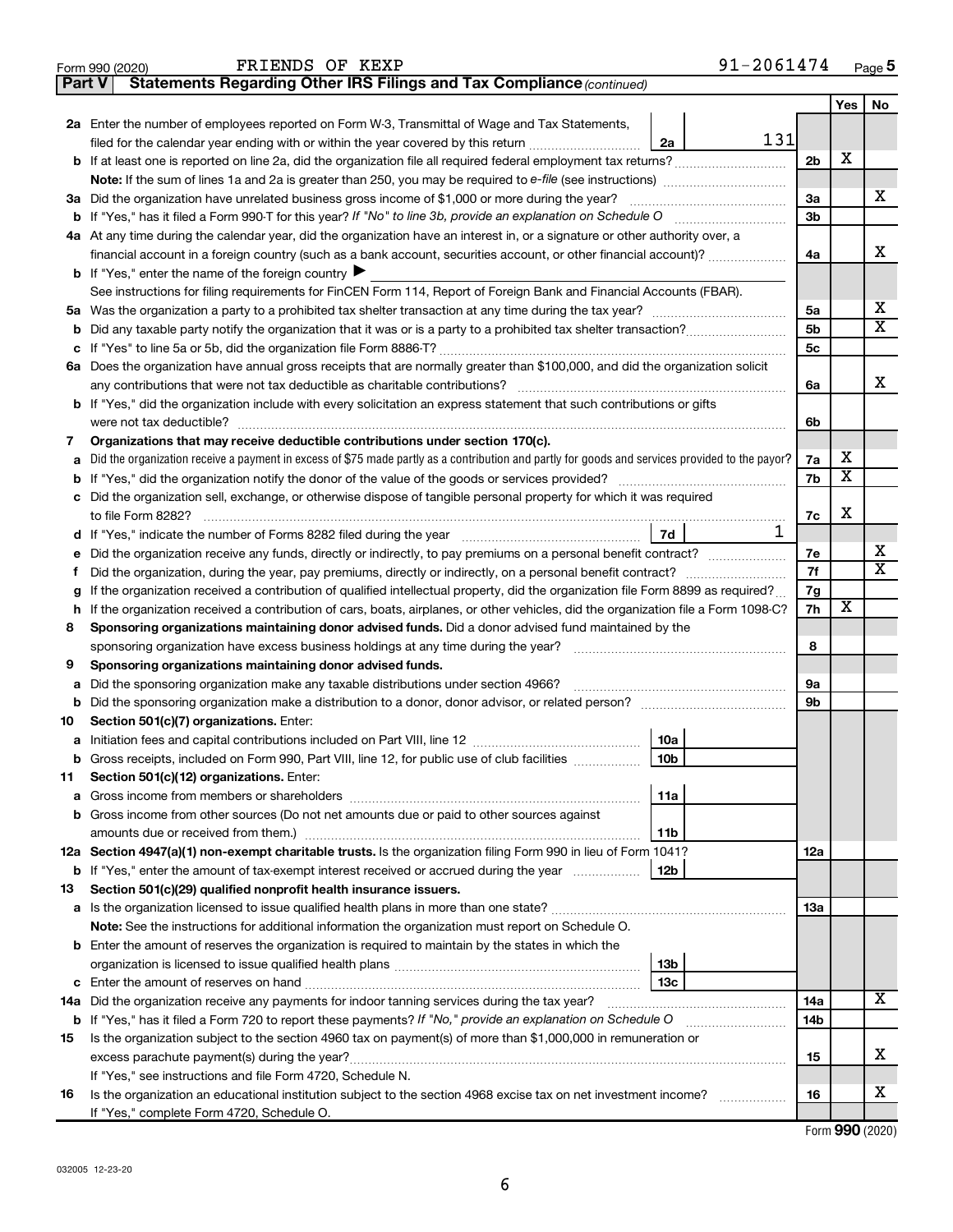|        | to line 8a, 8b, or 10b below, describe the circumstances, processes, or changes on Schedule O. See instructions.                                                                                                                          |                 |                         |                         |
|--------|-------------------------------------------------------------------------------------------------------------------------------------------------------------------------------------------------------------------------------------------|-----------------|-------------------------|-------------------------|
|        |                                                                                                                                                                                                                                           |                 |                         | $\overline{\mathbf{X}}$ |
|        | <b>Section A. Governing Body and Management</b>                                                                                                                                                                                           |                 |                         |                         |
|        |                                                                                                                                                                                                                                           |                 | Yes                     | No                      |
|        | 19<br>1a<br>1a Enter the number of voting members of the governing body at the end of the tax year                                                                                                                                        |                 |                         |                         |
|        | If there are material differences in voting rights among members of the governing body, or if the governing                                                                                                                               |                 |                         |                         |
|        | body delegated broad authority to an executive committee or similar committee, explain on Schedule O.                                                                                                                                     |                 |                         |                         |
|        | 19<br><b>b</b> Enter the number of voting members included on line 1a, above, who are independent<br>1b                                                                                                                                   |                 |                         |                         |
| 2      | Did any officer, director, trustee, or key employee have a family relationship or a business relationship with any other                                                                                                                  |                 |                         |                         |
|        |                                                                                                                                                                                                                                           | 2               | х                       |                         |
| 3      | Did the organization delegate control over management duties customarily performed by or under the direct supervision                                                                                                                     |                 |                         |                         |
|        |                                                                                                                                                                                                                                           | 3               |                         | х                       |
| 4      | Did the organization make any significant changes to its governing documents since the prior Form 990 was filed?                                                                                                                          | $\overline{4}$  |                         | $\overline{\mathbf{x}}$ |
|        |                                                                                                                                                                                                                                           | 5               |                         | $\overline{\mathbf{x}}$ |
| 5<br>6 |                                                                                                                                                                                                                                           | 6               |                         | $\overline{\mathbf{x}}$ |
|        | 7a Did the organization have members, stockholders, or other persons who had the power to elect or appoint one or                                                                                                                         |                 |                         |                         |
|        |                                                                                                                                                                                                                                           | 7a              | х                       |                         |
|        | <b>b</b> Are any governance decisions of the organization reserved to (or subject to approval by) members, stockholders, or                                                                                                               |                 |                         |                         |
|        |                                                                                                                                                                                                                                           |                 |                         | х                       |
|        | persons other than the governing body?<br>Did the organization contemporaneously document the meetings held or written actions undertaken during the year by the following:                                                               | 7b              |                         |                         |
| 8      |                                                                                                                                                                                                                                           |                 | х                       |                         |
|        |                                                                                                                                                                                                                                           | 8a<br>8b        | $\overline{\textbf{x}}$ |                         |
| b      |                                                                                                                                                                                                                                           |                 |                         |                         |
| 9      | Is there any officer, director, trustee, or key employee listed in Part VII, Section A, who cannot be reached at the                                                                                                                      | 9               |                         | х                       |
|        | <b>Section B. Policies</b> (This Section B requests information about policies not required by the Internal Revenue Code.)                                                                                                                |                 |                         |                         |
|        |                                                                                                                                                                                                                                           |                 | Yes                     | No                      |
|        |                                                                                                                                                                                                                                           | 10a             |                         | х                       |
|        |                                                                                                                                                                                                                                           |                 |                         |                         |
|        | <b>b</b> If "Yes," did the organization have written policies and procedures governing the activities of such chapters, affiliates,                                                                                                       | 10 <sub>b</sub> |                         |                         |
|        |                                                                                                                                                                                                                                           | 11a             | х                       |                         |
|        | 11a Has the organization provided a complete copy of this Form 990 to all members of its governing body before filing the form?<br><b>b</b> Describe in Schedule O the process, if any, used by the organization to review this Form 990. |                 |                         |                         |
|        |                                                                                                                                                                                                                                           | 12a             | х                       |                         |
|        | <b>b</b> Were officers, directors, or trustees, and key employees required to disclose annually interests that could give rise to conflicts?                                                                                              | 12 <sub>b</sub> | $\overline{\texttt{x}}$ |                         |
|        | c Did the organization regularly and consistently monitor and enforce compliance with the policy? If "Yes," describe                                                                                                                      |                 |                         |                         |
|        |                                                                                                                                                                                                                                           | 12c             | х                       |                         |
| 13     | in Schedule O how this was done measurement and the state of the state of the state of the state of the state o                                                                                                                           | 13              | $\overline{\text{X}}$   |                         |
| 14     |                                                                                                                                                                                                                                           | 14              | $\overline{\text{X}}$   |                         |
|        | Did the process for determining compensation of the following persons include a review and approval by independent                                                                                                                        |                 |                         |                         |
| 15     | persons, comparability data, and contemporaneous substantiation of the deliberation and decision?                                                                                                                                         |                 |                         |                         |
| a      |                                                                                                                                                                                                                                           | <b>15a</b>      | х                       |                         |
|        |                                                                                                                                                                                                                                           | 15 <sub>b</sub> | $\overline{\texttt{x}}$ |                         |
|        | If "Yes" to line 15a or 15b, describe the process in Schedule O (see instructions).                                                                                                                                                       |                 |                         |                         |
|        | 16a Did the organization invest in, contribute assets to, or participate in a joint venture or similar arrangement with a                                                                                                                 |                 |                         |                         |
|        | taxable entity during the year?                                                                                                                                                                                                           | 16a             |                         | х                       |
|        | <b>b</b> If "Yes," did the organization follow a written policy or procedure requiring the organization to evaluate its participation                                                                                                     |                 |                         |                         |
|        | in joint venture arrangements under applicable federal tax law, and take steps to safeguard the organization's                                                                                                                            |                 |                         |                         |
|        | exempt status with respect to such arrangements?                                                                                                                                                                                          | 16b             |                         |                         |
|        | <b>Section C. Disclosure</b>                                                                                                                                                                                                              |                 |                         |                         |
| 17     | List the states with which a copy of this Form 990 is required to be filed $\blacktriangleright\texttt{WA}$                                                                                                                               |                 |                         |                         |
| 18     | Section 6104 requires an organization to make its Forms 1023 (1024 or 1024-A, if applicable), 990, and 990-T (Section 501(c)(3)s only) available                                                                                          |                 |                         |                         |
|        | for public inspection. Indicate how you made these available. Check all that apply.                                                                                                                                                       |                 |                         |                         |
|        | $ \mathbf{X} $ Upon request<br>Own website<br>Another's website<br>Other (explain on Schedule O)                                                                                                                                          |                 |                         |                         |
| 19     | Describe on Schedule O whether (and if so, how) the organization made its governing documents, conflict of interest policy, and financial                                                                                                 |                 |                         |                         |
|        | statements available to the public during the tax year.                                                                                                                                                                                   |                 |                         |                         |
| 20     | State the name, address, and telephone number of the person who possesses the organization's books and records                                                                                                                            |                 |                         |                         |
|        | REBECCA DENK - 206-520-5800                                                                                                                                                                                                               |                 |                         |                         |
|        | 98109-4721<br>472 1ST AVE N, SEATTLE, WA                                                                                                                                                                                                  |                 |                         |                         |
|        |                                                                                                                                                                                                                                           |                 |                         |                         |

**Part VI** Governance, Management, and Disclosure For each "Yes" response to lines 2 through 7b below, and for a "No" response

Form 990 (2020) FRIENDS OF KEXP  $91-2061474$  Page

**6**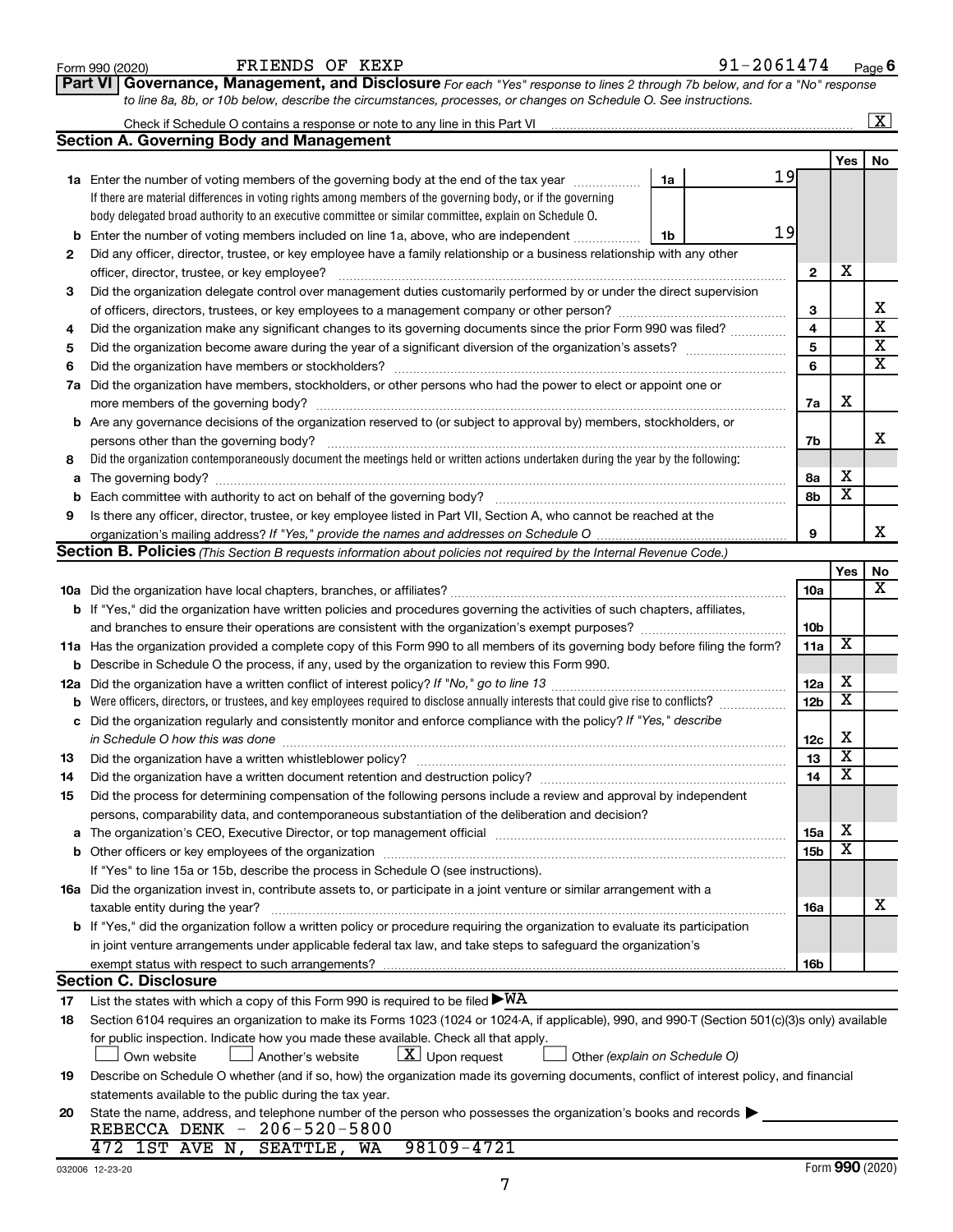$\Box$ 

| Part VII Compensation of Officers, Directors, Trustees, Key Employees, Highest Compensated |  |  |
|--------------------------------------------------------------------------------------------|--|--|
| <b>Employees, and Independent Contractors</b>                                              |  |  |

Check if Schedule O contains a response or note to any line in this Part VII

**Section A. Officers, Directors, Trustees, Key Employees, and Highest Compensated Employees**

**1a**  Complete this table for all persons required to be listed. Report compensation for the calendar year ending with or within the organization's tax year.  $\bullet$  List all of the organization's current officers, directors, trustees (whether individuals or organizations), regardless of amount of compensation.

Enter -0- in columns (D), (E), and (F) if no compensation was paid.

**•** List all of the organization's current key employees, if any. See instructions for definition of "key employee."

• List the organization's five *current* highest compensated employees (other than an officer, director, trustee, or key employee) who received reportable compensation (Box 5 of Form W-2 and/or Box 7 of Form 1099-MISC) of more than \$100,000 from the organization and any related organizations.

 $\bullet$  List all of the organization's former officers, key employees, and highest compensated employees who received more than \$100,000 of reportable compensation from the organization and any related organizations.

**•** List all of the organization's former directors or trustees that received, in the capacity as a former director or trustee of the organization, more than \$10,000 of reportable compensation from the organization and any related organizations.

See instructions for the order in which to list the persons above.

Check this box if neither the organization nor any related organization compensated any current officer, director, or trustee.  $\Box$ 

| (A)                                  | (B)               |                                |                                                                  | (C)         |              |                                   |           | (D)             | (E)                           | (F)                   |
|--------------------------------------|-------------------|--------------------------------|------------------------------------------------------------------|-------------|--------------|-----------------------------------|-----------|-----------------|-------------------------------|-----------------------|
| Name and title                       | Average           |                                | (do not check more than one                                      |             | Position     |                                   |           | Reportable      | Reportable                    | Estimated             |
|                                      | hours per         |                                | box, unless person is both an<br>officer and a director/trustee) |             | compensation | compensation                      | amount of |                 |                               |                       |
|                                      | week<br>(list any |                                |                                                                  |             |              |                                   |           | from<br>the     | from related<br>organizations | other<br>compensation |
|                                      | hours for         |                                |                                                                  |             |              |                                   |           | organization    | (W-2/1099-MISC)               | from the              |
|                                      | related           |                                |                                                                  |             |              |                                   |           | (W-2/1099-MISC) |                               | organization          |
|                                      | organizations     |                                |                                                                  |             |              |                                   |           |                 |                               | and related           |
|                                      | below             | Individual trustee or director | Institutional trustee                                            |             | Key employee | Highest compensated<br>  employee | Former    |                 |                               | organizations         |
|                                      | line)             |                                |                                                                  | Officer     |              |                                   |           |                 |                               |                       |
| THOMAS MARA<br>(1)                   | 40.00             |                                |                                                                  |             |              |                                   |           |                 |                               |                       |
| PRESIDENT/CEO                        |                   |                                |                                                                  | X           |              |                                   |           | 200,055.        | 0.                            | 19,185.               |
| (2)<br><b>JOHN RICHARDS</b>          | 40.00             |                                |                                                                  |             |              |                                   |           |                 |                               |                       |
| DIRECTOR OF PROGRAMMING ON AIR       |                   |                                |                                                                  |             |              | X                                 |           | 193,835.        | О.                            | 23,730.               |
| (3)<br>ETHAN RAUP                    | 40.00             |                                |                                                                  |             |              |                                   |           |                 |                               |                       |
| CHIEF OPERATING OFFICER              |                   |                                |                                                                  | X           |              |                                   |           | 161,072.        | $\mathbf 0$ .                 | 38,328.               |
| (4)<br>ROBERT BENDER                 | 40.00             |                                |                                                                  |             |              |                                   |           |                 |                               |                       |
| ASSOCIATE DIRECTOR OF BUSINESS SUPPO |                   |                                |                                                                  |             |              | X                                 |           | 144,723.        | 0.                            | 37,472.               |
| TOM SMITH<br>(5)                     | 40.00             |                                |                                                                  |             |              |                                   |           |                 |                               |                       |
| DIRECTOR OF STRATEGIC RELATIONS AND  |                   |                                |                                                                  |             |              | X                                 |           | 158,755.        | $\mathbf 0$ .                 | 23,028.               |
| (6)<br>KEVIN COLE                    | 40.00             |                                |                                                                  |             |              |                                   |           |                 |                               |                       |
| SENIOR PROGRAMMING ADVISOR AND MUSIC |                   |                                |                                                                  |             |              | X                                 |           | 155,009.        | $\mathbf 0$ .                 | 22,756.               |
| CHRISTOPHER BUSIEL<br>(7)            | 40.00             |                                |                                                                  |             |              |                                   |           |                 |                               |                       |
| DIGITAL DIRECTOR                     |                   |                                |                                                                  |             |              | X                                 |           | 118,542.        | $\mathbf 0$ .                 | 27,452.               |
| CHRISTOPHER KELLOGG<br>(8)           | 40.00             |                                |                                                                  |             |              |                                   |           |                 |                               |                       |
| CHIEF PROGRAMMING OFFICER            |                   |                                |                                                                  | X           |              |                                   |           | 126,748.        | $\mathbf 0$ .                 | 17,215.               |
| (9)<br>JILL SINGH                    | 10.00             |                                |                                                                  |             |              |                                   |           |                 |                               |                       |
| <b>CHAIR</b>                         |                   | X                              |                                                                  | $\mathbf X$ |              |                                   |           | $\mathbf 0$     | $\mathbf 0$ .                 | 0.                    |
| (10) SCOTT REDMAN                    | 5.00              |                                |                                                                  |             |              |                                   |           |                 |                               |                       |
| VICE CHAIR                           |                   | $\mathbf X$                    |                                                                  | X           |              |                                   |           | $\mathbf 0$     | $\mathbf 0$ .                 | $\mathbf 0$ .         |
| (11) JEFF SEELY                      | 5.00              |                                |                                                                  |             |              |                                   |           |                 |                               |                       |
| <b>TREASURER</b>                     |                   | $\mathbf X$                    |                                                                  | $\rm X$     |              |                                   |           | $\mathbf 0$     | $\mathbf 0$ .                 | $\mathbf 0$ .         |
| (12) MEGAN JASPER                    | 5.00              |                                |                                                                  |             |              |                                   |           |                 |                               |                       |
| <b>SECRETARY</b>                     |                   | $\mathbf X$                    |                                                                  | $\mathbf X$ |              |                                   |           | $\mathbf 0$     | $\mathbf 0$ .                 | 0.                    |
| (13) CINDY BOLTON                    | 5.00              |                                |                                                                  |             |              |                                   |           |                 |                               |                       |
| <b>DIRECTOR</b>                      |                   | $\mathbf X$                    |                                                                  |             |              |                                   |           | $\mathbf 0$     | $\mathbf 0$                   | $\boldsymbol{0}$ .    |
| (14) JERRY CHIANG                    | 5.00              |                                |                                                                  |             |              |                                   |           |                 |                               |                       |
| <b>DIRECTOR</b>                      |                   | $\mathbf X$                    |                                                                  |             |              |                                   |           | $\mathbf 0$     | 0.                            | $\mathbf 0$ .         |
| (15) WILL DAUGHERTY                  | 5.00              |                                |                                                                  |             |              |                                   |           |                 |                               |                       |
| <b>DIRECTOR</b>                      |                   | $\mathbf X$                    |                                                                  |             |              |                                   |           | $\mathbf 0$     | $\mathbf 0$ .                 | $\mathbf 0$ .         |
| (16) JON KERTZER                     | 5.00              |                                |                                                                  |             |              |                                   |           |                 |                               |                       |
| <b>DIRECTOR</b>                      |                   | $\mathbf X$                    |                                                                  |             |              |                                   |           | $\mathbf 0$     | $\mathbf 0$ .                 | 0.                    |
| (17) OSCAR MRAZ                      | 5.00              |                                |                                                                  |             |              |                                   |           |                 |                               |                       |
| <b>DIRECTOR</b>                      |                   | $\mathbf X$                    |                                                                  |             |              |                                   |           | 0.              | $\mathbf 0$ .                 | 0.                    |

032007 12-23-20

Form (2020) **990**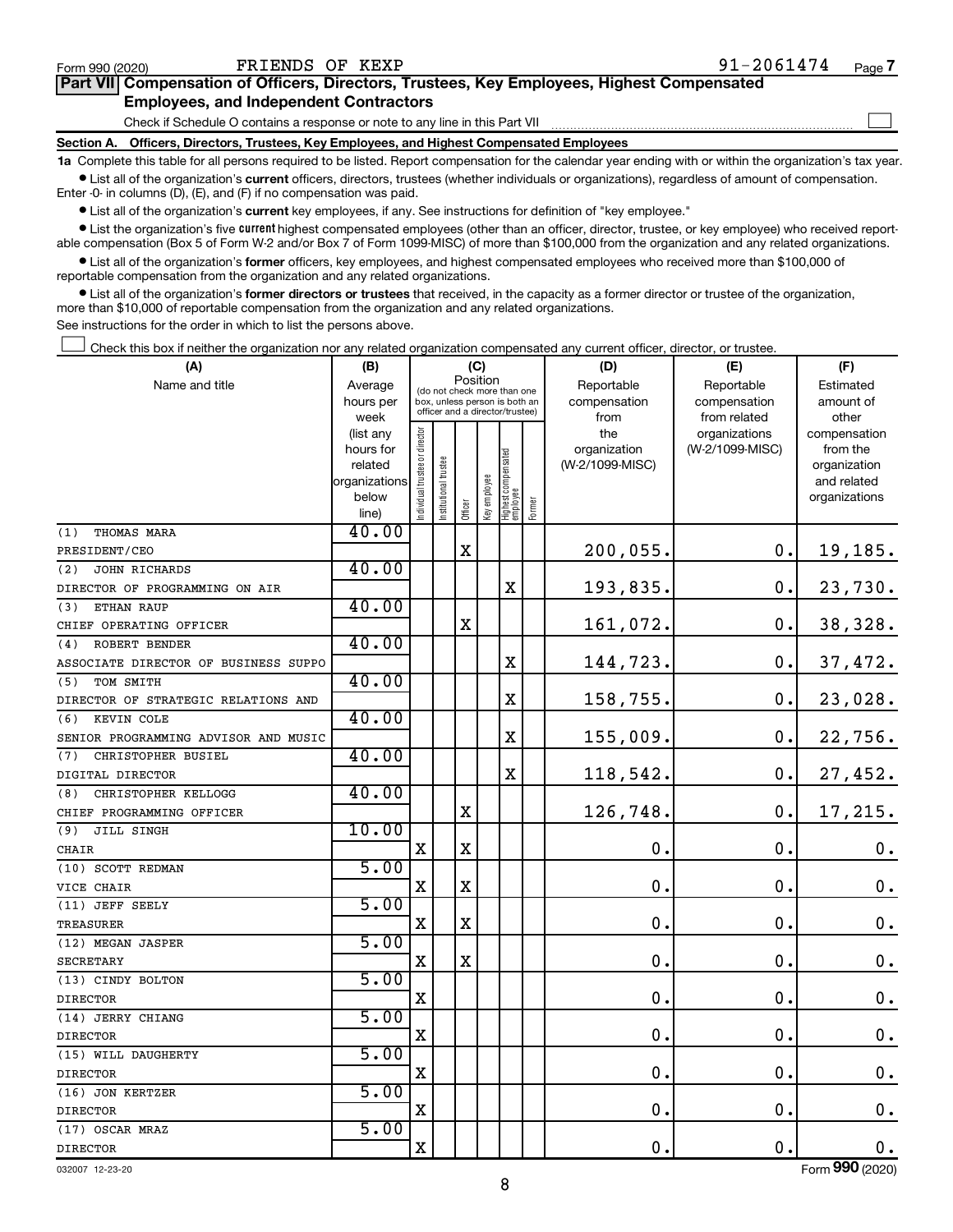|  | Form 990 (2020) |
|--|-----------------|
|  |                 |

| Part VII Section A. Officers, Directors, Trustees, Key Employees, and Highest Compensated Employees (continued)                                                                                                                      |                          |                                |                                                              |         |              |                                   |        |                         |                 |                        |           |               |               |
|--------------------------------------------------------------------------------------------------------------------------------------------------------------------------------------------------------------------------------------|--------------------------|--------------------------------|--------------------------------------------------------------|---------|--------------|-----------------------------------|--------|-------------------------|-----------------|------------------------|-----------|---------------|---------------|
| (A)                                                                                                                                                                                                                                  | (B)                      |                                |                                                              |         | (C)          |                                   |        | (D)                     | (E)             |                        |           | (F)           |               |
| Name and title                                                                                                                                                                                                                       | Average                  |                                |                                                              |         | Position     |                                   |        | Reportable              | Reportable      |                        |           | Estimated     |               |
|                                                                                                                                                                                                                                      | hours per                |                                | (do not check more than one<br>box, unless person is both an |         |              |                                   |        | compensation            | compensation    |                        |           | amount of     |               |
|                                                                                                                                                                                                                                      | week                     |                                | officer and a director/trustee)                              |         |              |                                   |        | from                    | from related    |                        |           | other         |               |
|                                                                                                                                                                                                                                      | (list any                |                                |                                                              |         |              |                                   |        | the                     | organizations   |                        |           | compensation  |               |
|                                                                                                                                                                                                                                      | hours for                |                                |                                                              |         |              |                                   |        | organization            | (W-2/1099-MISC) |                        |           | from the      |               |
|                                                                                                                                                                                                                                      | related<br>organizations |                                |                                                              |         |              |                                   |        | (W-2/1099-MISC)         |                 |                        |           | organization  |               |
|                                                                                                                                                                                                                                      | below                    |                                |                                                              |         |              |                                   |        |                         |                 |                        |           | and related   |               |
|                                                                                                                                                                                                                                      | line)                    | Individual trustee or director | Institutional trustee                                        | Officer | Key employee | Highest compensated<br>  employee | Former |                         |                 |                        |           | organizations |               |
| (18) STUART NAGAE                                                                                                                                                                                                                    | 5.00                     |                                |                                                              |         |              |                                   |        |                         |                 |                        |           |               |               |
| <b>DIRECTOR</b>                                                                                                                                                                                                                      |                          | X                              |                                                              |         |              |                                   |        | 0.                      |                 | 0.                     |           |               | 0.            |
| (19) ERIK NORDSTROM                                                                                                                                                                                                                  | 5.00                     |                                |                                                              |         |              |                                   |        |                         |                 |                        |           |               |               |
| <b>DIRECTOR</b>                                                                                                                                                                                                                      |                          | X                              |                                                              |         |              |                                   |        | $\mathbf 0$ .           |                 | $\mathbf 0$ .          |           |               | $\mathbf 0$ . |
| (20) BECKY ROBERTS                                                                                                                                                                                                                   | 5.00                     |                                |                                                              |         |              |                                   |        |                         |                 |                        |           |               |               |
| <b>DIRECTOR</b>                                                                                                                                                                                                                      |                          | X                              |                                                              |         |              |                                   |        | $\mathbf 0$ .           |                 | $\mathbf 0$ .          |           |               | $\mathbf 0$ . |
| (21) ERIKA SANCHEZ                                                                                                                                                                                                                   | 5.00                     |                                |                                                              |         |              |                                   |        |                         |                 |                        |           |               |               |
| <b>DIRECTOR</b>                                                                                                                                                                                                                      |                          | X                              |                                                              |         |              |                                   |        | $\mathbf 0$ .           |                 | $\mathbf 0$ .          |           |               | $\mathbf 0$ . |
| (22) JYOTI SHUKLA                                                                                                                                                                                                                    | 5.00                     |                                |                                                              |         |              |                                   |        |                         |                 |                        |           |               |               |
| <b>DIRECTOR</b>                                                                                                                                                                                                                      |                          | X                              |                                                              |         |              |                                   |        | $\mathbf 0$ .           |                 | $\mathbf 0$ .          |           |               | $\mathbf 0$ . |
| (23) HEATHER SNAVELY                                                                                                                                                                                                                 | 5.00                     |                                |                                                              |         |              |                                   |        |                         |                 |                        |           |               |               |
| <b>DIRECTOR</b>                                                                                                                                                                                                                      |                          | X                              |                                                              |         |              |                                   |        | $\mathbf 0$ .           |                 | $\mathbf 0$ .          |           |               | $\mathbf 0$ . |
| (24) NABIL AYERS                                                                                                                                                                                                                     | 5.00                     |                                |                                                              |         |              |                                   |        |                         |                 |                        |           |               |               |
| <b>DIRECTOR</b>                                                                                                                                                                                                                      |                          | X                              |                                                              |         |              |                                   |        | $\mathbf 0$ .           |                 | $\mathbf 0$ .          |           |               | $\mathbf 0$ . |
| (25) LISA THOMAS                                                                                                                                                                                                                     | 5.00                     |                                |                                                              |         |              |                                   |        |                         |                 |                        |           |               |               |
| <b>DIRECTOR</b>                                                                                                                                                                                                                      |                          | X                              |                                                              |         |              |                                   |        | $\mathbf 0$ .           |                 | 0.                     |           |               | $0$ .         |
| (26) NICOLE VANDENBERG                                                                                                                                                                                                               | 5.00                     |                                |                                                              |         |              |                                   |        |                         |                 |                        |           |               |               |
| <b>DIRECTOR</b>                                                                                                                                                                                                                      |                          | $\mathbf X$                    |                                                              |         |              |                                   |        | 0.                      |                 | 0.                     |           |               | 0.            |
|                                                                                                                                                                                                                                      |                          |                                |                                                              |         |              |                                   |        | 1, 258, 739.            |                 | σ.                     |           | 209, 166.     |               |
|                                                                                                                                                                                                                                      |                          |                                |                                                              |         |              |                                   |        | $\Omega$ .              |                 | $\overline{0}$ .<br>О. |           |               |               |
|                                                                                                                                                                                                                                      |                          |                                |                                                              |         |              |                                   |        | 1, 258, 739.            |                 | σ.                     | 209, 166. |               |               |
| Total number of individuals (including but not limited to those listed above) who received more than \$100,000 of reportable<br>2                                                                                                    |                          |                                |                                                              |         |              |                                   |        |                         |                 |                        |           |               |               |
| compensation from the organization $\blacktriangleright$                                                                                                                                                                             |                          |                                |                                                              |         |              |                                   |        |                         |                 |                        |           |               | 14            |
|                                                                                                                                                                                                                                      |                          |                                |                                                              |         |              |                                   |        |                         |                 |                        |           | Yes           | No            |
| Did the organization list any former officer, director, trustee, key employee, or highest compensated employee on<br>3                                                                                                               |                          |                                |                                                              |         |              |                                   |        |                         |                 |                        |           |               | x             |
| line 1a? If "Yes," complete Schedule J for such individual                                                                                                                                                                           |                          |                                |                                                              |         |              |                                   |        |                         |                 |                        | 3         |               |               |
| For any individual listed on line 1a, is the sum of reportable compensation and other compensation from the organization<br>4<br>and related organizations greater than \$150,000? If "Yes," complete Schedule J for such individual |                          |                                |                                                              |         |              |                                   |        |                         |                 |                        |           | $\mathbf X$   |               |
|                                                                                                                                                                                                                                      |                          |                                |                                                              |         |              |                                   |        |                         |                 |                        | 4         |               |               |
| Did any person listed on line 1a receive or accrue compensation from any unrelated organization or individual for services<br>5                                                                                                      |                          |                                |                                                              |         |              |                                   |        |                         |                 |                        | 5         |               | x             |
| <b>Section B. Independent Contractors</b>                                                                                                                                                                                            |                          |                                |                                                              |         |              |                                   |        |                         |                 |                        |           |               |               |
| Complete this table for your five highest compensated independent contractors that received more than \$100,000 of compensation from<br>1                                                                                            |                          |                                |                                                              |         |              |                                   |        |                         |                 |                        |           |               |               |
| the organization. Report compensation for the calendar year ending with or within the organization's tax year.                                                                                                                       |                          |                                |                                                              |         |              |                                   |        |                         |                 |                        |           |               |               |
| (A)                                                                                                                                                                                                                                  |                          |                                |                                                              |         |              |                                   |        | (B)                     |                 |                        | (C)       |               |               |
| Name and business address                                                                                                                                                                                                            |                          |                                | <b>NONE</b>                                                  |         |              |                                   |        | Description of services |                 |                        |           | Compensation  |               |
|                                                                                                                                                                                                                                      |                          |                                |                                                              |         |              |                                   |        |                         |                 |                        |           |               |               |
|                                                                                                                                                                                                                                      |                          |                                |                                                              |         |              |                                   |        |                         |                 |                        |           |               |               |
|                                                                                                                                                                                                                                      |                          |                                |                                                              |         |              |                                   |        |                         |                 |                        |           |               |               |
|                                                                                                                                                                                                                                      |                          |                                |                                                              |         |              |                                   |        |                         |                 |                        |           |               |               |
|                                                                                                                                                                                                                                      |                          |                                |                                                              |         |              |                                   |        |                         |                 |                        |           |               |               |
|                                                                                                                                                                                                                                      |                          |                                |                                                              |         |              |                                   |        |                         |                 |                        |           |               |               |
|                                                                                                                                                                                                                                      |                          |                                |                                                              |         |              |                                   |        |                         |                 |                        |           |               |               |
|                                                                                                                                                                                                                                      |                          |                                |                                                              |         |              |                                   |        |                         |                 |                        |           |               |               |
|                                                                                                                                                                                                                                      |                          |                                |                                                              |         |              |                                   |        |                         |                 |                        |           |               |               |
| Total number of independent contractors (including but not limited to those listed above) who received more than<br>2<br>\$100,000 of compensation from the organization                                                             |                          |                                |                                                              |         |              | 0                                 |        |                         |                 |                        |           |               |               |

| $$100,000$ of compensation from the organization $\blacktriangleright$ |  |
|------------------------------------------------------------------------|--|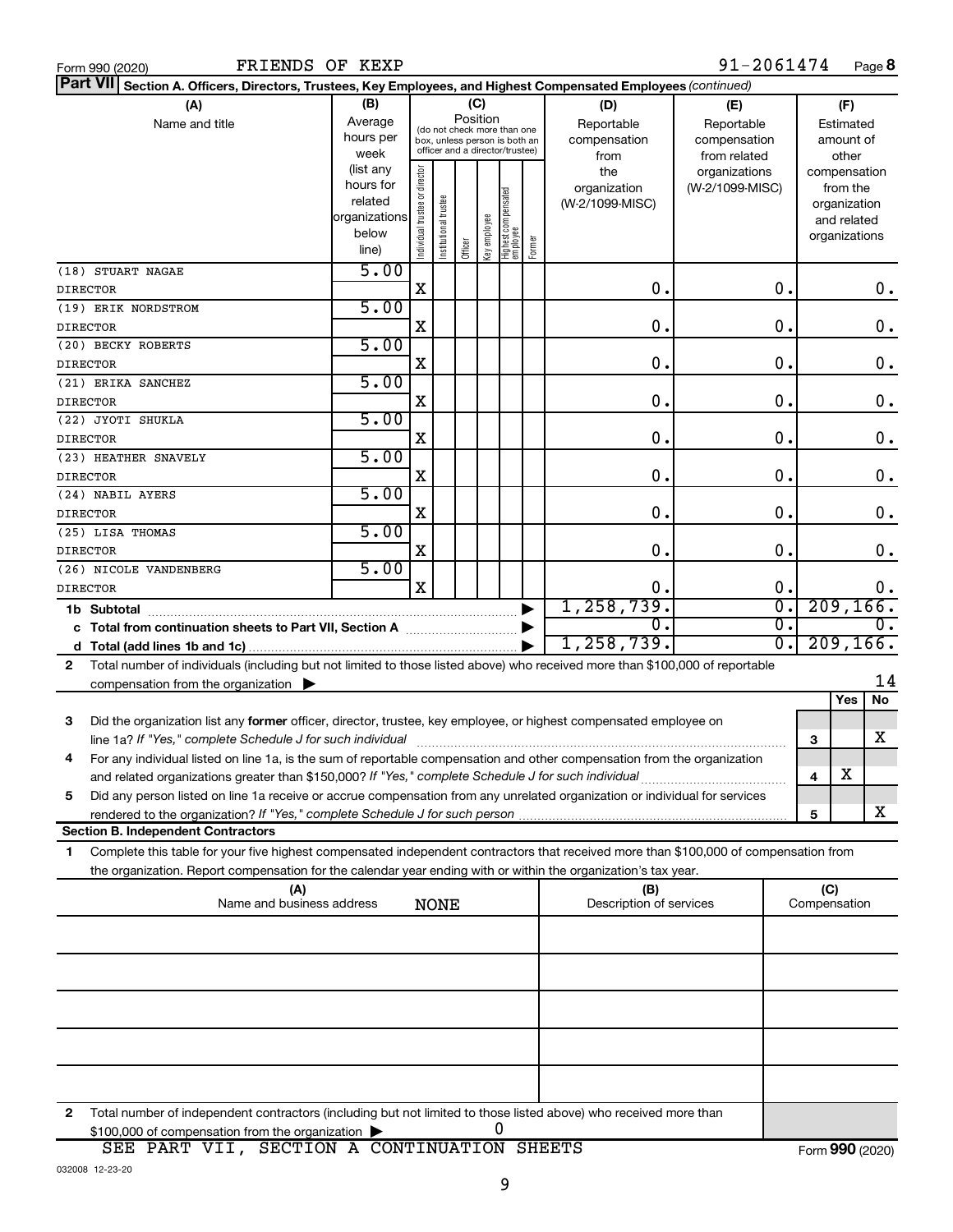| FRIENDS OF KEXP<br>Form 990                                                                                     |               |                                |                       |         |                        |                              |        |                 | 91-2061474      |               |
|-----------------------------------------------------------------------------------------------------------------|---------------|--------------------------------|-----------------------|---------|------------------------|------------------------------|--------|-----------------|-----------------|---------------|
| Part VII Section A. Officers, Directors, Trustees, Key Employees, and Highest Compensated Employees (continued) |               |                                |                       |         |                        |                              |        |                 |                 |               |
| (A)                                                                                                             | (B)           |                                |                       |         | (C)                    |                              |        | (D)             | (E)             | (F)           |
| Name and title                                                                                                  | Average       |                                |                       |         | Position               |                              |        | Reportable      | Reportable      | Estimated     |
|                                                                                                                 | hours         |                                |                       |         | (check all that apply) |                              |        | compensation    | compensation    | amount of     |
|                                                                                                                 | per           |                                |                       |         |                        |                              |        | from            | from related    | other         |
|                                                                                                                 | week          |                                |                       |         |                        |                              |        | the             | organizations   | compensation  |
|                                                                                                                 | (list any     |                                |                       |         |                        |                              |        | organization    | (W-2/1099-MISC) | from the      |
|                                                                                                                 | hours for     |                                |                       |         |                        |                              |        | (W-2/1099-MISC) |                 | organization  |
|                                                                                                                 | related       |                                |                       |         |                        |                              |        |                 |                 | and related   |
|                                                                                                                 | organizations | Individual trustee or director | Institutional trustee |         | Key employee           | Highest compensated employee |        |                 |                 | organizations |
|                                                                                                                 | below         |                                |                       | Officer |                        |                              | Former |                 |                 |               |
|                                                                                                                 | line)         |                                |                       |         |                        |                              |        |                 |                 |               |
| (27) ADAM ZACKS                                                                                                 | 5.00          |                                |                       |         |                        |                              |        |                 |                 |               |
| <b>DIRECTOR</b>                                                                                                 |               | $\mathbf X$                    |                       |         |                        |                              |        | $0$ .           | $0$ .           | 0.            |
|                                                                                                                 |               |                                |                       |         |                        |                              |        |                 |                 |               |
|                                                                                                                 |               |                                |                       |         |                        |                              |        |                 |                 |               |
|                                                                                                                 |               |                                |                       |         |                        |                              |        |                 |                 |               |
|                                                                                                                 |               |                                |                       |         |                        |                              |        |                 |                 |               |
|                                                                                                                 |               |                                |                       |         |                        |                              |        |                 |                 |               |
|                                                                                                                 |               |                                |                       |         |                        |                              |        |                 |                 |               |
|                                                                                                                 |               |                                |                       |         |                        |                              |        |                 |                 |               |
|                                                                                                                 |               |                                |                       |         |                        |                              |        |                 |                 |               |
|                                                                                                                 |               |                                |                       |         |                        |                              |        |                 |                 |               |
|                                                                                                                 |               |                                |                       |         |                        |                              |        |                 |                 |               |
|                                                                                                                 |               |                                |                       |         |                        |                              |        |                 |                 |               |
|                                                                                                                 |               |                                |                       |         |                        |                              |        |                 |                 |               |
|                                                                                                                 |               |                                |                       |         |                        |                              |        |                 |                 |               |
|                                                                                                                 |               |                                |                       |         |                        |                              |        |                 |                 |               |
|                                                                                                                 |               |                                |                       |         |                        |                              |        |                 |                 |               |
|                                                                                                                 |               |                                |                       |         |                        |                              |        |                 |                 |               |
|                                                                                                                 |               |                                |                       |         |                        |                              |        |                 |                 |               |
|                                                                                                                 |               |                                |                       |         |                        |                              |        |                 |                 |               |
|                                                                                                                 |               |                                |                       |         |                        |                              |        |                 |                 |               |
|                                                                                                                 |               |                                |                       |         |                        |                              |        |                 |                 |               |
|                                                                                                                 |               |                                |                       |         |                        |                              |        |                 |                 |               |
|                                                                                                                 |               |                                |                       |         |                        |                              |        |                 |                 |               |
|                                                                                                                 |               |                                |                       |         |                        |                              |        |                 |                 |               |
|                                                                                                                 |               |                                |                       |         |                        |                              |        |                 |                 |               |
|                                                                                                                 |               |                                |                       |         |                        |                              |        |                 |                 |               |
|                                                                                                                 |               |                                |                       |         |                        |                              |        |                 |                 |               |
|                                                                                                                 |               |                                |                       |         |                        |                              |        |                 |                 |               |
|                                                                                                                 |               |                                |                       |         |                        |                              |        |                 |                 |               |
|                                                                                                                 |               |                                |                       |         |                        |                              |        |                 |                 |               |
|                                                                                                                 |               |                                |                       |         |                        |                              |        |                 |                 |               |
|                                                                                                                 |               |                                |                       |         |                        |                              |        |                 |                 |               |
|                                                                                                                 |               |                                |                       |         |                        |                              |        |                 |                 |               |
|                                                                                                                 |               |                                |                       |         |                        |                              |        |                 |                 |               |
|                                                                                                                 |               |                                |                       |         |                        |                              |        |                 |                 |               |
|                                                                                                                 |               |                                |                       |         |                        |                              |        |                 |                 |               |
|                                                                                                                 |               |                                |                       |         |                        |                              |        |                 |                 |               |
|                                                                                                                 |               |                                |                       |         |                        |                              |        |                 |                 |               |
|                                                                                                                 |               |                                |                       |         |                        |                              |        |                 |                 |               |
|                                                                                                                 |               |                                |                       |         |                        |                              |        |                 |                 |               |
|                                                                                                                 |               |                                |                       |         |                        |                              |        |                 |                 |               |
|                                                                                                                 |               |                                |                       |         |                        |                              |        |                 |                 |               |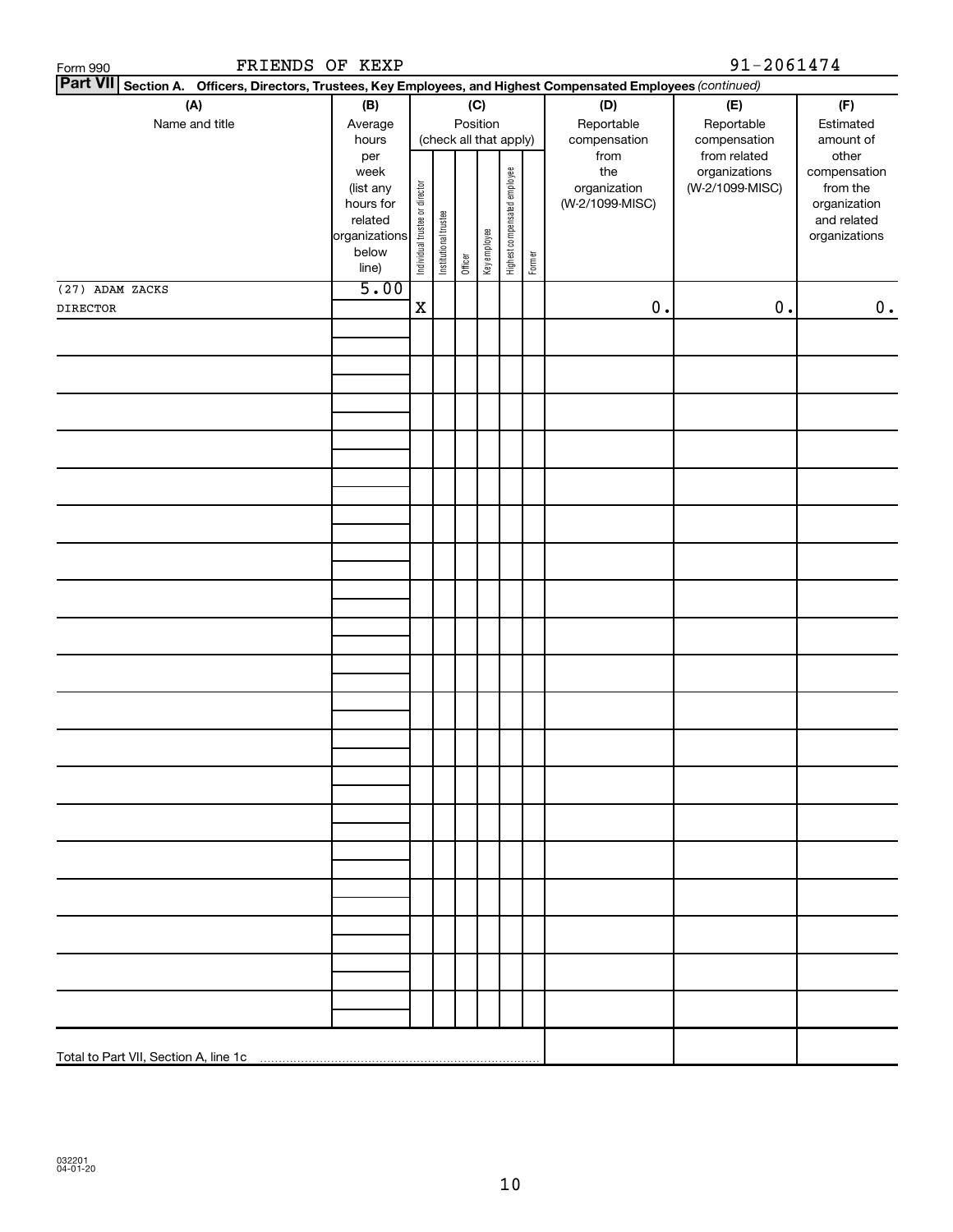|                                                           | <b>Part VIII</b> | Statement of Revenue                                                 |            |                   |                |                      |                      |                          |                                                       |                                                                 |
|-----------------------------------------------------------|------------------|----------------------------------------------------------------------|------------|-------------------|----------------|----------------------|----------------------|--------------------------|-------------------------------------------------------|-----------------------------------------------------------------|
|                                                           |                  |                                                                      |            |                   |                |                      | (A)<br>Total revenue | (B)<br>Related or exempt | (C)<br>Unrelated<br>function revenue business revenue | (D)<br>Revenue excluded<br>from tax under<br>sections 512 - 514 |
|                                                           |                  | 1 a Federated campaigns                                              |            | 1a                |                |                      |                      |                          |                                                       |                                                                 |
|                                                           |                  | <b>b</b> Membership dues                                             |            | 1 <sub>b</sub>    |                |                      |                      |                          |                                                       |                                                                 |
|                                                           |                  | c Fundraising events                                                 |            | 1 <sub>c</sub>    |                |                      |                      |                          |                                                       |                                                                 |
|                                                           |                  | d Related organizations                                              |            | 1 <sub>d</sub>    |                |                      |                      |                          |                                                       |                                                                 |
|                                                           |                  | e Government grants (contributions)                                  |            | 1e                |                | 1,929,100.           |                      |                          |                                                       |                                                                 |
|                                                           |                  | f All other contributions, gifts, grants, and                        |            |                   |                |                      |                      |                          |                                                       |                                                                 |
|                                                           |                  | similar amounts not included above                                   |            | 1f                |                | 9,202,785.           |                      |                          |                                                       |                                                                 |
| Contributions, Gifts, Grants<br>and Other Similar Amounts |                  | g Noncash contributions included in lines 1a-1f                      |            | 1g  \$            |                | 872,148.             |                      |                          |                                                       |                                                                 |
|                                                           |                  |                                                                      |            |                   |                |                      | 11, 131, 885,        |                          |                                                       |                                                                 |
|                                                           |                  |                                                                      |            |                   |                | <b>Business Code</b> |                      |                          |                                                       |                                                                 |
|                                                           |                  | 2 a PROGRAM EVENTS                                                   |            |                   |                | 900099               | 8,296.               | 8, 296.                  |                                                       |                                                                 |
|                                                           | b                | CD PROGRAM SALES                                                     |            |                   |                | 900099               | 3,775.               | 3,775.                   |                                                       |                                                                 |
|                                                           |                  | с<br>the control of the control of the control of the control of     |            |                   |                |                      |                      |                          |                                                       |                                                                 |
|                                                           | d                |                                                                      |            |                   |                |                      |                      |                          |                                                       |                                                                 |
| Program Service<br>Revenue                                | e                |                                                                      |            |                   |                |                      |                      |                          |                                                       |                                                                 |
|                                                           |                  | All other program service revenue                                    |            |                   |                |                      |                      |                          |                                                       |                                                                 |
|                                                           |                  |                                                                      |            |                   |                | ▶                    | 12,071.              |                          |                                                       |                                                                 |
|                                                           | З                | Investment income (including dividends, interest, and                |            |                   |                |                      |                      |                          |                                                       |                                                                 |
|                                                           |                  |                                                                      |            |                   |                | ▶                    | 322,908.             |                          |                                                       | 322,908.                                                        |
|                                                           | 4                | Income from investment of tax-exempt bond proceeds                   |            |                   |                |                      |                      |                          |                                                       |                                                                 |
|                                                           | 5                |                                                                      |            | (i) Real          |                | (ii) Personal        | 303,883.             |                          |                                                       | 303,883.                                                        |
|                                                           |                  |                                                                      |            | 15,257.           |                |                      |                      |                          |                                                       |                                                                 |
|                                                           |                  | 6 a Gross rents                                                      | 6a<br>l 6b |                   | 5,543.         |                      |                      |                          |                                                       |                                                                 |
|                                                           |                  | <b>b</b> Less: rental expenses $\ldots$<br>c Rental income or (loss) | 6c         | 9,714.            |                |                      |                      |                          |                                                       |                                                                 |
|                                                           |                  | d Net rental income or (loss)                                        |            |                   |                |                      | 9,714.               |                          |                                                       | 9,714.                                                          |
|                                                           |                  | 7 a Gross amount from sales of                                       |            | (i) Securities    |                | (ii) Other           |                      |                          |                                                       |                                                                 |
|                                                           |                  | assets other than inventory                                          | 7a         | 1,903,905.        |                |                      |                      |                          |                                                       |                                                                 |
|                                                           |                  | <b>b</b> Less: cost or other basis                                   |            |                   |                |                      |                      |                          |                                                       |                                                                 |
|                                                           |                  | and sales expenses                                                   |            | $ 7b $ 1,821,837. |                |                      |                      |                          |                                                       |                                                                 |
| Revenue                                                   |                  | c Gain or (loss)                                                     | 7c         | 82,068.           |                |                      |                      |                          |                                                       |                                                                 |
|                                                           |                  |                                                                      |            |                   |                | ▶                    | 82,068.              |                          |                                                       | 82,068.                                                         |
| ৯                                                         |                  | <b>8 a</b> Gross income from fundraising events (not                 |            |                   |                |                      |                      |                          |                                                       |                                                                 |
| đ                                                         |                  | $\blacksquare$ including $\$\blacksquare$                            |            | of                |                |                      |                      |                          |                                                       |                                                                 |
|                                                           |                  | contributions reported on line 1c). See                              |            |                   |                |                      |                      |                          |                                                       |                                                                 |
|                                                           |                  |                                                                      |            |                   | 8a             |                      |                      |                          |                                                       |                                                                 |
|                                                           |                  | b Less: direct expenses                                              |            |                   | 8b             |                      |                      |                          |                                                       |                                                                 |
|                                                           |                  | c Net income or (loss) from fundraising events                       |            |                   |                |                      |                      |                          |                                                       |                                                                 |
|                                                           |                  | 9 a Gross income from gaming activities. See                         |            |                   |                |                      |                      |                          |                                                       |                                                                 |
|                                                           |                  |                                                                      |            |                   | 9a             |                      |                      |                          |                                                       |                                                                 |
|                                                           |                  |                                                                      |            |                   | 9 <sub>b</sub> |                      |                      |                          |                                                       |                                                                 |
|                                                           |                  | c Net income or (loss) from gaming activities                        |            |                   |                |                      |                      |                          |                                                       |                                                                 |
|                                                           |                  | 10 a Gross sales of inventory, less returns                          |            |                   |                |                      |                      |                          |                                                       |                                                                 |
|                                                           |                  |                                                                      |            |                   | 10a            |                      |                      |                          |                                                       |                                                                 |
|                                                           |                  | <b>b</b> Less: cost of goods sold                                    |            |                   | 10b            |                      |                      |                          |                                                       |                                                                 |
|                                                           |                  | c Net income or (loss) from sales of inventory                       |            |                   |                |                      |                      |                          |                                                       |                                                                 |
|                                                           |                  |                                                                      |            |                   |                | <b>Business Code</b> |                      |                          |                                                       |                                                                 |
| Miscellaneous<br>Revenue                                  |                  | 11 a ADVERTISING                                                     |            |                   |                | 900004               | 19,438.              |                          |                                                       | 19,438.                                                         |
|                                                           |                  | <b>b</b> MISCELLANOUS                                                |            |                   |                | 900099               | 17,147.              |                          |                                                       | 17, 147.                                                        |
|                                                           | c                |                                                                      |            |                   |                |                      |                      |                          |                                                       |                                                                 |
|                                                           |                  |                                                                      |            |                   |                |                      |                      |                          |                                                       |                                                                 |
|                                                           |                  |                                                                      |            |                   |                |                      | 36,585.              |                          |                                                       |                                                                 |
|                                                           | 12               |                                                                      |            |                   |                |                      | 11,899,114.          | 12,071.                  | $\mathbf{0}$ .                                        | 755,158.                                                        |

Form 990 (2020) Page FRIENDS OF KEXP 91-2061474

**Part 990 (2020)** 

**9**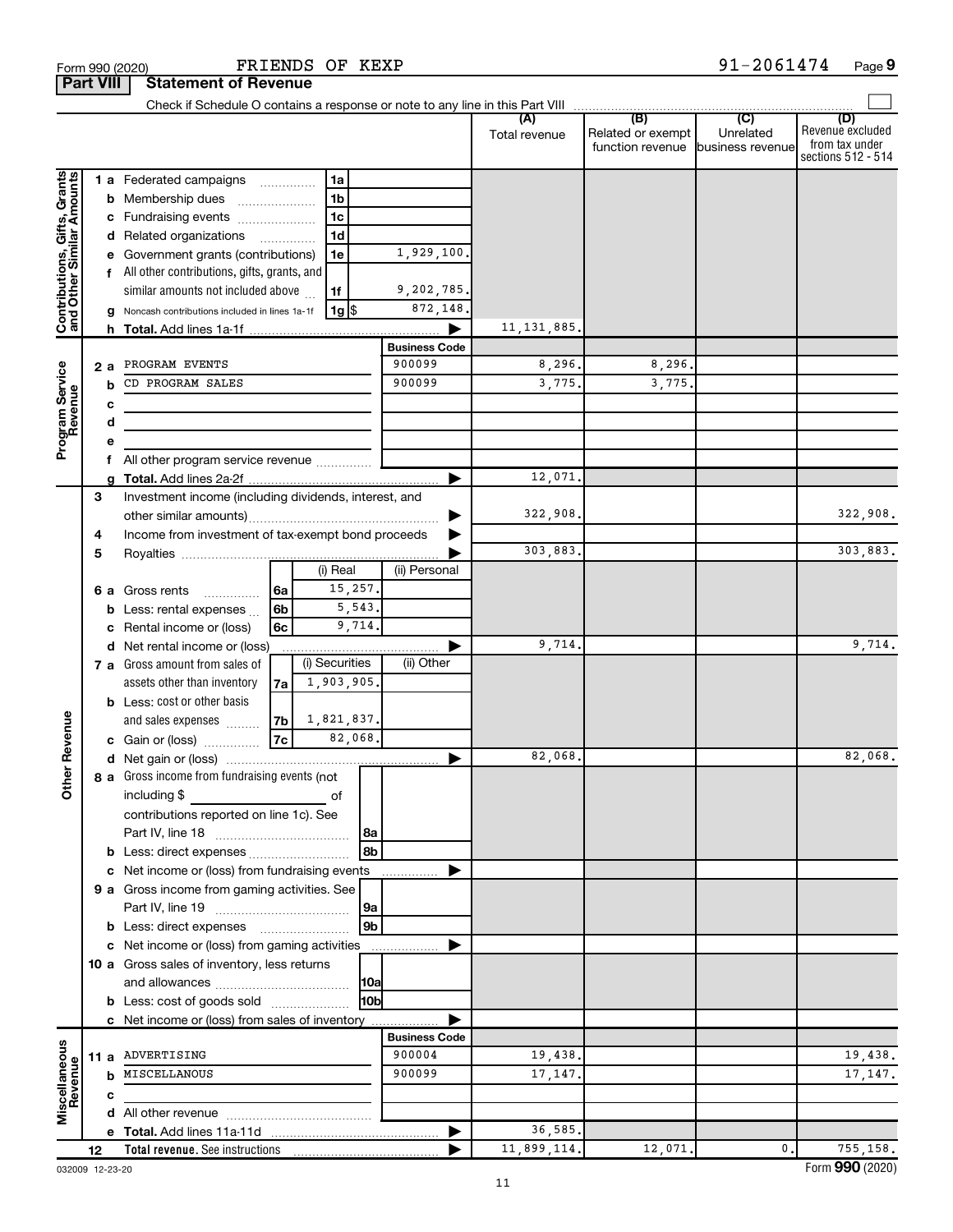FRIENDS OF KEXP

**Part IX Statement of Functional Expenses**

|  | Section 501(c)(3) and 501(c)(4) organizations must complete all columns. All other organizations must complete column (A). |  |  |
|--|----------------------------------------------------------------------------------------------------------------------------|--|--|

|          | Check if Schedule O contains a response or note to any line in this Part IX                        |                       |                                    |                                    |                                |
|----------|----------------------------------------------------------------------------------------------------|-----------------------|------------------------------------|------------------------------------|--------------------------------|
|          | Do not include amounts reported on lines 6b,<br>7b, 8b, 9b, and 10b of Part VIII.                  | (A)<br>Total expenses | (B)<br>Program service<br>expenses | Management and<br>general expenses | (D)<br>Fundraising<br>expenses |
| 1        | Grants and other assistance to domestic organizations                                              |                       |                                    |                                    |                                |
|          | and domestic governments. See Part IV, line 21                                                     |                       |                                    |                                    |                                |
| 2        | Grants and other assistance to domestic                                                            |                       |                                    |                                    |                                |
|          | individuals. See Part IV, line 22                                                                  |                       |                                    |                                    |                                |
| 3        | Grants and other assistance to foreign                                                             |                       |                                    |                                    |                                |
|          | organizations, foreign governments, and foreign                                                    |                       |                                    |                                    |                                |
|          | individuals. See Part IV, lines 15 and 16                                                          |                       |                                    |                                    |                                |
| 4        | Benefits paid to or for members                                                                    |                       |                                    |                                    |                                |
| 5        | Compensation of current officers, directors,                                                       |                       |                                    |                                    |                                |
|          | trustees, and key employees                                                                        | 1,377,361.            | 966,375.                           | 21,379.                            | 389,607.                       |
| 6        | Compensation not included above to disqualified                                                    |                       |                                    |                                    |                                |
|          | persons (as defined under section 4958(f)(1)) and                                                  |                       |                                    |                                    |                                |
|          | persons described in section 4958(c)(3)(B)                                                         |                       |                                    |                                    |                                |
| 7        |                                                                                                    | 5,061,746.            | 3,538,207.                         | 448,799.                           | 1,074,740.                     |
| 8        | Pension plan accruals and contributions (include                                                   |                       |                                    |                                    |                                |
|          | section 401(k) and 403(b) employer contributions)                                                  | 325,292.              | 209,401.                           | 32,531.                            | 83,360.                        |
| 9        |                                                                                                    | 815,747.              | 540,962.                           | 55,921.                            | 218,864.                       |
| 10       |                                                                                                    | 526, 576.             | 371, 159.                          | 38, 299.                           | 117, 118.                      |
| 11       | Fees for services (nonemployees):                                                                  |                       |                                    |                                    |                                |
| а        |                                                                                                    | 34, 168.              | 23,500.                            |                                    | 10,668.                        |
|          |                                                                                                    | 27,511.               |                                    | 27,511.                            |                                |
| с        |                                                                                                    |                       |                                    |                                    |                                |
| d        |                                                                                                    |                       |                                    |                                    |                                |
|          | Professional fundraising services. See Part IV, line 17                                            | 51,628.               |                                    | 51,628.                            |                                |
| f        | Investment management fees<br>Other. (If line 11g amount exceeds 10% of line 25,                   |                       |                                    |                                    |                                |
| g        | column (A) amount, list line 11g expenses on Sch O.)                                               | 355,684.              | 312,621.                           | 8,395.                             | 34,668.                        |
| 12       |                                                                                                    | 2,226.                | 2,098.                             |                                    | $\overline{128}$ .             |
| 13       |                                                                                                    | 431,029.              | 131,529.                           | 13,817.                            | 285,683.                       |
| 14       |                                                                                                    | 725,992.              | 561,861.                           | 70,836.                            | 93, 295.                       |
| 15       |                                                                                                    |                       |                                    |                                    |                                |
| 16       |                                                                                                    | 160, 868.             | 126, 348.                          | 6,708.                             | 27,812.                        |
| 17       | Travel                                                                                             | 23,917.               | 12,101.                            | 169.                               | 11,647.                        |
| 18       | Payments of travel or entertainment expenses                                                       |                       |                                    |                                    |                                |
|          | for any federal, state, or local public officials                                                  |                       |                                    |                                    |                                |
| 19       | Conferences, conventions, and meetings                                                             | 8,110.                | 5,368.                             | 387.                               | 2,355.                         |
| 20       | Interest                                                                                           |                       |                                    |                                    |                                |
| 21       |                                                                                                    |                       |                                    |                                    |                                |
| 22       | Depreciation, depletion, and amortization                                                          | 1,450,432.            | 1,111,104.                         | 67, 334.                           | 271,994.                       |
| 23       | Insurance                                                                                          | 38,704.               | 26,974.                            | 2,277.                             | 9,453.                         |
| 24       | Other expenses. Itemize expenses not covered<br>above (List miscellaneous expenses on line 24e. If |                       |                                    |                                    |                                |
|          | line 24e amount exceeds 10% of line 25, column (A)                                                 |                       |                                    |                                    |                                |
|          | amount, list line 24e expenses on Schedule O.)                                                     |                       |                                    |                                    |                                |
| a        | DONOR PREMIUMS                                                                                     | 171,748.              | 620.                               |                                    | 171, 128.                      |
| b        | <b>VEHICLE DONATION FEES</b><br>RESEARCH AND EDUCATION                                             | 88,258.<br>69, 215.   | 62, 353.                           | 3,176.                             | 88,258.<br>3,686.              |
|          | PROGRAM RELATED EVENTS                                                                             | 55,946.               | 34,094.                            |                                    | 21,852.                        |
| d        |                                                                                                    | 128,875.              | 38,637.                            | 28, 735.                           | 61,503.                        |
| е        | All other expenses<br>Total functional expenses. Add lines 1 through 24e                           | 11,931,033.           | 8,075,312.                         | 877,902.                           | 2,977,819.                     |
| 25<br>26 | Joint costs. Complete this line only if the organization                                           |                       |                                    |                                    |                                |
|          | reported in column (B) joint costs from a combined                                                 |                       |                                    |                                    |                                |
|          | educational campaign and fundraising solicitation.                                                 |                       |                                    |                                    |                                |
|          | Check here $\blacktriangleright$<br>if following SOP 98-2 (ASC 958-720)                            |                       |                                    |                                    |                                |
|          |                                                                                                    |                       |                                    |                                    |                                |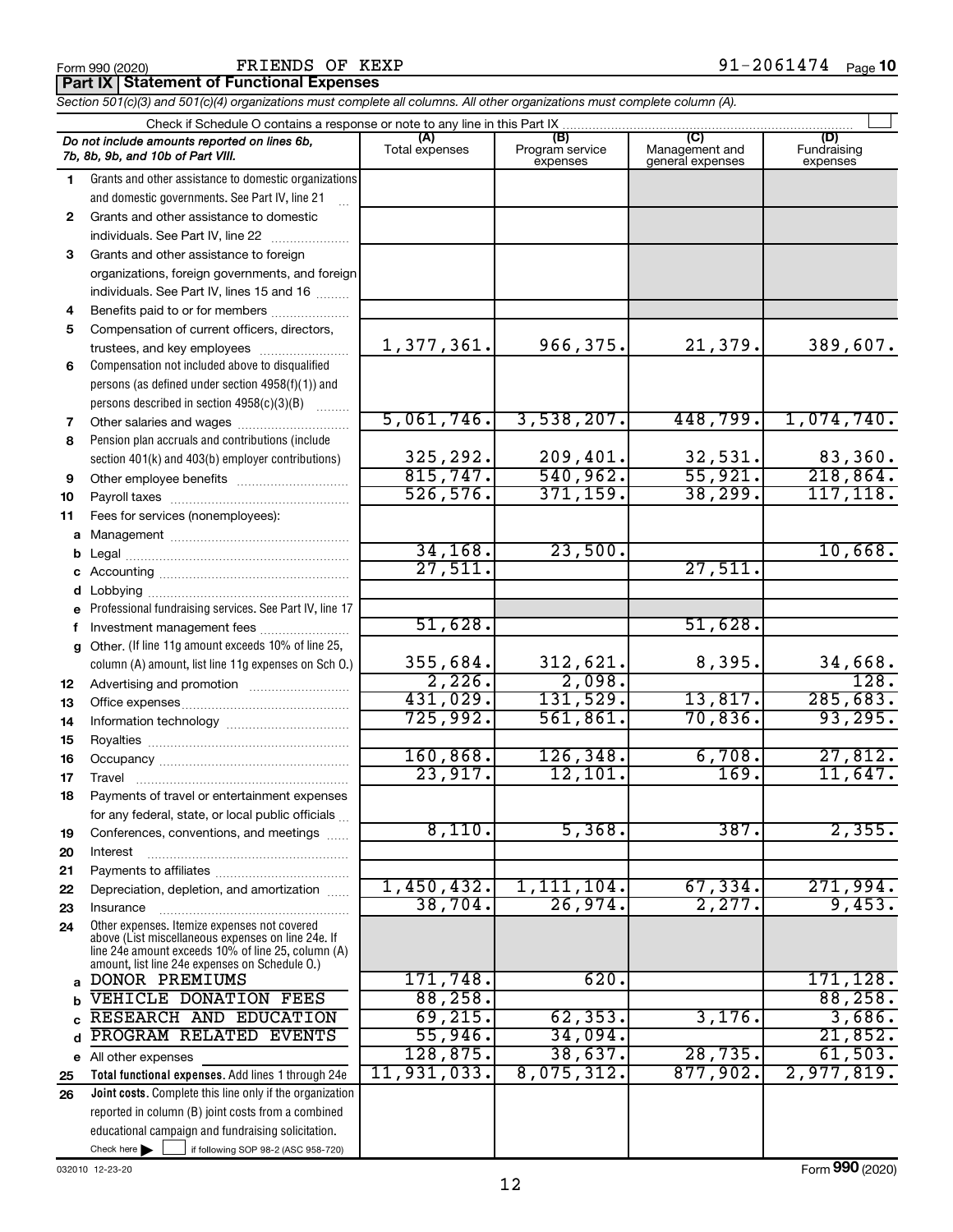|                             |    |                                                                                                        |                    |               | (A)<br>Beginning of year |                 | (B)<br>End of year |
|-----------------------------|----|--------------------------------------------------------------------------------------------------------|--------------------|---------------|--------------------------|-----------------|--------------------|
|                             | 1  |                                                                                                        |                    |               | 2,399,758.               | $\blacksquare$  | 2,756,919.         |
|                             | 2  |                                                                                                        |                    |               | 1, 254, 606.             | $\overline{2}$  | 1,464,893.         |
|                             | З  |                                                                                                        |                    |               | 691, 235.                | $\mathbf{3}$    | 635,053.           |
|                             | 4  |                                                                                                        |                    |               | 555,627.                 | $\overline{4}$  | 405, 208.          |
|                             | 5  | Loans and other receivables from any current or former officer, director,                              |                    |               |                          |                 |                    |
|                             |    | trustee, key employee, creator or founder, substantial contributor, or 35%                             |                    |               |                          |                 |                    |
|                             |    | controlled entity or family member of any of these persons                                             |                    |               |                          | 5               |                    |
|                             | 6  | Loans and other receivables from other disqualified persons (as defined                                |                    |               |                          |                 |                    |
|                             |    | under section $4958(f)(1)$ , and persons described in section $4958(c)(3)(B)$                          | $\ldots$           |               | 6                        |                 |                    |
|                             | 7  |                                                                                                        |                    |               | $\overline{7}$           |                 |                    |
| Assets                      | 8  |                                                                                                        |                    |               | 23,679.                  | 8               | 23, 143.           |
|                             | 9  | Prepaid expenses and deferred charges                                                                  |                    | 163, 136.     | $\overline{9}$           | 192,172.        |                    |
|                             |    | 10a Land, buildings, and equipment: cost or other                                                      |                    |               |                          |                 |                    |
|                             |    | basis. Complete Part VI of Schedule D                                                                  | 12,867,290.<br>10a |               |                          |                 |                    |
|                             |    | <b>b</b> Less: accumulated depreciation                                                                | 10 <sub>b</sub>    | 6,636,506.    | 7,676,486.               | 10 <sub>c</sub> | 6,230,784.         |
|                             | 11 |                                                                                                        |                    | 10, 759, 322. | 11                       | 12,081,413.     |                    |
|                             | 12 |                                                                                                        |                    | 12            |                          |                 |                    |
|                             | 13 |                                                                                                        |                    | 13            |                          |                 |                    |
|                             | 14 |                                                                                                        |                    | 3,885,487.    | 14                       | 3,885,487.      |                    |
|                             | 15 |                                                                                                        |                    |               |                          | 15              |                    |
|                             | 16 |                                                                                                        |                    |               | 27,409,336.              | 16              | 27,675,072.        |
|                             | 17 |                                                                                                        |                    | 1, 235, 234.  | 17                       | 792, 155.       |                    |
|                             | 18 |                                                                                                        |                    | 18            |                          |                 |                    |
|                             | 19 |                                                                                                        |                    |               | 85,178.                  | 19              | 31,690.            |
|                             | 20 |                                                                                                        |                    |               |                          | 20              |                    |
|                             | 21 | Escrow or custodial account liability. Complete Part IV of Schedule D                                  |                    |               |                          | 21              |                    |
| Liabilities                 | 22 | Loans and other payables to any current or former officer, director,                                   |                    |               |                          |                 |                    |
|                             |    | trustee, key employee, creator or founder, substantial contributor, or 35%                             |                    |               |                          |                 |                    |
|                             |    | controlled entity or family member of any of these persons                                             |                    |               |                          | 22              |                    |
|                             | 23 | Secured mortgages and notes payable to unrelated third parties                                         |                    |               |                          | 23              |                    |
|                             | 24 | Unsecured notes and loans payable to unrelated third parties                                           |                    |               |                          | 24              |                    |
|                             | 25 | Other liabilities (including federal income tax, payables to related third                             |                    |               |                          |                 |                    |
|                             |    | parties, and other liabilities not included on lines 17-24). Complete Part X<br>of Schedule D          |                    |               | 1,659,411.               | 25              | 1,350,143.         |
|                             | 26 |                                                                                                        |                    |               | $2,979,823.$ 26          |                 | 2, 173, 988.       |
|                             |    | Organizations that follow FASB ASC 958, check here $\blacktriangleright \lfloor \underline{X} \rfloor$ |                    |               |                          |                 |                    |
|                             |    | and complete lines 27, 28, 32, and 33.                                                                 |                    |               |                          |                 |                    |
|                             | 27 |                                                                                                        |                    |               | 23, 923, 222.            | 27              | 25,043,486.        |
|                             | 28 |                                                                                                        |                    |               | 506, 291.                | 28              | 457,598.           |
|                             |    | Organizations that do not follow FASB ASC 958, check here $\blacktriangleright$                        |                    |               |                          |                 |                    |
|                             |    | and complete lines 29 through 33.                                                                      |                    |               |                          |                 |                    |
| Net Assets or Fund Balances | 29 |                                                                                                        |                    |               |                          | 29              |                    |
|                             | 30 | Paid-in or capital surplus, or land, building, or equipment fund                                       |                    |               |                          | 30              |                    |
|                             | 31 | Retained earnings, endowment, accumulated income, or other funds                                       |                    |               |                          | 31              |                    |
|                             | 32 |                                                                                                        |                    |               | 24, 429, 513.            | 32              | 25,501,084.        |
|                             | 33 |                                                                                                        | 27,409,336.        | 33            | 27,675,072.              |                 |                    |

Form (2020) **990**

**Part X Balance Sheet** 

 $\overline{\phantom{0}}$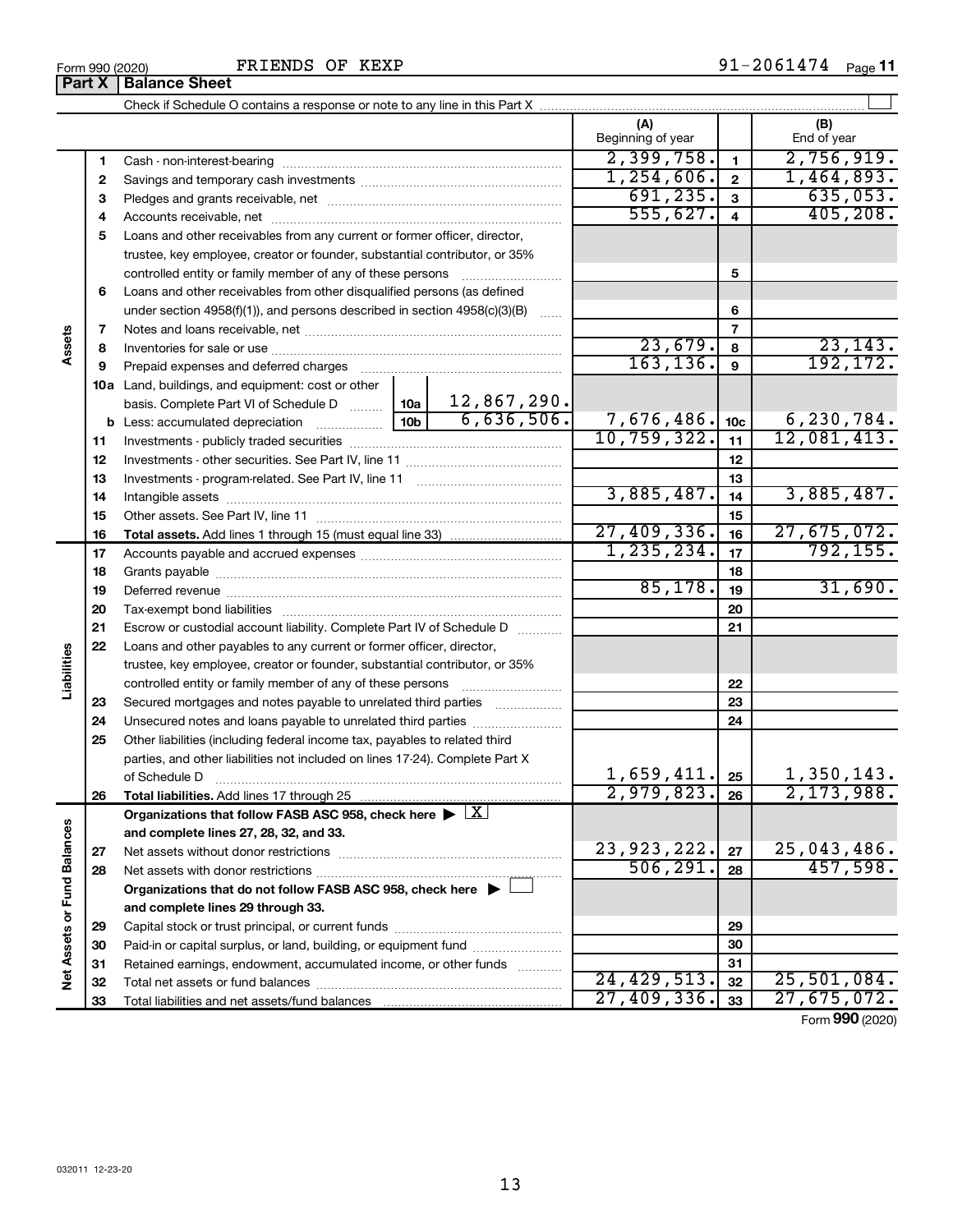|    | FRIENDS OF KEXP<br>Form 990 (2020)                                                                                                   |                         | 91-2061474     |              | Page 12            |
|----|--------------------------------------------------------------------------------------------------------------------------------------|-------------------------|----------------|--------------|--------------------|
|    | Part XI<br><b>Reconciliation of Net Assets</b>                                                                                       |                         |                |              |                    |
|    |                                                                                                                                      |                         |                |              | $\boxed{\text{X}}$ |
|    |                                                                                                                                      |                         |                |              |                    |
| 1  |                                                                                                                                      | 1                       | 11,899,114.    |              |                    |
| 2  |                                                                                                                                      | $\mathbf{2}$            | 11,931,033.    |              |                    |
| З  | Revenue less expenses. Subtract line 2 from line 1                                                                                   | 3                       |                |              | $-31,919.$         |
| 4  |                                                                                                                                      | $\overline{\mathbf{4}}$ | 24, 429, 513.  |              |                    |
| 5  |                                                                                                                                      | 5                       |                |              | 973,701.           |
| 6  |                                                                                                                                      | 6                       |                |              |                    |
| 7  | Investment expenses www.communication.com/www.communication.com/www.communication.com/www.com                                        | $\overline{7}$          |                |              |                    |
| 8  |                                                                                                                                      | 8                       | $-115,613.$    |              |                    |
| 9  | Other changes in net assets or fund balances (explain on Schedule O)                                                                 | 9                       |                |              | 245, 402.          |
| 10 | Net assets or fund balances at end of year. Combine lines 3 through 9 (must equal Part X, line 32,                                   |                         |                |              |                    |
|    |                                                                                                                                      | 10                      | 25,501,084.    |              |                    |
|    | Part XII Financial Statements and Reporting                                                                                          |                         |                |              |                    |
|    |                                                                                                                                      |                         |                |              | $\mathbf{X}$       |
|    |                                                                                                                                      |                         |                | Yes          | No                 |
| 1  | $\lfloor x \rfloor$ Accrual<br>Accounting method used to prepare the Form 990: [130] Cash<br>$\Box$ Other                            |                         |                |              |                    |
|    | If the organization changed its method of accounting from a prior year or checked "Other," explain in Schedule O.                    |                         |                |              |                    |
|    |                                                                                                                                      |                         | 2a             |              | x                  |
|    | If "Yes," check a box below to indicate whether the financial statements for the year were compiled or reviewed on a                 |                         |                |              |                    |
|    | separate basis, consolidated basis, or both:                                                                                         |                         |                |              |                    |
|    | Both consolidated and separate basis<br>Separate basis<br>Consolidated basis                                                         |                         |                |              |                    |
|    |                                                                                                                                      |                         | 2 <sub>b</sub> | x            |                    |
|    | If "Yes," check a box below to indicate whether the financial statements for the year were audited on a separate basis,              |                         |                |              |                    |
|    | consolidated basis, or both:                                                                                                         |                         |                |              |                    |
|    | $ \mathbf{X} $ Separate basis<br><b>Consolidated basis</b><br>Both consolidated and separate basis                                   |                         |                |              |                    |
|    | c If "Yes" to line 2a or 2b, does the organization have a committee that assumes responsibility for oversight of the audit,          |                         |                |              |                    |
|    | review, or compilation of its financial statements and selection of an independent accountant?                                       |                         | 2c             | х            |                    |
|    | If the organization changed either its oversight process or selection process during the tax year, explain on Schedule O.            |                         |                |              |                    |
|    | 3a As a result of a federal award, was the organization required to undergo an audit or audits as set forth in the Single Audit      |                         |                |              |                    |
|    |                                                                                                                                      |                         | 3a             |              | x                  |
|    | <b>b</b> If "Yes," did the organization undergo the required audit or audits? If the organization did not undergo the required audit |                         |                |              |                    |
|    |                                                                                                                                      |                         | 3b             | $000 \text{$ |                    |
|    |                                                                                                                                      |                         |                |              |                    |

Form (2020) **990**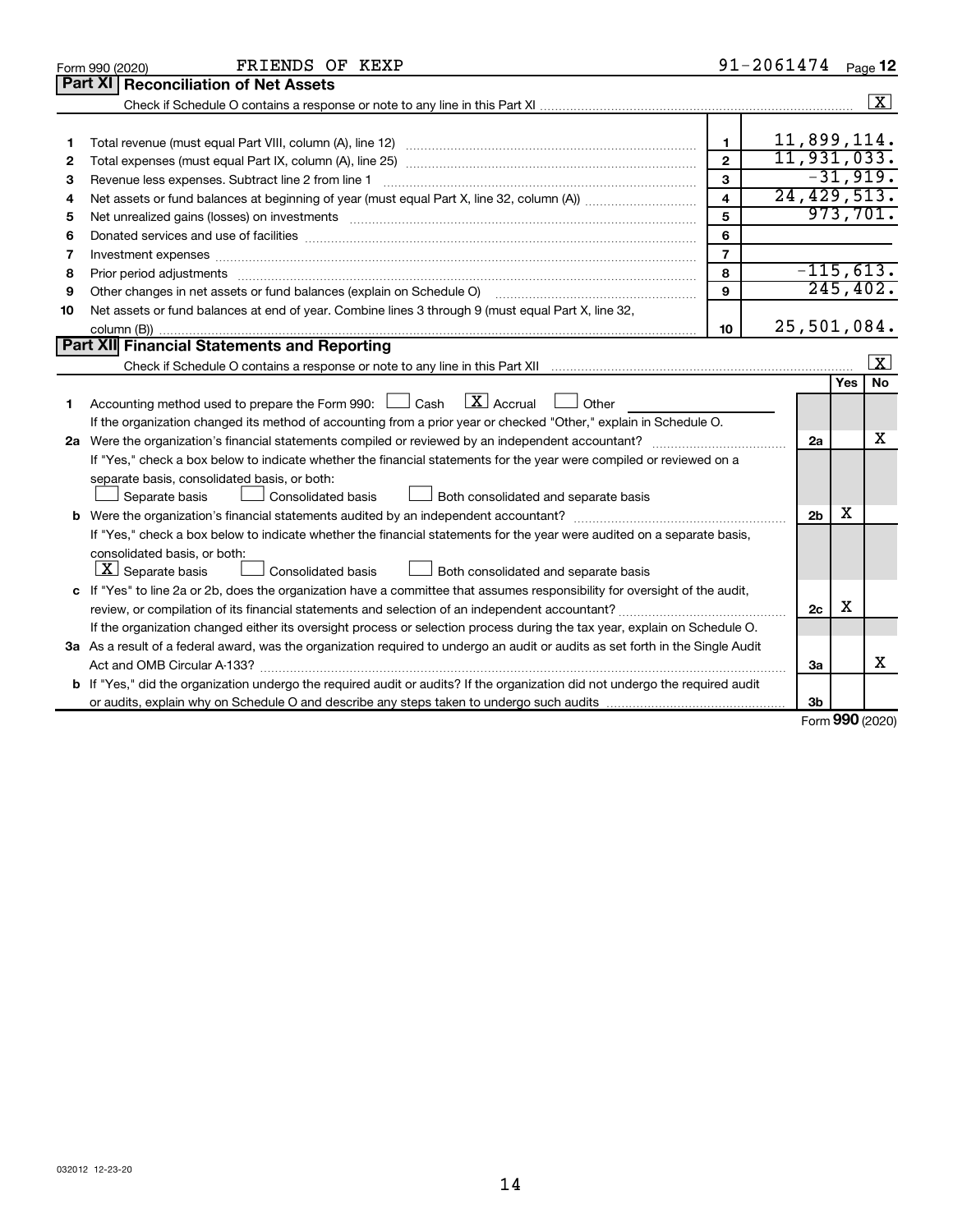**SCHEDULE A**

| (Form 990 or 990-EZ) |  |  |  |  |
|----------------------|--|--|--|--|
|----------------------|--|--|--|--|

# Form 990 or 990-EZ) **Public Charity Status and Public Support**<br>
Complete if the organization is a section 501(c)(3) organization or a section<br> **2020**

**4947(a)(1) nonexempt charitable trust. | Attach to Form 990 or Form 990-EZ.** 

|  | <b>Open to Public</b><br>Inspection |
|--|-------------------------------------|
|  |                                     |

OMB No. 1545-0047

|                |              | Department of the Treasury<br>Internal Revenue Service                                                                                            |  |                                                                        | Attach to Form 990 or Form 990-EZ.<br>Go to www.irs.gov/Form990 for instructions and the latest information.                                 |     |                                                                |                            |  | <b>Open to Public</b><br>Inspection   |  |  |  |
|----------------|--------------|---------------------------------------------------------------------------------------------------------------------------------------------------|--|------------------------------------------------------------------------|----------------------------------------------------------------------------------------------------------------------------------------------|-----|----------------------------------------------------------------|----------------------------|--|---------------------------------------|--|--|--|
|                |              | Name of the organization                                                                                                                          |  |                                                                        |                                                                                                                                              |     |                                                                |                            |  | <b>Employer identification number</b> |  |  |  |
|                |              |                                                                                                                                                   |  | FRIENDS OF KEXP                                                        |                                                                                                                                              |     |                                                                |                            |  | 91-2061474                            |  |  |  |
| Part I         |              |                                                                                                                                                   |  |                                                                        | Reason for Public Charity Status. (All organizations must complete this part.) See instructions.                                             |     |                                                                |                            |  |                                       |  |  |  |
|                |              |                                                                                                                                                   |  |                                                                        | The organization is not a private foundation because it is: (For lines 1 through 12, check only one box.)                                    |     |                                                                |                            |  |                                       |  |  |  |
| 1              |              |                                                                                                                                                   |  |                                                                        | A church, convention of churches, or association of churches described in section 170(b)(1)(A)(i).                                           |     |                                                                |                            |  |                                       |  |  |  |
| 2              |              |                                                                                                                                                   |  |                                                                        | A school described in section 170(b)(1)(A)(ii). (Attach Schedule E (Form 990 or 990-EZ).)                                                    |     |                                                                |                            |  |                                       |  |  |  |
| 3              |              |                                                                                                                                                   |  |                                                                        | A hospital or a cooperative hospital service organization described in section 170(b)(1)(A)(iii).                                            |     |                                                                |                            |  |                                       |  |  |  |
| 4              |              |                                                                                                                                                   |  |                                                                        | A medical research organization operated in conjunction with a hospital described in section 170(b)(1)(A)(iii). Enter the hospital's name,   |     |                                                                |                            |  |                                       |  |  |  |
|                |              | city, and state:                                                                                                                                  |  |                                                                        |                                                                                                                                              |     |                                                                |                            |  |                                       |  |  |  |
| 5              |              |                                                                                                                                                   |  |                                                                        | An organization operated for the benefit of a college or university owned or operated by a governmental unit described in                    |     |                                                                |                            |  |                                       |  |  |  |
|                |              |                                                                                                                                                   |  |                                                                        |                                                                                                                                              |     |                                                                |                            |  |                                       |  |  |  |
| 6              |              | section 170(b)(1)(A)(iv). (Complete Part II.)<br>A federal, state, or local government or governmental unit described in section 170(b)(1)(A)(v). |  |                                                                        |                                                                                                                                              |     |                                                                |                            |  |                                       |  |  |  |
| $\overline{7}$ | $\mathbf{X}$ | An organization that normally receives a substantial part of its support from a governmental unit or from the general public described in         |  |                                                                        |                                                                                                                                              |     |                                                                |                            |  |                                       |  |  |  |
|                |              |                                                                                                                                                   |  | section 170(b)(1)(A)(vi). (Complete Part II.)                          |                                                                                                                                              |     |                                                                |                            |  |                                       |  |  |  |
| 8              |              |                                                                                                                                                   |  |                                                                        | A community trust described in section 170(b)(1)(A)(vi). (Complete Part II.)                                                                 |     |                                                                |                            |  |                                       |  |  |  |
| 9              |              |                                                                                                                                                   |  |                                                                        | An agricultural research organization described in section 170(b)(1)(A)(ix) operated in conjunction with a land-grant college                |     |                                                                |                            |  |                                       |  |  |  |
|                |              |                                                                                                                                                   |  |                                                                        | or university or a non-land-grant college of agriculture (see instructions). Enter the name, city, and state of the college or               |     |                                                                |                            |  |                                       |  |  |  |
|                |              | university:                                                                                                                                       |  |                                                                        |                                                                                                                                              |     |                                                                |                            |  |                                       |  |  |  |
| 10             |              |                                                                                                                                                   |  |                                                                        | An organization that normally receives (1) more than 33 1/3% of its support from contributions, membership fees, and gross receipts from     |     |                                                                |                            |  |                                       |  |  |  |
|                |              |                                                                                                                                                   |  |                                                                        | activities related to its exempt functions, subject to certain exceptions; and (2) no more than 33 1/3% of its support from gross investment |     |                                                                |                            |  |                                       |  |  |  |
|                |              |                                                                                                                                                   |  |                                                                        | income and unrelated business taxable income (less section 511 tax) from businesses acquired by the organization after June 30, 1975.        |     |                                                                |                            |  |                                       |  |  |  |
|                |              |                                                                                                                                                   |  | See section 509(a)(2). (Complete Part III.)                            |                                                                                                                                              |     |                                                                |                            |  |                                       |  |  |  |
| 11             |              |                                                                                                                                                   |  |                                                                        | An organization organized and operated exclusively to test for public safety. See section 509(a)(4).                                         |     |                                                                |                            |  |                                       |  |  |  |
| 12             |              |                                                                                                                                                   |  |                                                                        | An organization organized and operated exclusively for the benefit of, to perform the functions of, or to carry out the purposes of one or   |     |                                                                |                            |  |                                       |  |  |  |
|                |              |                                                                                                                                                   |  |                                                                        | more publicly supported organizations described in section 509(a)(1) or section 509(a)(2). See section 509(a)(3). Check the box in           |     |                                                                |                            |  |                                       |  |  |  |
|                |              |                                                                                                                                                   |  |                                                                        | lines 12a through 12d that describes the type of supporting organization and complete lines 12e, 12f, and 12g.                               |     |                                                                |                            |  |                                       |  |  |  |
| а              |              |                                                                                                                                                   |  |                                                                        | Type I. A supporting organization operated, supervised, or controlled by its supported organization(s), typically by giving                  |     |                                                                |                            |  |                                       |  |  |  |
|                |              |                                                                                                                                                   |  |                                                                        | the supported organization(s) the power to regularly appoint or elect a majority of the directors or trustees of the supporting              |     |                                                                |                            |  |                                       |  |  |  |
|                |              |                                                                                                                                                   |  | organization. You must complete Part IV, Sections A and B.             |                                                                                                                                              |     |                                                                |                            |  |                                       |  |  |  |
| b              |              |                                                                                                                                                   |  |                                                                        | Type II. A supporting organization supervised or controlled in connection with its supported organization(s), by having                      |     |                                                                |                            |  |                                       |  |  |  |
|                |              |                                                                                                                                                   |  |                                                                        | control or management of the supporting organization vested in the same persons that control or manage the supported                         |     |                                                                |                            |  |                                       |  |  |  |
|                |              |                                                                                                                                                   |  | organization(s). You must complete Part IV, Sections A and C.          |                                                                                                                                              |     |                                                                |                            |  |                                       |  |  |  |
| с              |              |                                                                                                                                                   |  |                                                                        | Type III functionally integrated. A supporting organization operated in connection with, and functionally integrated with,                   |     |                                                                |                            |  |                                       |  |  |  |
|                |              |                                                                                                                                                   |  |                                                                        | its supported organization(s) (see instructions). You must complete Part IV, Sections A, D, and E.                                           |     |                                                                |                            |  |                                       |  |  |  |
| d              |              |                                                                                                                                                   |  |                                                                        | Type III non-functionally integrated. A supporting organization operated in connection with its supported organization(s)                    |     |                                                                |                            |  |                                       |  |  |  |
|                |              |                                                                                                                                                   |  |                                                                        | that is not functionally integrated. The organization generally must satisfy a distribution requirement and an attentiveness                 |     |                                                                |                            |  |                                       |  |  |  |
|                |              |                                                                                                                                                   |  |                                                                        | requirement (see instructions). You must complete Part IV, Sections A and D, and Part V.                                                     |     |                                                                |                            |  |                                       |  |  |  |
| е              |              |                                                                                                                                                   |  |                                                                        | Check this box if the organization received a written determination from the IRS that it is a Type I, Type II, Type III                      |     |                                                                |                            |  |                                       |  |  |  |
|                |              |                                                                                                                                                   |  |                                                                        | functionally integrated, or Type III non-functionally integrated supporting organization.                                                    |     |                                                                |                            |  |                                       |  |  |  |
|                |              |                                                                                                                                                   |  |                                                                        |                                                                                                                                              |     |                                                                |                            |  |                                       |  |  |  |
| g              |              |                                                                                                                                                   |  | Provide the following information about the supported organization(s). |                                                                                                                                              |     |                                                                |                            |  |                                       |  |  |  |
|                |              | (i) Name of supported                                                                                                                             |  | (ii) EIN                                                               | (iii) Type of organization<br>(described on lines 1-10                                                                                       |     | (iv) Is the organization listed<br>in your governing document? | (v) Amount of monetary     |  | (vi) Amount of other                  |  |  |  |
|                |              | organization                                                                                                                                      |  |                                                                        | above (see instructions))                                                                                                                    | Yes | No                                                             | support (see instructions) |  | support (see instructions)            |  |  |  |
|                |              |                                                                                                                                                   |  |                                                                        |                                                                                                                                              |     |                                                                |                            |  |                                       |  |  |  |
|                |              |                                                                                                                                                   |  |                                                                        |                                                                                                                                              |     |                                                                |                            |  |                                       |  |  |  |
|                |              |                                                                                                                                                   |  |                                                                        |                                                                                                                                              |     |                                                                |                            |  |                                       |  |  |  |
|                |              |                                                                                                                                                   |  |                                                                        |                                                                                                                                              |     |                                                                |                            |  |                                       |  |  |  |
|                |              |                                                                                                                                                   |  |                                                                        |                                                                                                                                              |     |                                                                |                            |  |                                       |  |  |  |
|                |              |                                                                                                                                                   |  |                                                                        |                                                                                                                                              |     |                                                                |                            |  |                                       |  |  |  |
|                |              |                                                                                                                                                   |  |                                                                        |                                                                                                                                              |     |                                                                |                            |  |                                       |  |  |  |
|                |              |                                                                                                                                                   |  |                                                                        |                                                                                                                                              |     |                                                                |                            |  |                                       |  |  |  |
|                |              |                                                                                                                                                   |  |                                                                        |                                                                                                                                              |     |                                                                |                            |  |                                       |  |  |  |
|                |              |                                                                                                                                                   |  |                                                                        |                                                                                                                                              |     |                                                                |                            |  |                                       |  |  |  |
| Total          |              |                                                                                                                                                   |  |                                                                        |                                                                                                                                              |     |                                                                |                            |  |                                       |  |  |  |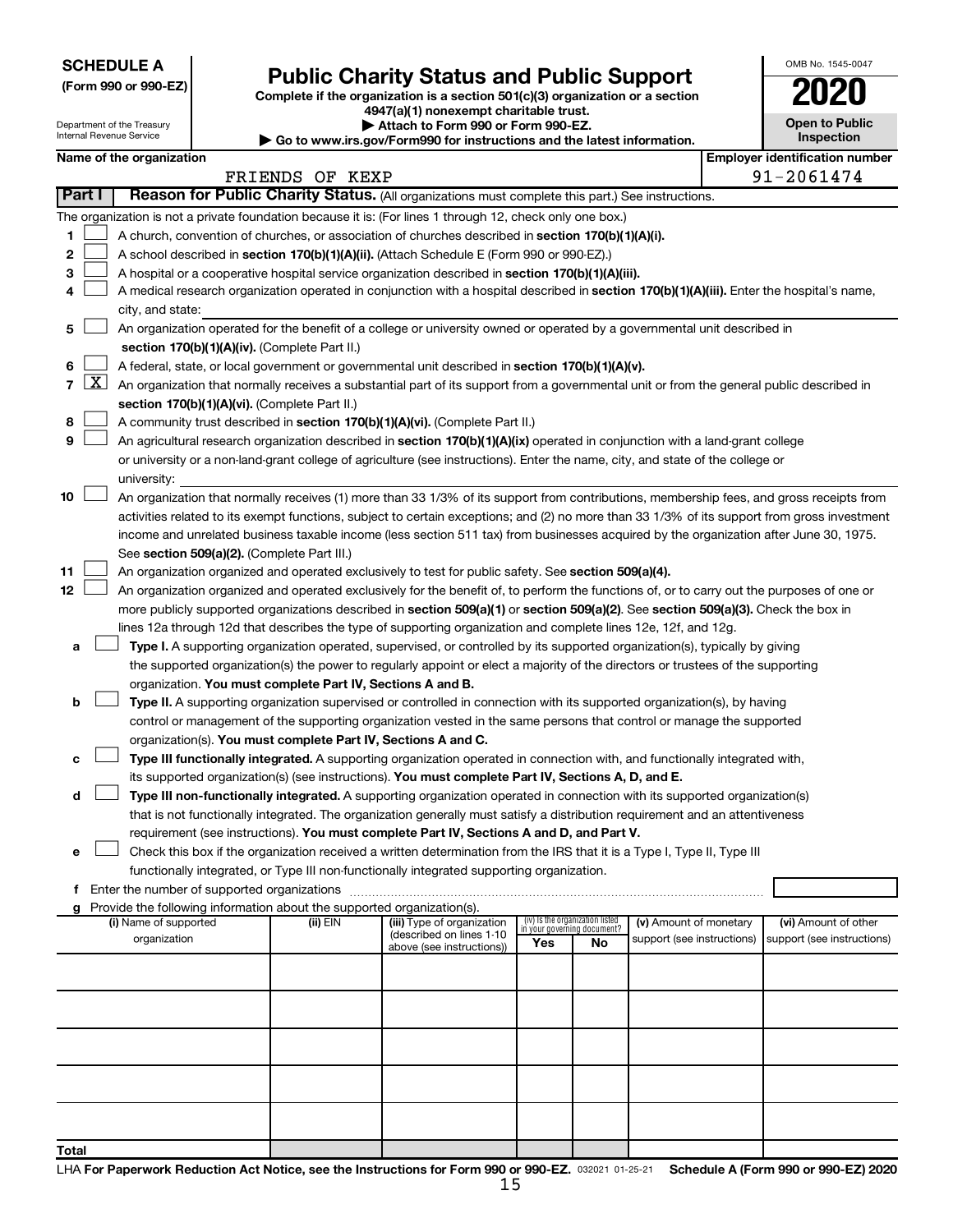### Schedule A (Form 990 or 990-EZ) 2020  $\texttt{FRIENDS}$  OF  $\texttt{KEXP}$   $91-2061474$   $_{\texttt{Page}}$

**Part II Support Schedule for Organizations Described in Sections 170(b)(1)(A)(iv) and 170(b)(1)(A)(vi)**

(Complete only if you checked the box on line 5, 7, or 8 of Part I or if the organization failed to qualify under Part III. If the organization fails to qualify under the tests listed below, please complete Part III.)

| <b>Section A. Public Support</b> |                                                                                                                                                                                                                                |           |                               |                        |                       |                                        |                                          |
|----------------------------------|--------------------------------------------------------------------------------------------------------------------------------------------------------------------------------------------------------------------------------|-----------|-------------------------------|------------------------|-----------------------|----------------------------------------|------------------------------------------|
|                                  | Calendar year (or fiscal year beginning in)                                                                                                                                                                                    | (a) 2016  | (b) 2017                      | $(c)$ 2018             | $(d)$ 2019            | (e) 2020                               | (f) Total                                |
|                                  | 1 Gifts, grants, contributions, and                                                                                                                                                                                            |           |                               |                        |                       |                                        |                                          |
|                                  | membership fees received. (Do not                                                                                                                                                                                              |           |                               |                        |                       |                                        |                                          |
|                                  | include any "unusual grants.")                                                                                                                                                                                                 |           | 9295279.18399952.             | 8400340.               |                       | 9608060.11131885.56835516.             |                                          |
|                                  | 2 Tax revenues levied for the organ-                                                                                                                                                                                           |           |                               |                        |                       |                                        |                                          |
|                                  | ization's benefit and either paid to                                                                                                                                                                                           |           |                               |                        |                       |                                        |                                          |
|                                  | or expended on its behalf                                                                                                                                                                                                      |           |                               |                        |                       |                                        |                                          |
|                                  | 3 The value of services or facilities                                                                                                                                                                                          |           |                               |                        |                       |                                        |                                          |
|                                  | furnished by a governmental unit to                                                                                                                                                                                            |           |                               |                        |                       |                                        |                                          |
|                                  | the organization without charge                                                                                                                                                                                                |           |                               |                        |                       |                                        |                                          |
|                                  | 4 Total. Add lines 1 through 3                                                                                                                                                                                                 |           | 9295279.18399952.             | 8400340.               |                       | 9608060.11131885.56835516.             |                                          |
|                                  | 5 The portion of total contributions                                                                                                                                                                                           |           |                               |                        |                       |                                        |                                          |
|                                  | by each person (other than a                                                                                                                                                                                                   |           |                               |                        |                       |                                        |                                          |
|                                  | governmental unit or publicly                                                                                                                                                                                                  |           |                               |                        |                       |                                        |                                          |
|                                  | supported organization) included                                                                                                                                                                                               |           |                               |                        |                       |                                        |                                          |
|                                  | on line 1 that exceeds 2% of the                                                                                                                                                                                               |           |                               |                        |                       |                                        |                                          |
|                                  | amount shown on line 11,                                                                                                                                                                                                       |           |                               |                        |                       |                                        |                                          |
|                                  | column (f)                                                                                                                                                                                                                     |           |                               |                        |                       |                                        | 6744104.                                 |
|                                  |                                                                                                                                                                                                                                |           |                               |                        |                       |                                        | 50091412.                                |
|                                  | 6 Public support. Subtract line 5 from line 4.<br><b>Section B. Total Support</b>                                                                                                                                              |           |                               |                        |                       |                                        |                                          |
|                                  |                                                                                                                                                                                                                                |           |                               |                        |                       |                                        |                                          |
|                                  | Calendar year (or fiscal year beginning in)                                                                                                                                                                                    | (a) 2016  | (b) 2017<br>9295279.18399952. | $(c)$ 2018<br>8400340. | $(d)$ 2019            | (e) 2020<br>9608060.11131885.56835516. | (f) Total                                |
|                                  | <b>7</b> Amounts from line 4                                                                                                                                                                                                   |           |                               |                        |                       |                                        |                                          |
|                                  | 8 Gross income from interest,                                                                                                                                                                                                  |           |                               |                        |                       |                                        |                                          |
|                                  | dividends, payments received on                                                                                                                                                                                                |           |                               |                        |                       |                                        |                                          |
|                                  | securities loans, rents, royalties,                                                                                                                                                                                            |           |                               |                        |                       |                                        |                                          |
|                                  | and income from similar sources                                                                                                                                                                                                | 175,670.  | 239,643.                      | 477,703.               | 545, 772.             | 642,048.                               | 2080836.                                 |
|                                  | <b>9</b> Net income from unrelated business                                                                                                                                                                                    |           |                               |                        |                       |                                        |                                          |
|                                  | activities, whether or not the                                                                                                                                                                                                 |           |                               |                        |                       |                                        |                                          |
|                                  | business is regularly carried on                                                                                                                                                                                               | 122, 423. | 116,703.                      |                        |                       |                                        | 239,126.                                 |
|                                  | 10 Other income. Do not include gain                                                                                                                                                                                           |           |                               |                        |                       |                                        |                                          |
|                                  | or loss from the sale of capital                                                                                                                                                                                               |           |                               |                        |                       |                                        |                                          |
|                                  | assets (Explain in Part VI.)                                                                                                                                                                                                   |           | 728, 284.                     |                        | $650, 836.$ 398, 235. | 36, 585.                               | 1813940.                                 |
|                                  | <b>11 Total support.</b> Add lines 7 through 10                                                                                                                                                                                |           |                               |                        |                       |                                        | 60969418.                                |
|                                  | <b>12</b> Gross receipts from related activities, etc. (see instructions)                                                                                                                                                      |           |                               |                        |                       | 12                                     | 755, 212.                                |
|                                  | 13 First 5 years. If the Form 990 is for the organization's first, second, third, fourth, or fifth tax year as a section 501(c)(3)                                                                                             |           |                               |                        |                       |                                        |                                          |
|                                  |                                                                                                                                                                                                                                |           |                               |                        |                       |                                        |                                          |
|                                  | <b>Section C. Computation of Public Support Percentage</b>                                                                                                                                                                     |           |                               |                        |                       |                                        |                                          |
|                                  |                                                                                                                                                                                                                                |           |                               |                        |                       | 14                                     | 82.16<br>$\%$                            |
|                                  |                                                                                                                                                                                                                                |           |                               |                        |                       | 15                                     | 82.10<br>$\%$                            |
|                                  | 16a 33 1/3% support test - 2020. If the organization did not check the box on line 13, and line 14 is 33 1/3% or more, check this box and                                                                                      |           |                               |                        |                       |                                        |                                          |
|                                  | stop here. The organization qualifies as a publicly supported organization                                                                                                                                                     |           |                               |                        |                       |                                        | $\blacktriangleright$ $\boxed{\text{X}}$ |
|                                  | b 33 1/3% support test - 2019. If the organization did not check a box on line 13 or 16a, and line 15 is 33 1/3% or more, check this box                                                                                       |           |                               |                        |                       |                                        |                                          |
|                                  | and stop here. The organization qualifies as a publicly supported organization manufaction manufacture or manufacture or and a function of the organization manufacture or and a function of the original and state of the ori |           |                               |                        |                       |                                        |                                          |
|                                  | 17a 10% -facts-and-circumstances test - 2020. If the organization did not check a box on line 13, 16a, or 16b, and line 14 is 10% or more,                                                                                     |           |                               |                        |                       |                                        |                                          |
|                                  | and if the organization meets the facts-and-circumstances test, check this box and stop here. Explain in Part VI how the organization                                                                                          |           |                               |                        |                       |                                        |                                          |
|                                  | meets the facts-and-circumstances test. The organization qualifies as a publicly supported organization                                                                                                                        |           |                               |                        |                       |                                        |                                          |
|                                  | b 10% -facts-and-circumstances test - 2019. If the organization did not check a box on line 13, 16a, 16b, or 17a, and line 15 is 10% or                                                                                        |           |                               |                        |                       |                                        |                                          |
|                                  | more, and if the organization meets the facts-and-circumstances test, check this box and stop here. Explain in Part VI how the                                                                                                 |           |                               |                        |                       |                                        |                                          |
|                                  | organization meets the facts-and-circumstances test. The organization qualifies as a publicly supported organization                                                                                                           |           |                               |                        |                       |                                        |                                          |
|                                  | 18 Private foundation. If the organization did not check a box on line 13, 16a, 16b, 17a, or 17b, check this box and see instructions                                                                                          |           |                               |                        |                       |                                        |                                          |
|                                  |                                                                                                                                                                                                                                |           |                               |                        |                       |                                        |                                          |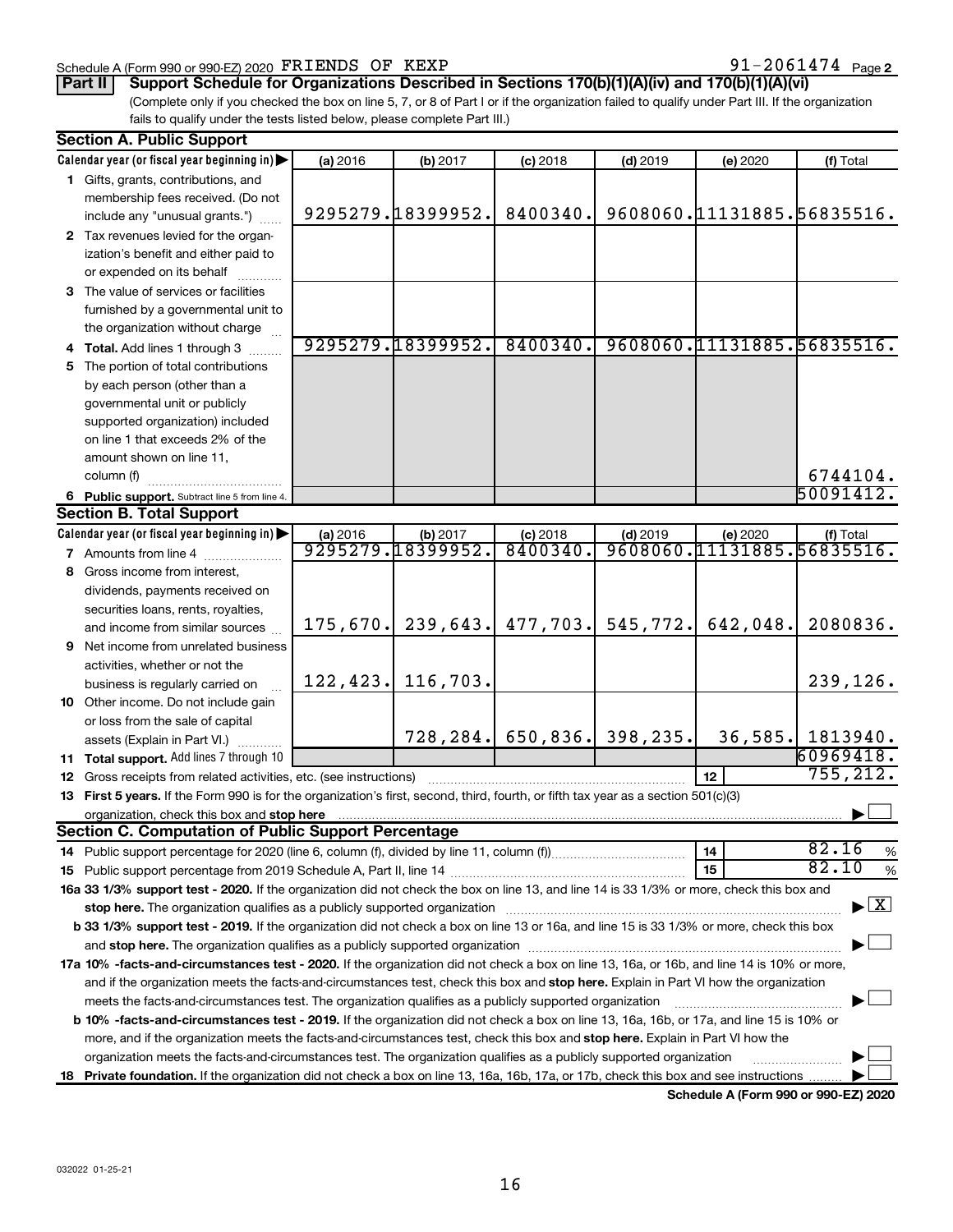### Schedule A (Form 990 or 990-EZ) 2020  $\texttt{FRIENDS}$  OF  $\texttt{KEXP}$   $91-2061474$   $_{\texttt{Page}}$

# **Part III Support Schedule for Organizations Described in Section 509(a)(2)**

91-2061474 Page 3

(Complete only if you checked the box on line 10 of Part I or if the organization failed to qualify under Part II. If the organization fails to qualify under the tests listed below, please complete Part II.)

| <b>Section A. Public Support</b>                                                                                                                                                                                                         |          |          |          |            |          |           |
|------------------------------------------------------------------------------------------------------------------------------------------------------------------------------------------------------------------------------------------|----------|----------|----------|------------|----------|-----------|
| Calendar year (or fiscal year beginning in)                                                                                                                                                                                              | (a) 2016 | (b) 2017 | (c) 2018 | $(d)$ 2019 | (e) 2020 | (f) Total |
| 1 Gifts, grants, contributions, and                                                                                                                                                                                                      |          |          |          |            |          |           |
| membership fees received. (Do not                                                                                                                                                                                                        |          |          |          |            |          |           |
| include any "unusual grants.")                                                                                                                                                                                                           |          |          |          |            |          |           |
| <b>2</b> Gross receipts from admissions,                                                                                                                                                                                                 |          |          |          |            |          |           |
| merchandise sold or services per-                                                                                                                                                                                                        |          |          |          |            |          |           |
| formed, or facilities furnished in                                                                                                                                                                                                       |          |          |          |            |          |           |
| any activity that is related to the<br>organization's tax-exempt purpose                                                                                                                                                                 |          |          |          |            |          |           |
| 3 Gross receipts from activities that                                                                                                                                                                                                    |          |          |          |            |          |           |
|                                                                                                                                                                                                                                          |          |          |          |            |          |           |
| are not an unrelated trade or bus-                                                                                                                                                                                                       |          |          |          |            |          |           |
| iness under section 513                                                                                                                                                                                                                  |          |          |          |            |          |           |
| 4 Tax revenues levied for the organ-                                                                                                                                                                                                     |          |          |          |            |          |           |
| ization's benefit and either paid to                                                                                                                                                                                                     |          |          |          |            |          |           |
| or expended on its behalf<br>.                                                                                                                                                                                                           |          |          |          |            |          |           |
| 5 The value of services or facilities                                                                                                                                                                                                    |          |          |          |            |          |           |
| furnished by a governmental unit to                                                                                                                                                                                                      |          |          |          |            |          |           |
| the organization without charge                                                                                                                                                                                                          |          |          |          |            |          |           |
| <b>6 Total.</b> Add lines 1 through 5                                                                                                                                                                                                    |          |          |          |            |          |           |
| 7a Amounts included on lines 1, 2, and                                                                                                                                                                                                   |          |          |          |            |          |           |
| 3 received from disqualified persons                                                                                                                                                                                                     |          |          |          |            |          |           |
| <b>b</b> Amounts included on lines 2 and 3 received                                                                                                                                                                                      |          |          |          |            |          |           |
| from other than disqualified persons that<br>exceed the greater of \$5,000 or 1% of the                                                                                                                                                  |          |          |          |            |          |           |
| amount on line 13 for the year                                                                                                                                                                                                           |          |          |          |            |          |           |
| c Add lines 7a and 7b                                                                                                                                                                                                                    |          |          |          |            |          |           |
| 8 Public support. (Subtract line 7c from line 6.)                                                                                                                                                                                        |          |          |          |            |          |           |
| <b>Section B. Total Support</b>                                                                                                                                                                                                          |          |          |          |            |          |           |
| Calendar year (or fiscal year beginning in)                                                                                                                                                                                              | (a) 2016 | (b) 2017 | (c) 2018 | $(d)$ 2019 | (e) 2020 | (f) Total |
| <b>9</b> Amounts from line 6                                                                                                                                                                                                             |          |          |          |            |          |           |
| <b>10a</b> Gross income from interest,                                                                                                                                                                                                   |          |          |          |            |          |           |
| dividends, payments received on                                                                                                                                                                                                          |          |          |          |            |          |           |
| securities loans, rents, royalties,<br>and income from similar sources                                                                                                                                                                   |          |          |          |            |          |           |
| <b>b</b> Unrelated business taxable income                                                                                                                                                                                               |          |          |          |            |          |           |
| (less section 511 taxes) from businesses                                                                                                                                                                                                 |          |          |          |            |          |           |
| acquired after June 30, 1975                                                                                                                                                                                                             |          |          |          |            |          |           |
|                                                                                                                                                                                                                                          |          |          |          |            |          |           |
| c Add lines 10a and 10b<br><b>11</b> Net income from unrelated business                                                                                                                                                                  |          |          |          |            |          |           |
| activities not included in line 10b.                                                                                                                                                                                                     |          |          |          |            |          |           |
| whether or not the business is                                                                                                                                                                                                           |          |          |          |            |          |           |
| regularly carried on                                                                                                                                                                                                                     |          |          |          |            |          |           |
| 12 Other income. Do not include gain<br>or loss from the sale of capital                                                                                                                                                                 |          |          |          |            |          |           |
| assets (Explain in Part VI.)                                                                                                                                                                                                             |          |          |          |            |          |           |
| <b>13</b> Total support. (Add lines 9, 10c, 11, and 12.)                                                                                                                                                                                 |          |          |          |            |          |           |
| 14 First 5 years. If the Form 990 is for the organization's first, second, third, fourth, or fifth tax year as a section 501(c)(3) organization,                                                                                         |          |          |          |            |          |           |
| check this box and stop here <b>construction and construction</b> and check this box and stop here <b>construction</b> and construction and construction and construction and construction and construction and construction and constru |          |          |          |            |          |           |
| Section C. Computation of Public Support Percentage                                                                                                                                                                                      |          |          |          |            |          |           |
| 15 Public support percentage for 2020 (line 8, column (f), divided by line 13, column (f) <i>manumeronominium</i>                                                                                                                        |          |          |          |            | 15       | %         |
| 16 Public support percentage from 2019 Schedule A, Part III, line 15                                                                                                                                                                     |          |          |          |            | 16       | %         |
| Section D. Computation of Investment Income Percentage                                                                                                                                                                                   |          |          |          |            |          |           |
| 17 Investment income percentage for 2020 (line 10c, column (f), divided by line 13, column (f))                                                                                                                                          |          |          |          |            | 17       | %         |
| 18 Investment income percentage from 2019 Schedule A, Part III, line 17                                                                                                                                                                  |          |          |          |            | 18       | %         |
| 19a 33 1/3% support tests - 2020. If the organization did not check the box on line 14, and line 15 is more than 33 1/3%, and line 17 is not                                                                                             |          |          |          |            |          |           |
| more than 33 1/3%, check this box and stop here. The organization qualifies as a publicly supported organization                                                                                                                         |          |          |          |            |          |           |
| b 33 1/3% support tests - 2019. If the organization did not check a box on line 14 or line 19a, and line 16 is more than 33 1/3%, and                                                                                                    |          |          |          |            |          |           |
| line 18 is not more than 33 1/3%, check this box and stop here. The organization qualifies as a publicly supported organization                                                                                                          |          |          |          |            |          |           |
|                                                                                                                                                                                                                                          |          |          |          |            |          |           |
|                                                                                                                                                                                                                                          |          |          |          |            |          |           |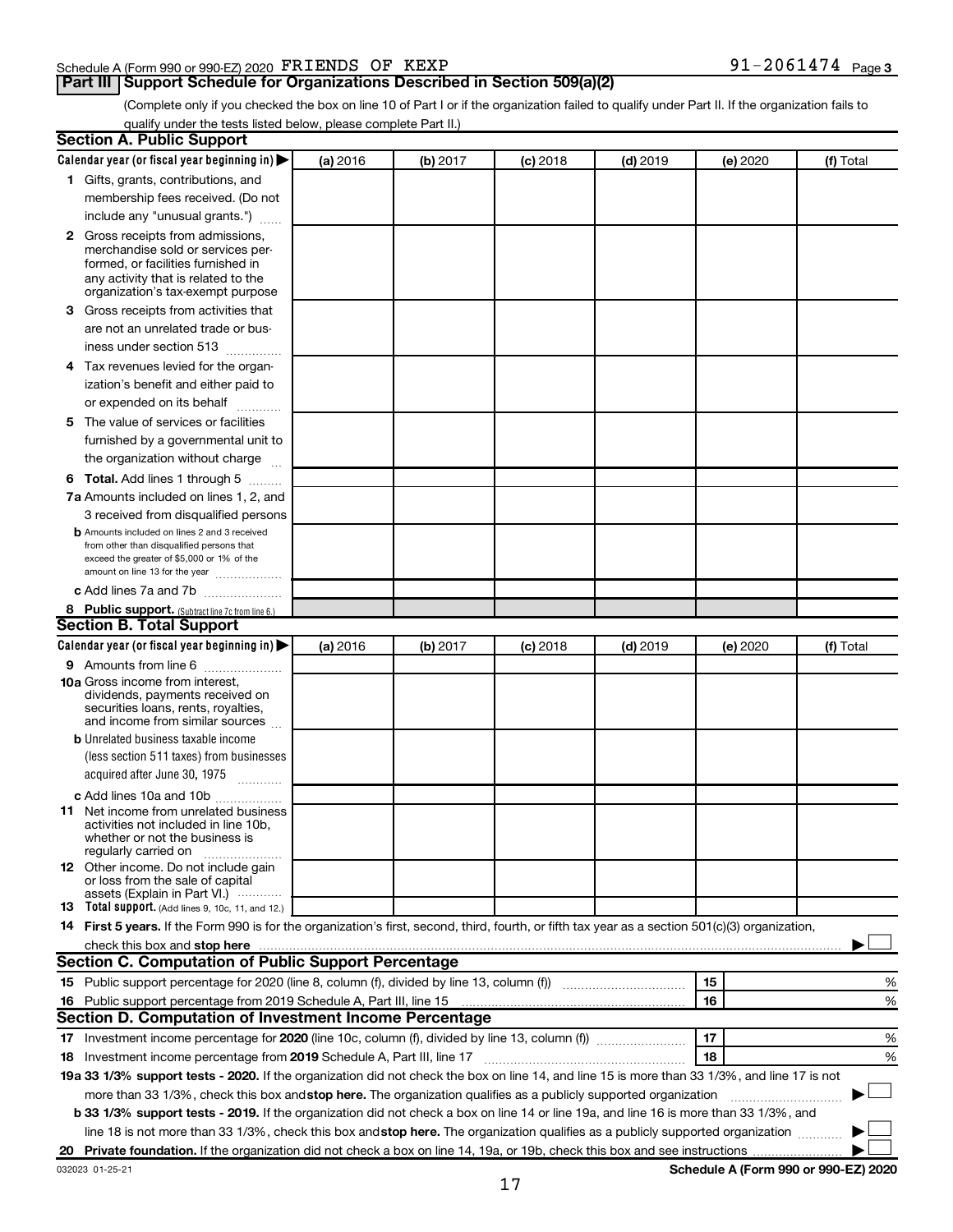**Yes No**

# **Part IV Supporting Organizations**

(Complete only if you checked a box in line 12 on Part I. If you checked box 12a, Part I, complete Sections A and B. If you checked box 12b, Part I, complete Sections A and C. If you checked box 12c, Part I, complete Sections A, D, and E. If you checked box 12d, Part I, complete Sections A and D, and complete Part V.)

# **Section A. All Supporting Organizations**

- **1** Are all of the organization's supported organizations listed by name in the organization's governing documents? If "No," describe in Part VI how the supported organizations are designated. If designated by *class or purpose, describe the designation. If historic and continuing relationship, explain.*
- **2** Did the organization have any supported organization that does not have an IRS determination of status under section 509(a)(1) or (2)? If "Yes," explain in Part **VI** how the organization determined that the supported *organization was described in section 509(a)(1) or (2).*
- **3a** Did the organization have a supported organization described in section 501(c)(4), (5), or (6)? If "Yes," answer *lines 3b and 3c below.*
- **b** Did the organization confirm that each supported organization qualified under section 501(c)(4), (5), or (6) and satisfied the public support tests under section 509(a)(2)? If "Yes," describe in Part VI when and how the *organization made the determination.*
- **c** Did the organization ensure that all support to such organizations was used exclusively for section 170(c)(2)(B) purposes? If "Yes," explain in Part VI what controls the organization put in place to ensure such use.
- **4 a** *If* Was any supported organization not organized in the United States ("foreign supported organization")? *"Yes," and if you checked box 12a or 12b in Part I, answer lines 4b and 4c below.*
- **b** Did the organization have ultimate control and discretion in deciding whether to make grants to the foreign supported organization? If "Yes," describe in Part VI how the organization had such control and discretion *despite being controlled or supervised by or in connection with its supported organizations.*
- **c** Did the organization support any foreign supported organization that does not have an IRS determination under sections 501(c)(3) and 509(a)(1) or (2)? If "Yes," explain in Part VI what controls the organization used *to ensure that all support to the foreign supported organization was used exclusively for section 170(c)(2)(B) purposes.*
- **5a** Did the organization add, substitute, or remove any supported organizations during the tax year? If "Yes," answer lines 5b and 5c below (if applicable). Also, provide detail in **Part VI,** including (i) the names and EIN *numbers of the supported organizations added, substituted, or removed; (ii) the reasons for each such action; (iii) the authority under the organization's organizing document authorizing such action; and (iv) how the action was accomplished (such as by amendment to the organizing document).*
- **b** Type I or Type II only. Was any added or substituted supported organization part of a class already designated in the organization's organizing document?
- **c Substitutions only.**  Was the substitution the result of an event beyond the organization's control?
- **6** Did the organization provide support (whether in the form of grants or the provision of services or facilities) to **Part VI.** support or benefit one or more of the filing organization's supported organizations? If "Yes," provide detail in anyone other than (i) its supported organizations, (ii) individuals that are part of the charitable class benefited by one or more of its supported organizations, or (iii) other supporting organizations that also
- **7** Did the organization provide a grant, loan, compensation, or other similar payment to a substantial contributor regard to a substantial contributor? If "Yes," complete Part I of Schedule L (Form 990 or 990-EZ). (as defined in section 4958(c)(3)(C)), a family member of a substantial contributor, or a 35% controlled entity with
- **8** Did the organization make a loan to a disqualified person (as defined in section 4958) not described in line 7? *If "Yes," complete Part I of Schedule L (Form 990 or 990-EZ).*
- **9 a** Was the organization controlled directly or indirectly at any time during the tax year by one or more in section 509(a)(1) or (2))? If "Yes," provide detail in **Part VI.** disqualified persons, as defined in section 4946 (other than foundation managers and organizations described
- **b** Did one or more disqualified persons (as defined in line 9a) hold a controlling interest in any entity in which the supporting organization had an interest? If "Yes," provide detail in Part VI.
- **c** Did a disqualified person (as defined in line 9a) have an ownership interest in, or derive any personal benefit from, assets in which the supporting organization also had an interest? If "Yes," provide detail in Part VI.
- **10 a** Was the organization subject to the excess business holdings rules of section 4943 because of section supporting organizations)? If "Yes," answer line 10b below. 4943(f) (regarding certain Type II supporting organizations, and all Type III non-functionally integrated
- **b** Did the organization have any excess business holdings in the tax year? (Use Schedule C, Form 4720, to *determine whether the organization had excess business holdings.)*

**1 2 3a 3b 3c 4a 4b 4c 5a 5b 5c 6 7 8 9a 9b 9c 10a**

**10b**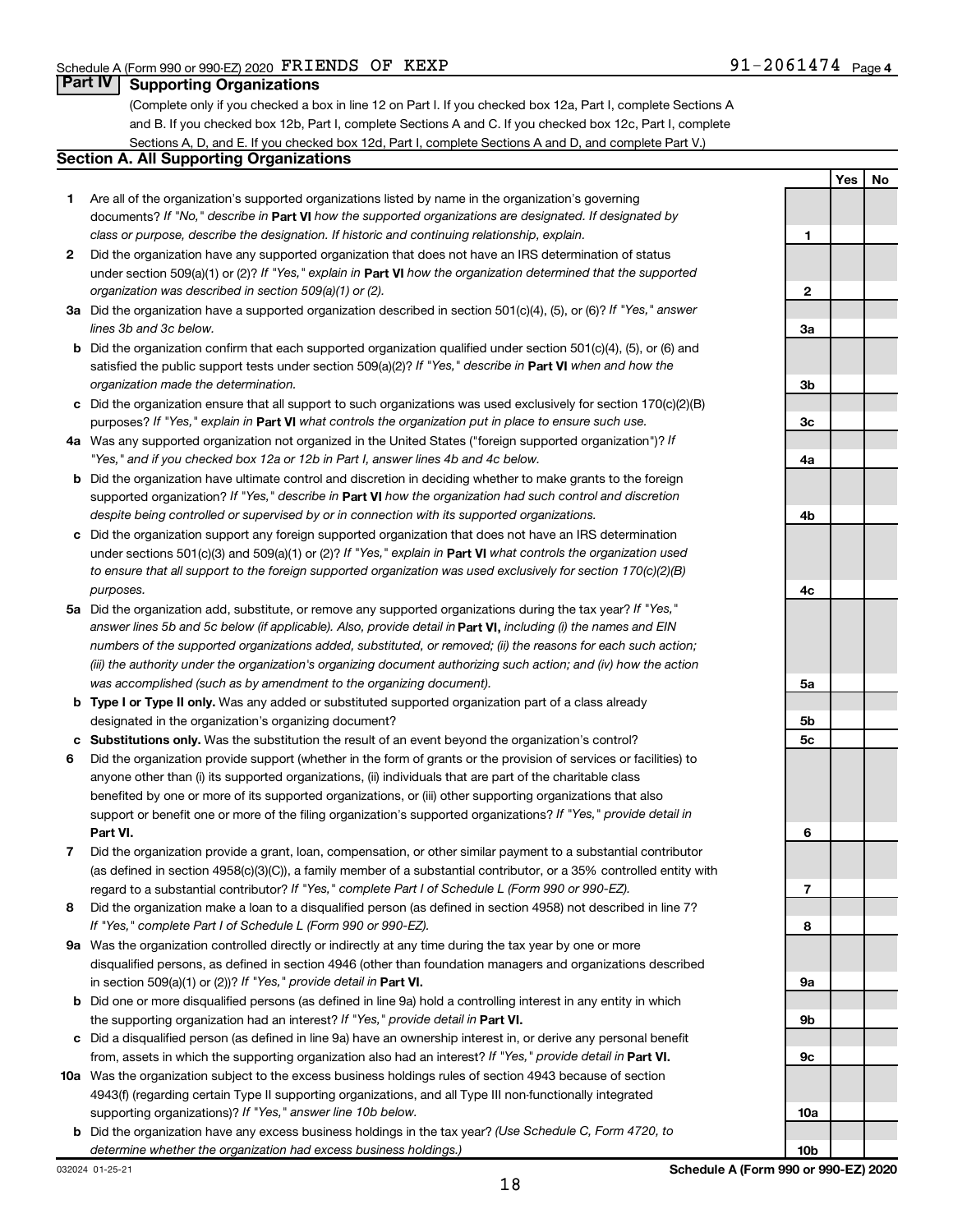|              |                                                                                                                                                                                                                                                          |                 | Yes | No |
|--------------|----------------------------------------------------------------------------------------------------------------------------------------------------------------------------------------------------------------------------------------------------------|-----------------|-----|----|
| 11           | Has the organization accepted a gift or contribution from any of the following persons?                                                                                                                                                                  |                 |     |    |
|              | a A person who directly or indirectly controls, either alone or together with persons described in lines 11b and                                                                                                                                         |                 |     |    |
|              | 11c below, the governing body of a supported organization?                                                                                                                                                                                               | 11a             |     |    |
|              | <b>b</b> A family member of a person described in line 11a above?                                                                                                                                                                                        | 11 <sub>b</sub> |     |    |
| c            | A 35% controlled entity of a person described in line 11a or 11b above? If "Yes" to line 11a, 11b, or 11c, provide                                                                                                                                       |                 |     |    |
|              | detail in Part VI.                                                                                                                                                                                                                                       | 11c             |     |    |
|              | <b>Section B. Type I Supporting Organizations</b>                                                                                                                                                                                                        |                 |     |    |
|              |                                                                                                                                                                                                                                                          |                 | Yes | No |
| 1.           | Did the governing body, members of the governing body, officers acting in their official capacity, or membership of one or                                                                                                                               |                 |     |    |
|              | more supported organizations have the power to regularly appoint or elect at least a majority of the organization's officers,<br>directors, or trustees at all times during the tax year? If "No," describe in Part VI how the supported organization(s) |                 |     |    |
|              | effectively operated, supervised, or controlled the organization's activities. If the organization had more than one supported                                                                                                                           |                 |     |    |
|              | organization, describe how the powers to appoint and/or remove officers, directors, or trustees were allocated among the                                                                                                                                 |                 |     |    |
|              | supported organizations and what conditions or restrictions, if any, applied to such powers during the tax year.                                                                                                                                         | 1               |     |    |
| 2            | Did the organization operate for the benefit of any supported organization other than the supported                                                                                                                                                      |                 |     |    |
|              | organization(s) that operated, supervised, or controlled the supporting organization? If "Yes," explain in                                                                                                                                               |                 |     |    |
|              | Part VI how providing such benefit carried out the purposes of the supported organization(s) that operated,                                                                                                                                              |                 |     |    |
|              | supervised, or controlled the supporting organization.                                                                                                                                                                                                   | $\mathbf{2}$    |     |    |
|              | <b>Section C. Type II Supporting Organizations</b>                                                                                                                                                                                                       |                 |     |    |
|              |                                                                                                                                                                                                                                                          |                 | Yes | No |
| 1.           | Were a majority of the organization's directors or trustees during the tax year also a majority of the directors                                                                                                                                         |                 |     |    |
|              | or trustees of each of the organization's supported organization(s)? If "No," describe in Part VI how control                                                                                                                                            |                 |     |    |
|              | or management of the supporting organization was vested in the same persons that controlled or managed                                                                                                                                                   |                 |     |    |
|              | the supported organization(s).                                                                                                                                                                                                                           | 1               |     |    |
|              | Section D. All Type III Supporting Organizations                                                                                                                                                                                                         |                 |     |    |
|              |                                                                                                                                                                                                                                                          |                 | Yes | No |
| 1.           | Did the organization provide to each of its supported organizations, by the last day of the fifth month of the                                                                                                                                           |                 |     |    |
|              | organization's tax year, (i) a written notice describing the type and amount of support provided during the prior tax                                                                                                                                    |                 |     |    |
|              | year, (ii) a copy of the Form 990 that was most recently filed as of the date of notification, and (iii) copies of the                                                                                                                                   |                 |     |    |
|              | organization's governing documents in effect on the date of notification, to the extent not previously provided?                                                                                                                                         | 1               |     |    |
| $\mathbf{2}$ | Were any of the organization's officers, directors, or trustees either (i) appointed or elected by the supported                                                                                                                                         |                 |     |    |
|              | organization(s) or (ii) serving on the governing body of a supported organization? If "No," explain in <b>Part VI</b> how                                                                                                                                |                 |     |    |
|              | the organization maintained a close and continuous working relationship with the supported organization(s).                                                                                                                                              | $\overline{2}$  |     |    |
| 3            | By reason of the relationship described in line 2, above, did the organization's supported organizations have a                                                                                                                                          |                 |     |    |
|              | significant voice in the organization's investment policies and in directing the use of the organization's                                                                                                                                               |                 |     |    |
|              | income or assets at all times during the tax year? If "Yes," describe in Part VI the role the organization's                                                                                                                                             |                 |     |    |
|              | supported organizations played in this regard.                                                                                                                                                                                                           | 3               |     |    |
|              | Section E. Type III Functionally Integrated Supporting Organizations                                                                                                                                                                                     |                 |     |    |
| 1            | Check the box next to the method that the organization used to satisfy the Integral Part Test during the yealsee instructions).                                                                                                                          |                 |     |    |
| а            | The organization satisfied the Activities Test. Complete line 2 below.                                                                                                                                                                                   |                 |     |    |
| b            | The organization is the parent of each of its supported organizations. Complete line 3 below.                                                                                                                                                            |                 |     |    |
| с            | The organization supported a governmental entity. Describe in Part VI how you supported a governmental entity (see instructions).                                                                                                                        |                 |     |    |
| 2            | Activities Test. Answer lines 2a and 2b below.                                                                                                                                                                                                           |                 | Yes | No |
| a            | Did substantially all of the organization's activities during the tax year directly further the exempt purposes of                                                                                                                                       |                 |     |    |
|              | the supported organization(s) to which the organization was responsive? If "Yes," then in Part VI identify                                                                                                                                               |                 |     |    |
|              | those supported organizations and explain how these activities directly furthered their exempt purposes,                                                                                                                                                 |                 |     |    |
|              | how the organization was responsive to those supported organizations, and how the organization determined                                                                                                                                                |                 |     |    |
|              | that these activities constituted substantially all of its activities.                                                                                                                                                                                   | 2a              |     |    |
| b            | Did the activities described in line 2a, above, constitute activities that, but for the organization's involvement,                                                                                                                                      |                 |     |    |
|              | one or more of the organization's supported organization(s) would have been engaged in? If "Yes," explain in                                                                                                                                             |                 |     |    |
|              | Part VI the reasons for the organization's position that its supported organization(s) would have engaged in                                                                                                                                             |                 |     |    |
|              | these activities but for the organization's involvement.                                                                                                                                                                                                 | 2b              |     |    |
| 3            | Parent of Supported Organizations. Answer lines 3a and 3b below.                                                                                                                                                                                         |                 |     |    |
|              | Did the organization have the power to regularly appoint or elect a majority of the officers, directors, or                                                                                                                                              |                 |     |    |
| a            | trustees of each of the supported organizations? If "Yes" or "No" provide details in Part VI.                                                                                                                                                            | 3a              |     |    |
| b            | Did the organization exercise a substantial degree of direction over the policies, programs, and activities of each                                                                                                                                      |                 |     |    |
|              | of its supported organizations? If "Yes," describe in Part VI the role played by the organization in this regard.                                                                                                                                        | 3 <sub>b</sub>  |     |    |
|              |                                                                                                                                                                                                                                                          |                 |     |    |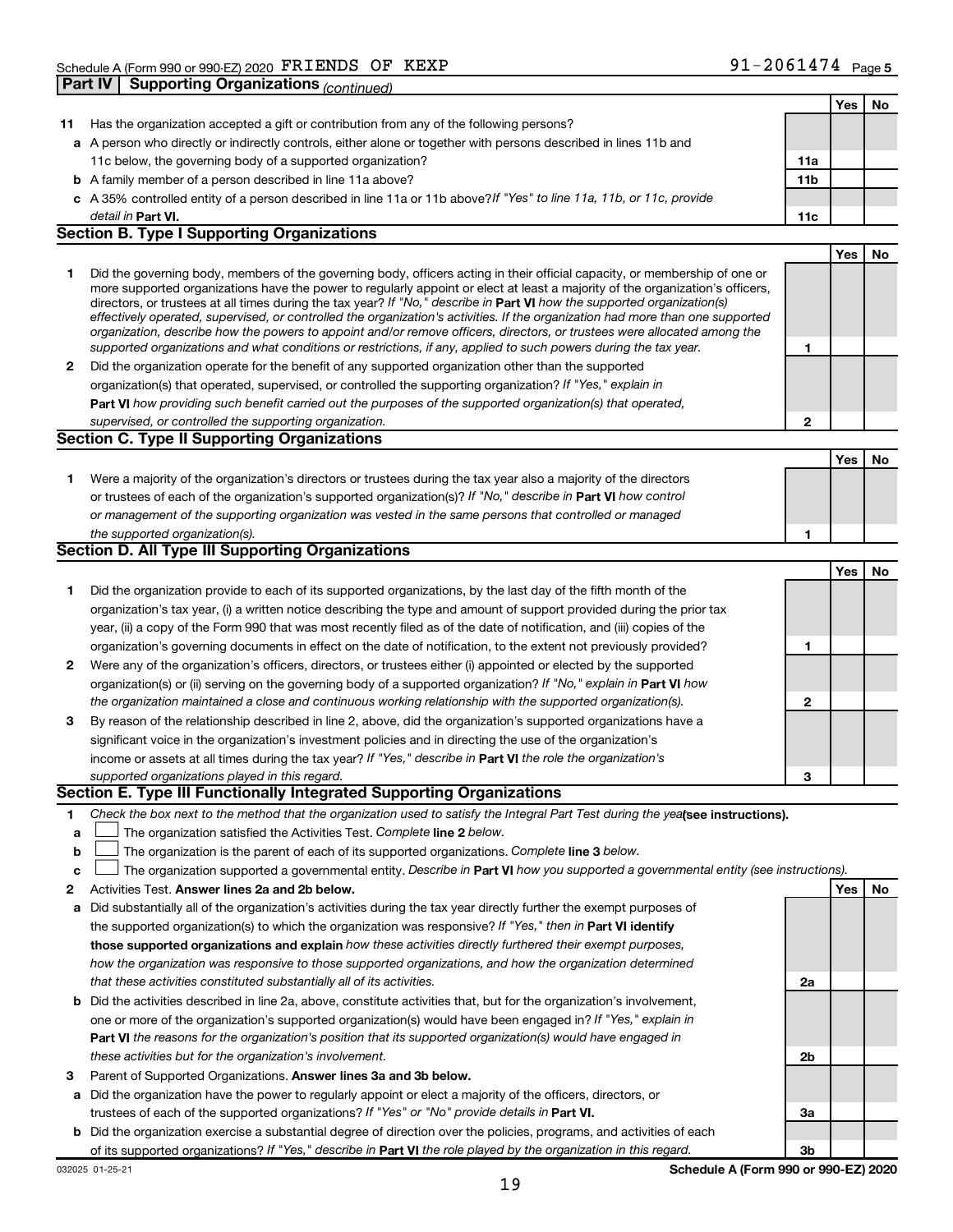### Schedule A (Form 990 or 990-EZ) 2020  $\texttt{FRIENDS}$  OF  $\texttt{KEXP}$   $91-2061474$   $_{\texttt{Page}}$ **Part V Type III Non-Functionally Integrated 509(a)(3) Supporting Organizations**

1 **Letter See instructions.** Check here if the organization satisfied the Integral Part Test as a qualifying trust on Nov. 20, 1970 (*explain in* Part **VI**). See instructions. All other Type III non-functionally integrated supporting organizations must complete Sections A through E.

|                                         | Section A - Adjusted Net Income                                             | (A) Prior Year | (B) Current Year<br>(optional) |                                |
|-----------------------------------------|-----------------------------------------------------------------------------|----------------|--------------------------------|--------------------------------|
| 1                                       | Net short-term capital gain                                                 | 1              |                                |                                |
| 2                                       | Recoveries of prior-year distributions                                      | $\mathbf{2}$   |                                |                                |
| 3                                       | Other gross income (see instructions)                                       | 3              |                                |                                |
| 4                                       | Add lines 1 through 3.                                                      | 4              |                                |                                |
| 5                                       | Depreciation and depletion                                                  | 5              |                                |                                |
| 6                                       | Portion of operating expenses paid or incurred for production or            |                |                                |                                |
|                                         | collection of gross income or for management, conservation, or              |                |                                |                                |
|                                         | maintenance of property held for production of income (see instructions)    | 6              |                                |                                |
| 7                                       | Other expenses (see instructions)                                           | $\overline{7}$ |                                |                                |
| 8                                       | <b>Adjusted Net Income</b> (subtract lines 5, 6, and 7 from line 4)         | 8              |                                |                                |
| <b>Section B - Minimum Asset Amount</b> |                                                                             |                | (A) Prior Year                 | (B) Current Year<br>(optional) |
| 1                                       | Aggregate fair market value of all non-exempt-use assets (see               |                |                                |                                |
|                                         | instructions for short tax year or assets held for part of year):           |                |                                |                                |
|                                         | <b>a</b> Average monthly value of securities                                | 1a             |                                |                                |
|                                         | <b>b</b> Average monthly cash balances                                      | 1b             |                                |                                |
|                                         | <b>c</b> Fair market value of other non-exempt-use assets                   | 1c             |                                |                                |
|                                         | d Total (add lines 1a, 1b, and 1c)                                          | 1d             |                                |                                |
|                                         | <b>e</b> Discount claimed for blockage or other factors                     |                |                                |                                |
|                                         | (explain in detail in <b>Part VI</b> ):                                     |                |                                |                                |
| $\mathbf{2}$                            | Acquisition indebtedness applicable to non-exempt-use assets                | $\mathbf{2}$   |                                |                                |
| 3                                       | Subtract line 2 from line 1d.                                               | 3              |                                |                                |
| 4                                       | Cash deemed held for exempt use. Enter 0.015 of line 3 (for greater amount, |                |                                |                                |
|                                         | see instructions).                                                          | 4              |                                |                                |
| 5                                       | Net value of non-exempt-use assets (subtract line 4 from line 3)            | 5              |                                |                                |
| 6                                       | Multiply line 5 by 0.035.                                                   | 6              |                                |                                |
| 7                                       | Recoveries of prior-year distributions                                      | 7              |                                |                                |
| 8                                       | Minimum Asset Amount (add line 7 to line 6)                                 | 8              |                                |                                |
|                                         | <b>Section C - Distributable Amount</b>                                     |                |                                | <b>Current Year</b>            |
| 1                                       | Adjusted net income for prior year (from Section A, line 8, column A)       | 1              |                                |                                |
| $\mathbf{2}$                            | Enter 0.85 of line 1.                                                       | $\mathbf{2}$   |                                |                                |
| З                                       | Minimum asset amount for prior year (from Section B, line 8, column A)      | 3              |                                |                                |
| 4                                       | Enter greater of line 2 or line 3.                                          | 4              |                                |                                |
| 5                                       | Income tax imposed in prior year                                            | 5              |                                |                                |
| 6                                       | Distributable Amount. Subtract line 5 from line 4, unless subject to        |                |                                |                                |
|                                         | emergency temporary reduction (see instructions).                           | 6              |                                |                                |
|                                         |                                                                             |                |                                |                                |

**7** Let Check here if the current year is the organization's first as a non-functionally integrated Type III supporting organization (see instructions).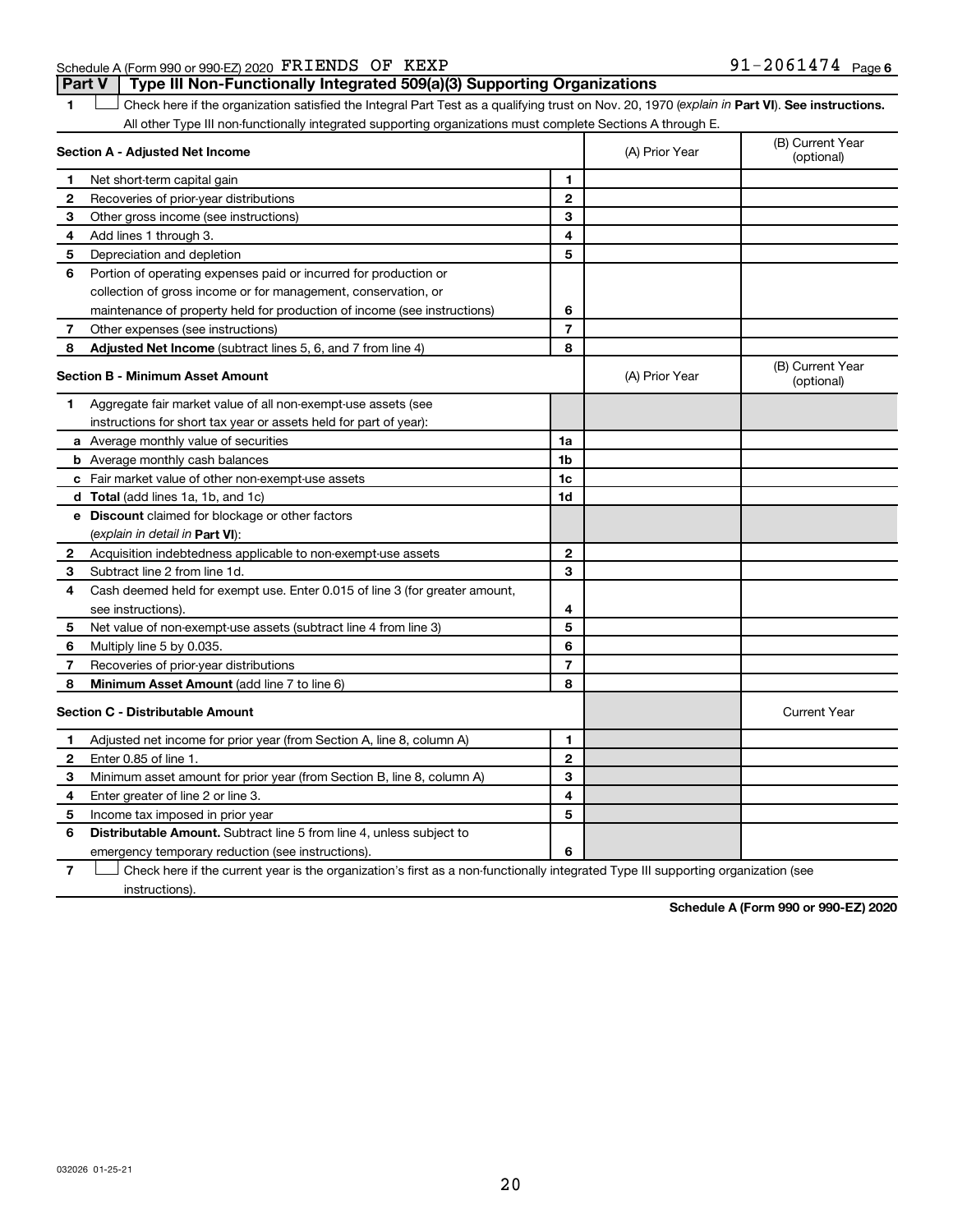| Type III Non-Functionally Integrated 509(a)(3) Supporting Organizations (continued)<br><b>Part V</b> |                                                                                            |                                    |                                               |    |                                                  |
|------------------------------------------------------------------------------------------------------|--------------------------------------------------------------------------------------------|------------------------------------|-----------------------------------------------|----|--------------------------------------------------|
|                                                                                                      | <b>Section D - Distributions</b>                                                           |                                    |                                               |    | <b>Current Year</b>                              |
| 1                                                                                                    | Amounts paid to supported organizations to accomplish exempt purposes                      |                                    |                                               | 1  |                                                  |
| 2                                                                                                    | Amounts paid to perform activity that directly furthers exempt purposes of supported       |                                    |                                               |    |                                                  |
|                                                                                                      | organizations, in excess of income from activity                                           |                                    | 2                                             |    |                                                  |
| 3                                                                                                    | Administrative expenses paid to accomplish exempt purposes of supported organizations      |                                    |                                               | 3  |                                                  |
| 4                                                                                                    | Amounts paid to acquire exempt-use assets                                                  |                                    |                                               | 4  |                                                  |
| 5                                                                                                    | Qualified set-aside amounts (prior IRS approval required - provide details in Part VI)     |                                    |                                               | 5  |                                                  |
| 6                                                                                                    | Other distributions ( <i>describe in Part VI</i> ). See instructions.                      |                                    |                                               | 6  |                                                  |
| 7                                                                                                    | Total annual distributions. Add lines 1 through 6.                                         |                                    |                                               | 7  |                                                  |
| 8                                                                                                    | Distributions to attentive supported organizations to which the organization is responsive |                                    |                                               |    |                                                  |
|                                                                                                      | (provide details in Part VI). See instructions.                                            |                                    |                                               | 8  |                                                  |
| 9                                                                                                    | Distributable amount for 2020 from Section C, line 6                                       |                                    |                                               | 9  |                                                  |
| 10                                                                                                   | Line 8 amount divided by line 9 amount                                                     |                                    |                                               | 10 |                                                  |
|                                                                                                      | <b>Section E - Distribution Allocations (see instructions)</b>                             | (i)<br><b>Excess Distributions</b> | (ii)<br><b>Underdistributions</b><br>Pre-2020 |    | (iii)<br><b>Distributable</b><br>Amount for 2020 |
| 1                                                                                                    | Distributable amount for 2020 from Section C, line 6                                       |                                    |                                               |    |                                                  |
| 2                                                                                                    | Underdistributions, if any, for years prior to 2020 (reason-                               |                                    |                                               |    |                                                  |
|                                                                                                      | able cause required - explain in Part VI). See instructions.                               |                                    |                                               |    |                                                  |
| 3                                                                                                    | Excess distributions carryover, if any, to 2020                                            |                                    |                                               |    |                                                  |
|                                                                                                      | a From 2015                                                                                |                                    |                                               |    |                                                  |
|                                                                                                      | <b>b</b> From 2016                                                                         |                                    |                                               |    |                                                  |
|                                                                                                      | c From 2017                                                                                |                                    |                                               |    |                                                  |
|                                                                                                      | d From 2018                                                                                |                                    |                                               |    |                                                  |
|                                                                                                      | e From 2019                                                                                |                                    |                                               |    |                                                  |
|                                                                                                      | f Total of lines 3a through 3e                                                             |                                    |                                               |    |                                                  |
|                                                                                                      | g Applied to underdistributions of prior years                                             |                                    |                                               |    |                                                  |
|                                                                                                      | <b>h</b> Applied to 2020 distributable amount                                              |                                    |                                               |    |                                                  |
| Ť.                                                                                                   | Carryover from 2015 not applied (see instructions)                                         |                                    |                                               |    |                                                  |
|                                                                                                      | Remainder. Subtract lines 3g, 3h, and 3i from line 3f.                                     |                                    |                                               |    |                                                  |
| 4                                                                                                    | Distributions for 2020 from Section D,                                                     |                                    |                                               |    |                                                  |
|                                                                                                      | line $7:$                                                                                  |                                    |                                               |    |                                                  |
|                                                                                                      | a Applied to underdistributions of prior years                                             |                                    |                                               |    |                                                  |
|                                                                                                      | <b>b</b> Applied to 2020 distributable amount                                              |                                    |                                               |    |                                                  |
|                                                                                                      | c Remainder. Subtract lines 4a and 4b from line 4.                                         |                                    |                                               |    |                                                  |
| 5                                                                                                    | Remaining underdistributions for years prior to 2020, if                                   |                                    |                                               |    |                                                  |
|                                                                                                      | any. Subtract lines 3g and 4a from line 2. For result greater                              |                                    |                                               |    |                                                  |
|                                                                                                      | than zero, explain in Part VI. See instructions.                                           |                                    |                                               |    |                                                  |
| 6                                                                                                    | Remaining underdistributions for 2020. Subtract lines 3h                                   |                                    |                                               |    |                                                  |
|                                                                                                      | and 4b from line 1. For result greater than zero, explain in                               |                                    |                                               |    |                                                  |
|                                                                                                      | <b>Part VI.</b> See instructions.                                                          |                                    |                                               |    |                                                  |
| 7                                                                                                    | Excess distributions carryover to 2021. Add lines 3j                                       |                                    |                                               |    |                                                  |
|                                                                                                      | and 4c.                                                                                    |                                    |                                               |    |                                                  |
| 8                                                                                                    | Breakdown of line 7:                                                                       |                                    |                                               |    |                                                  |
|                                                                                                      | a Excess from 2016                                                                         |                                    |                                               |    |                                                  |
|                                                                                                      | <b>b</b> Excess from 2017                                                                  |                                    |                                               |    |                                                  |
|                                                                                                      | c Excess from 2018                                                                         |                                    |                                               |    |                                                  |
|                                                                                                      | d Excess from 2019                                                                         |                                    |                                               |    |                                                  |
|                                                                                                      | e Excess from 2020                                                                         |                                    |                                               |    |                                                  |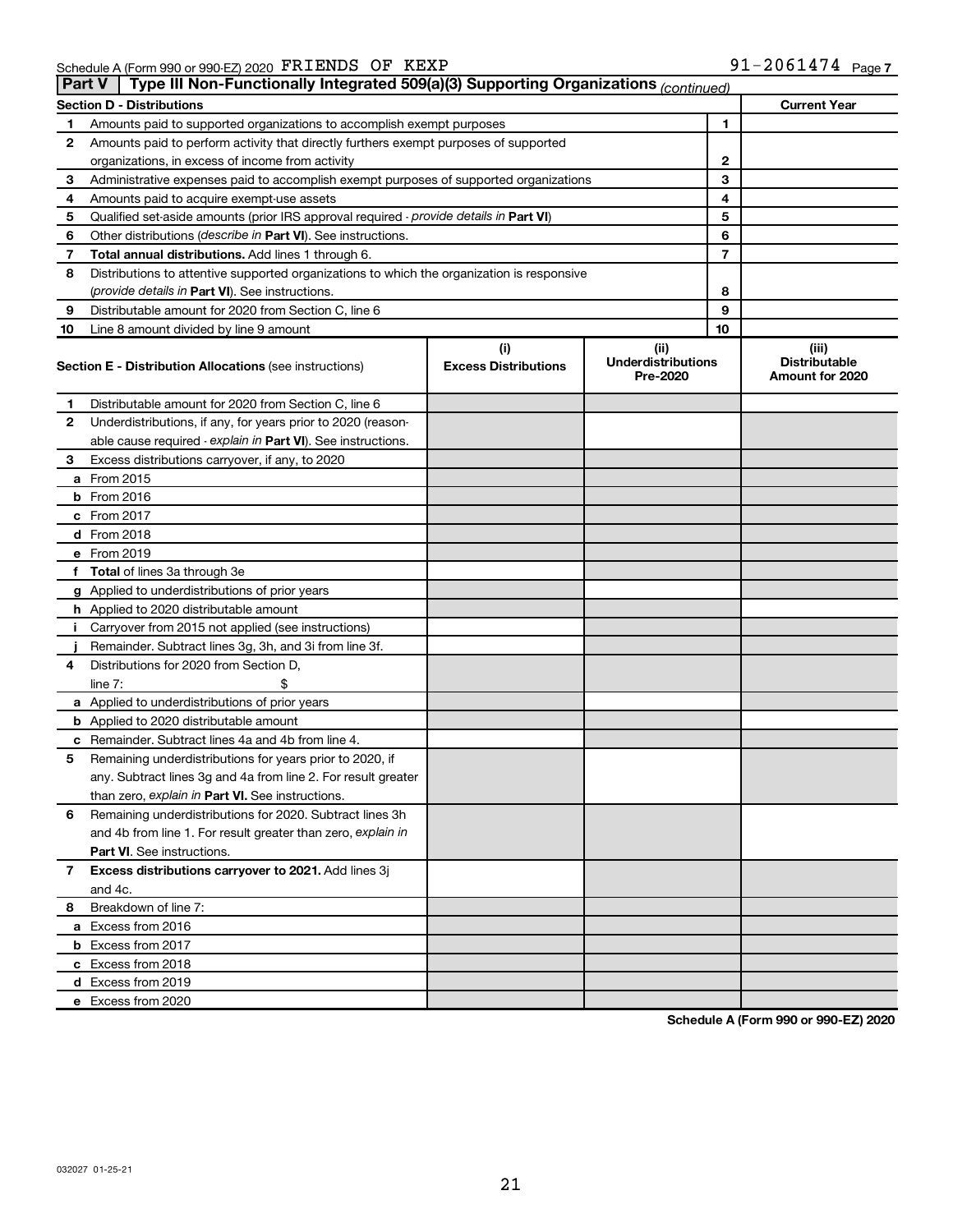| <b>Part VI</b> | Supplemental Information. Provide the explanations required by Part II, line 10; Part II, line 17a or 17b; Part III, line 12;                    |
|----------------|--------------------------------------------------------------------------------------------------------------------------------------------------|
|                | Part IV, Section A, lines 1, 2, 3b, 3c, 4b, 4c, 5a, 6, 9a, 9b, 9c, 11a, 11b, and 11c; Part IV, Section B, lines 1 and 2; Part IV, Section C,     |
|                | line 1; Part IV, Section D, lines 2 and 3; Part IV, Section E, lines 1c, 2a, 2b, 3a, and 3b; Part V, line 1; Part V, Section B, line 1e; Part V, |
|                | Section D, lines 5, 6, and 8; and Part V, Section E, lines 2, 5, and 6. Also complete this part for any additional information.                  |
|                | (See instructions.)                                                                                                                              |
|                |                                                                                                                                                  |
|                |                                                                                                                                                  |
|                |                                                                                                                                                  |
|                |                                                                                                                                                  |
|                |                                                                                                                                                  |
|                |                                                                                                                                                  |
|                |                                                                                                                                                  |
|                |                                                                                                                                                  |
|                |                                                                                                                                                  |
|                |                                                                                                                                                  |
|                |                                                                                                                                                  |
|                |                                                                                                                                                  |
|                |                                                                                                                                                  |
|                |                                                                                                                                                  |
|                |                                                                                                                                                  |
|                |                                                                                                                                                  |
|                |                                                                                                                                                  |
|                |                                                                                                                                                  |
|                |                                                                                                                                                  |
|                |                                                                                                                                                  |
|                |                                                                                                                                                  |
|                |                                                                                                                                                  |
|                |                                                                                                                                                  |
|                |                                                                                                                                                  |
|                |                                                                                                                                                  |
|                |                                                                                                                                                  |
|                |                                                                                                                                                  |
|                |                                                                                                                                                  |
|                |                                                                                                                                                  |
|                |                                                                                                                                                  |
|                |                                                                                                                                                  |
|                |                                                                                                                                                  |
|                |                                                                                                                                                  |
|                |                                                                                                                                                  |
|                |                                                                                                                                                  |
|                |                                                                                                                                                  |
|                |                                                                                                                                                  |
|                |                                                                                                                                                  |
|                |                                                                                                                                                  |
|                |                                                                                                                                                  |
|                |                                                                                                                                                  |
|                |                                                                                                                                                  |
|                |                                                                                                                                                  |
|                |                                                                                                                                                  |
|                |                                                                                                                                                  |
|                |                                                                                                                                                  |
|                |                                                                                                                                                  |
|                |                                                                                                                                                  |
|                |                                                                                                                                                  |
|                |                                                                                                                                                  |
|                |                                                                                                                                                  |
|                |                                                                                                                                                  |
|                |                                                                                                                                                  |
|                |                                                                                                                                                  |
|                |                                                                                                                                                  |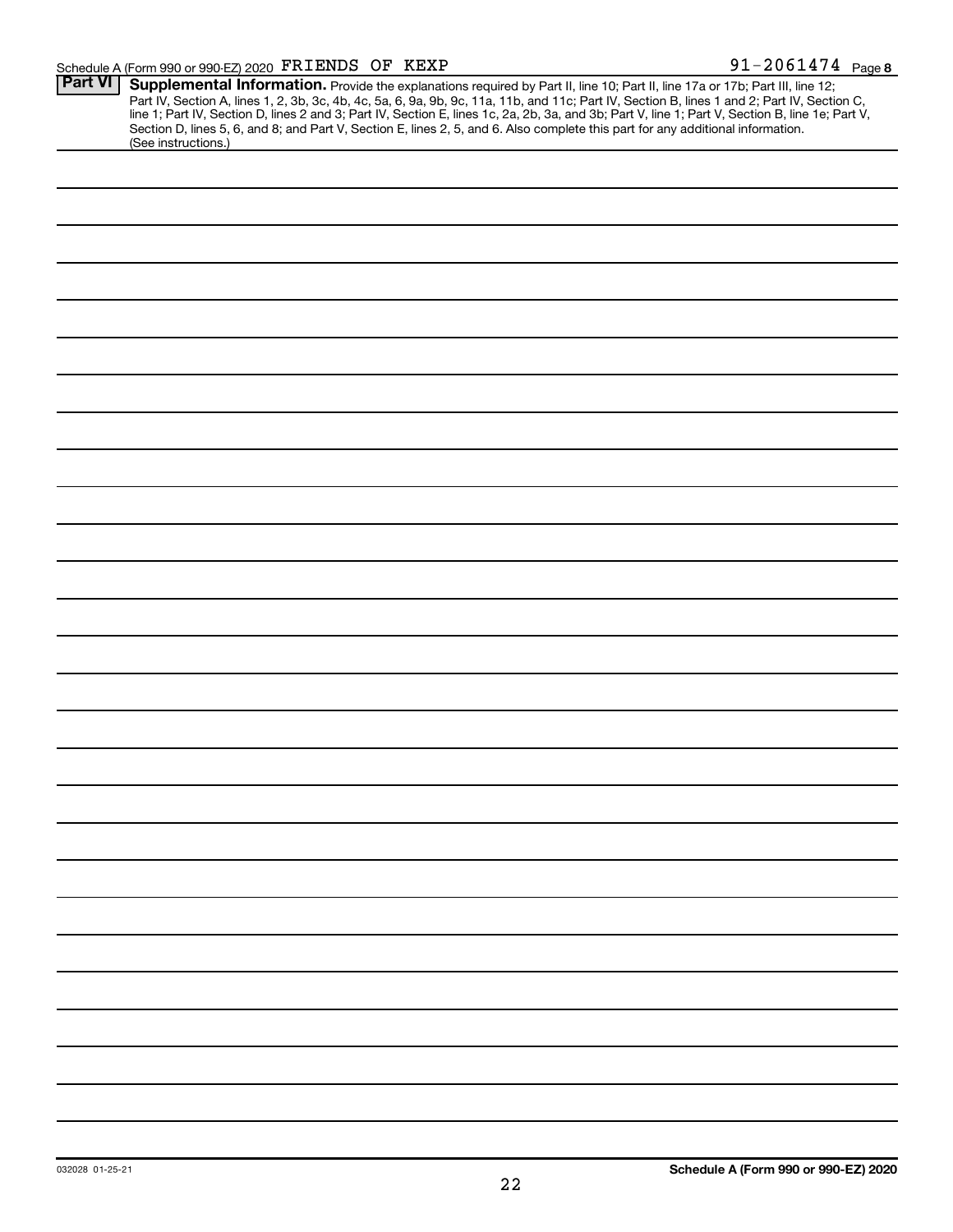Department of the Treasury Internal Revenue Service **(Form 990, 990-EZ,**

Name of the organization

### \*\* PUBLIC DISCLOSURE COPY \*\*

# **Schedule B Schedule of Contributors**

**or 990-PF) | Attach to Form 990, Form 990-EZ, or Form 990-PF. | Go to www.irs.gov/Form990 for the latest information.** OMB No. 1545-0047

**2020**

**Employer identification number**

|  | $-2061474$ |  |  |
|--|------------|--|--|
|  |            |  |  |

| FRIENDS OF KEXP |  | 91-2061474 |  |
|-----------------|--|------------|--|
|                 |  |            |  |

| <b>Organization type (check one):</b> |                                                                                    |  |  |
|---------------------------------------|------------------------------------------------------------------------------------|--|--|
| Filers of:                            | Section:                                                                           |  |  |
| Form 990 or 990-EZ                    | $ \mathbf{X} $ 501(c)( 3) (enter number) organization                              |  |  |
|                                       | $4947(a)(1)$ nonexempt charitable trust <b>not</b> treated as a private foundation |  |  |
|                                       | 527 political organization                                                         |  |  |
| Form 990-PF                           | 501(c)(3) exempt private foundation                                                |  |  |
|                                       | 4947(a)(1) nonexempt charitable trust treated as a private foundation              |  |  |
|                                       | 501(c)(3) taxable private foundation                                               |  |  |

Check if your organization is covered by the General Rule or a Special Rule.

**Note:**  Only a section 501(c)(7), (8), or (10) organization can check boxes for both the General Rule and a Special Rule. See instructions.

### **General Rule**

 $\Box$ 

 $\Box$ 

For an organization filing Form 990, 990-EZ, or 990-PF that received, during the year, contributions totaling \$5,000 or more (in money or property) from any one contributor. Complete Parts I and II. See instructions for determining a contributor's total contributions.

### **Special Rules**

any one contributor, during the year, total contributions of the greater of (1) \$5,000; or (2) 2% of the amount on (i) Form 990, Part VIII, line 1h;  $\boxed{\text{X}}$  For an organization described in section 501(c)(3) filing Form 990 or 990-EZ that met the 33 1/3% support test of the regulations under sections 509(a)(1) and 170(b)(1)(A)(vi), that checked Schedule A (Form 990 or 990-EZ), Part II, line 13, 16a, or 16b, and that received from or (ii) Form 990-EZ, line 1. Complete Parts I and II.

For an organization described in section 501(c)(7), (8), or (10) filing Form 990 or 990-EZ that received from any one contributor, during the year, total contributions of more than \$1,000 exclusively for religious, charitable, scientific, literary, or educational purposes, or for the prevention of cruelty to children or animals. Complete Parts I (entering "N/A" in column (b) instead of the contributor name and address), II, and III.  $\Box$ 

purpose. Don't complete any of the parts unless the General Rule applies to this organization because it received nonexclusively year, contributions exclusively for religious, charitable, etc., purposes, but no such contributions totaled more than \$1,000. If this box is checked, enter here the total contributions that were received during the year for an exclusively religious, charitable, etc., For an organization described in section 501(c)(7), (8), or (10) filing Form 990 or 990-EZ that received from any one contributor, during the religious, charitable, etc., contributions totaling \$5,000 or more during the year  $~\ldots\ldots\ldots\ldots\ldots\ldots\ldots\ldots\blacktriangleright~$ \$

**Caution:**  An organization that isn't covered by the General Rule and/or the Special Rules doesn't file Schedule B (Form 990, 990-EZ, or 990-PF),  **must** but it answer "No" on Part IV, line 2, of its Form 990; or check the box on line H of its Form 990-EZ or on its Form 990-PF, Part I, line 2, to certify that it doesn't meet the filing requirements of Schedule B (Form 990, 990-EZ, or 990-PF).

**For Paperwork Reduction Act Notice, see the instructions for Form 990, 990-EZ, or 990-PF. Schedule B (Form 990, 990-EZ, or 990-PF) (2020)** LHA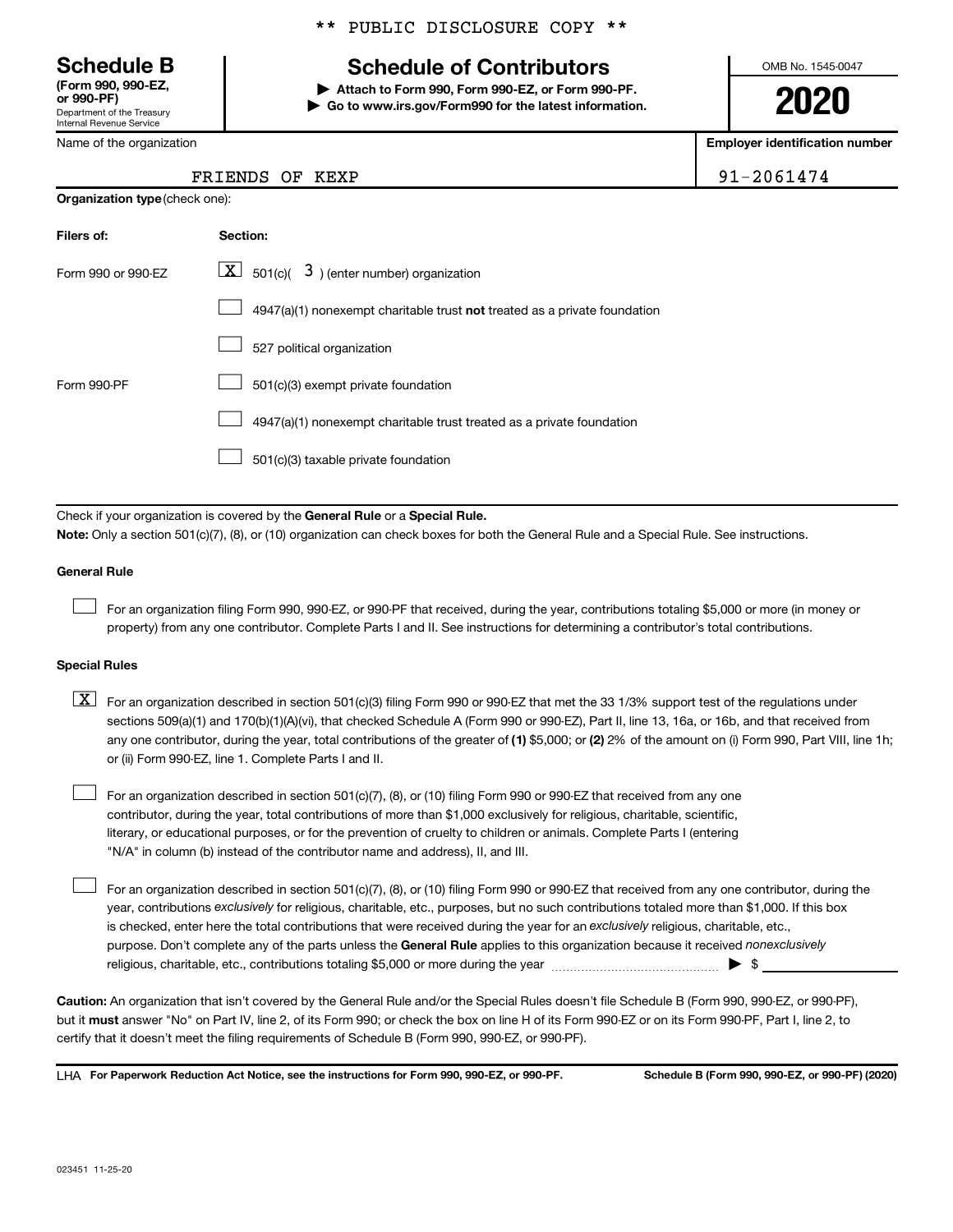### Schedule B (Form 990, 990-EZ, or 990-PF) (2020)

Name of organization

| Part I           | <b>Contributors</b> (see instructions). Use duplicate copies of Part I if additional space is needed. |                                                |                                                                                                                                     |  |  |
|------------------|-------------------------------------------------------------------------------------------------------|------------------------------------------------|-------------------------------------------------------------------------------------------------------------------------------------|--|--|
| (a)              | (b)                                                                                                   | (c)                                            | (d)                                                                                                                                 |  |  |
| No.              | Name, address, and ZIP + 4                                                                            | <b>Total contributions</b>                     | Type of contribution                                                                                                                |  |  |
| 1                |                                                                                                       | 513,916.<br>$\$$                               | $\overline{\text{X}}$<br>Person<br>Payroll<br>Noncash<br>(Complete Part II for<br>noncash contributions.)                           |  |  |
| (a)<br>No.       | (b)<br>Name, address, and ZIP + 4                                                                     | (c)<br><b>Total contributions</b>              | (d)<br>Type of contribution                                                                                                         |  |  |
| $\boldsymbol{2}$ |                                                                                                       | 231,846.<br>$\$$                               | $\overline{\text{X}}$<br>Person<br>Payroll<br>Noncash<br>(Complete Part II for<br>noncash contributions.)                           |  |  |
| (a)              | (b)                                                                                                   | (c)                                            | (d)                                                                                                                                 |  |  |
| No.<br>3         | Name, address, and ZIP + 4                                                                            | <b>Total contributions</b><br>403,508.<br>$\$$ | Type of contribution<br>Person<br>Payroll<br>$\overline{\textbf{x}}$<br>Noncash<br>(Complete Part II for<br>noncash contributions.) |  |  |
| (a)              | (b)                                                                                                   | (c)                                            | (d)                                                                                                                                 |  |  |
| No.<br>4         | Name, address, and ZIP + 4                                                                            | <b>Total contributions</b><br>1,366,915.<br>\$ | Type of contribution<br>$\overline{\text{X}}$<br>Person<br>Payroll<br>Noncash<br>(Complete Part II for<br>noncash contributions.)   |  |  |
| (a)<br>No.       | (b)<br>Name, address, and ZIP + 4                                                                     | (c)<br><b>Total contributions</b>              | (d)<br>Type of contribution                                                                                                         |  |  |
|                  |                                                                                                       | $\$$                                           | Person<br>Payroll<br>Noncash<br>(Complete Part II for<br>noncash contributions.)                                                    |  |  |
| (a)<br>No.       | (b)<br>Name, address, and ZIP + 4                                                                     | (c)<br><b>Total contributions</b>              | (d)<br>Type of contribution                                                                                                         |  |  |
|                  |                                                                                                       | \$                                             | Person<br>Payroll<br>Noncash<br>(Complete Part II for<br>noncash contributions.)                                                    |  |  |

023452 11-25-20 **Schedule B (Form 990, 990-EZ, or 990-PF) (2020)**

FRIENDS OF KEXP 91-2061474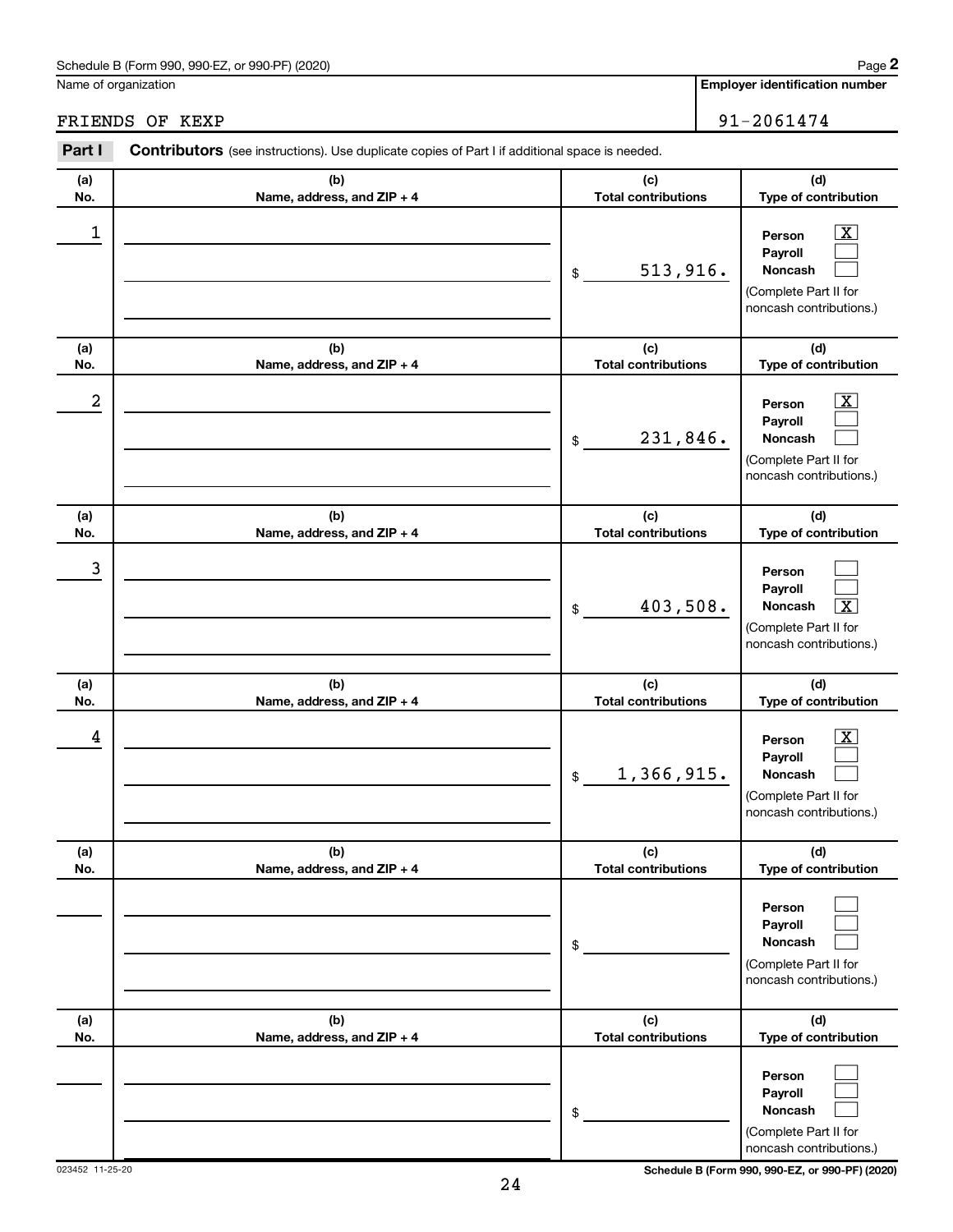|                              | Name of organization                                                                                | <b>Employer identification number</b>           |  |                      |
|------------------------------|-----------------------------------------------------------------------------------------------------|-------------------------------------------------|--|----------------------|
|                              | FRIENDS OF KEXP                                                                                     |                                                 |  | 91-2061474           |
| Part II                      | Noncash Property (see instructions). Use duplicate copies of Part II if additional space is needed. |                                                 |  |                      |
| (a)<br>No.<br>from<br>Part I | (b)<br>Description of noncash property given                                                        | (c)<br>FMV (or estimate)<br>(See instructions.) |  | (d)<br>Date received |
|                              | FCC LICENSE                                                                                         |                                                 |  |                      |
| 3                            |                                                                                                     | 403,508.<br>\$                                  |  | 12/31/20             |
| (a)<br>No.<br>from<br>Part I | (b)<br>Description of noncash property given                                                        | (c)<br>FMV (or estimate)<br>(See instructions.) |  | (d)<br>Date received |
|                              |                                                                                                     | \$                                              |  |                      |
| (a)<br>No.<br>from<br>Part I | (b)<br>Description of noncash property given                                                        | (c)<br>FMV (or estimate)<br>(See instructions.) |  | (d)<br>Date received |
|                              |                                                                                                     | \$                                              |  |                      |
| (a)<br>No.<br>from<br>Part I | (b)<br>Description of noncash property given                                                        | (c)<br>FMV (or estimate)<br>(See instructions.) |  | (d)<br>Date received |
|                              |                                                                                                     | \$                                              |  |                      |
| (a)<br>No.<br>from<br>Part I | (b)<br>Description of noncash property given                                                        | (c)<br>FMV (or estimate)<br>(See instructions.) |  | (d)<br>Date received |
|                              |                                                                                                     | \$                                              |  |                      |
| (a)<br>No.<br>from<br>Part I | (b)<br>Description of noncash property given                                                        | (c)<br>FMV (or estimate)<br>(See instructions.) |  | (d)<br>Date received |
|                              |                                                                                                     | \$                                              |  |                      |

Schedule B (Form 990, 990-EZ, or 990-PF) (2020)

**3**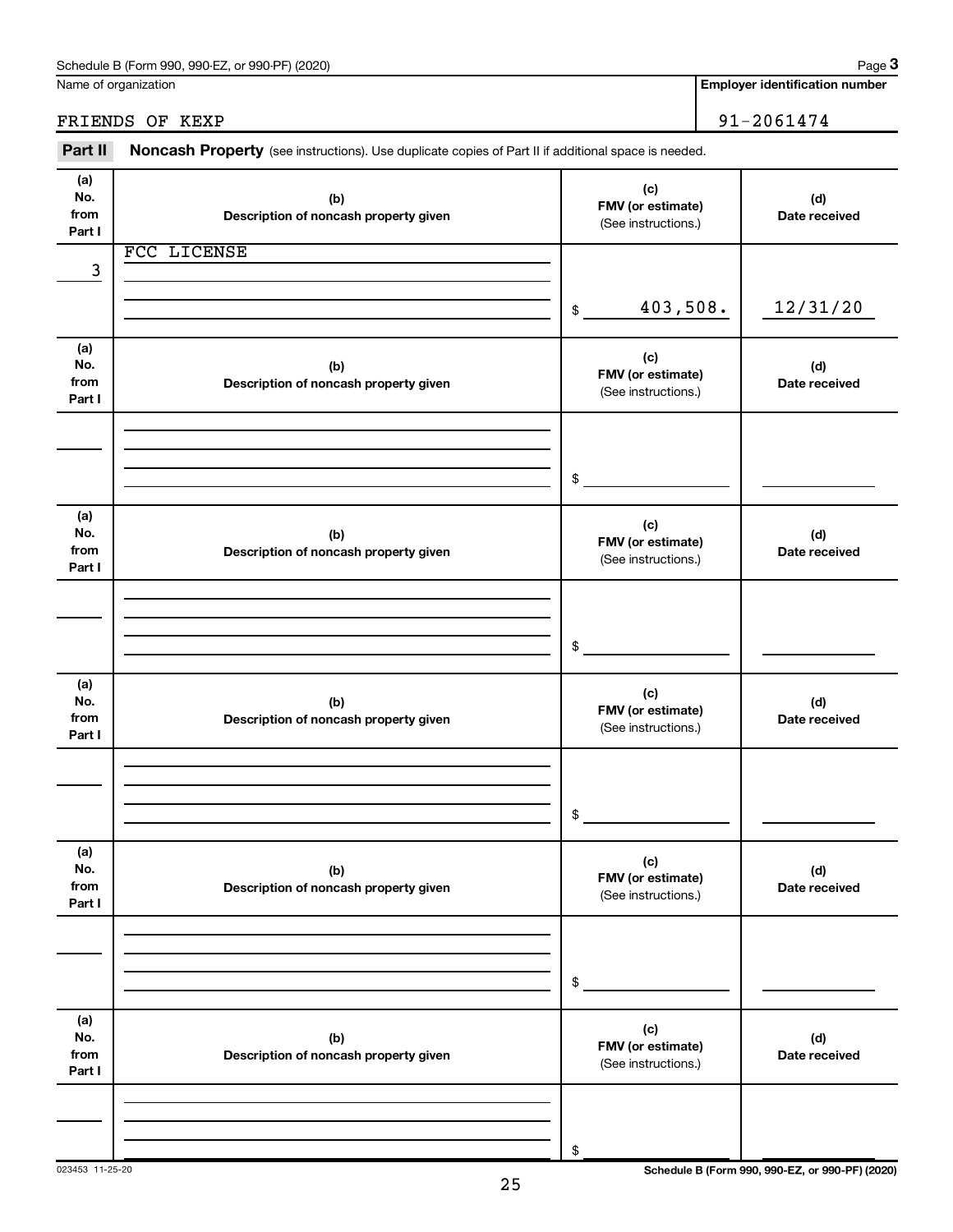| Name of organization      |                                                                                                                                                                                                                                                                                                                                           | <b>Employer identification number</b> |                                                                                                                                                                |  |  |
|---------------------------|-------------------------------------------------------------------------------------------------------------------------------------------------------------------------------------------------------------------------------------------------------------------------------------------------------------------------------------------|---------------------------------------|----------------------------------------------------------------------------------------------------------------------------------------------------------------|--|--|
|                           | FRIENDS OF KEXP                                                                                                                                                                                                                                                                                                                           |                                       | 91-2061474                                                                                                                                                     |  |  |
| Part III                  | from any one contributor. Complete columns (a) through (e) and the following line entry. For organizations<br>completing Part III, enter the total of exclusively religious, charitable, etc., contributions of \$1,000 or less for the year. (Enter this info. once.)<br>Use duplicate copies of Part III if additional space is needed. |                                       | Exclusively religious, charitable, etc., contributions to organizations described in section 501(c)(7), (8), or (10) that total more than \$1,000 for the year |  |  |
| (a) No.<br>from<br>Part I | (b) Purpose of gift                                                                                                                                                                                                                                                                                                                       | (c) Use of gift                       | (d) Description of how gift is held                                                                                                                            |  |  |
|                           |                                                                                                                                                                                                                                                                                                                                           | (e) Transfer of gift                  |                                                                                                                                                                |  |  |
|                           | Transferee's name, address, and ZIP + 4                                                                                                                                                                                                                                                                                                   |                                       | Relationship of transferor to transferee                                                                                                                       |  |  |
| (a) No.<br>from<br>Part I | (b) Purpose of gift                                                                                                                                                                                                                                                                                                                       | (c) Use of gift                       | (d) Description of how gift is held                                                                                                                            |  |  |
|                           | Transferee's name, address, and ZIP + 4                                                                                                                                                                                                                                                                                                   | (e) Transfer of gift                  | Relationship of transferor to transferee                                                                                                                       |  |  |
| (a) No.<br>from<br>Part I | (b) Purpose of gift                                                                                                                                                                                                                                                                                                                       | (c) Use of gift                       | (d) Description of how gift is held                                                                                                                            |  |  |
|                           | (e) Transfer of gift                                                                                                                                                                                                                                                                                                                      |                                       |                                                                                                                                                                |  |  |
|                           | Transferee's name, address, and ZIP + 4                                                                                                                                                                                                                                                                                                   |                                       | Relationship of transferor to transferee                                                                                                                       |  |  |
| (a) No.<br>from<br>Part I | (b) Purpose of gift                                                                                                                                                                                                                                                                                                                       | (c) Use of gift                       | (d) Description of how gift is held                                                                                                                            |  |  |
|                           |                                                                                                                                                                                                                                                                                                                                           | (e) Transfer of gift                  |                                                                                                                                                                |  |  |
|                           | Transferee's name, address, and ZIP + 4                                                                                                                                                                                                                                                                                                   |                                       | Relationship of transferor to transferee                                                                                                                       |  |  |
|                           |                                                                                                                                                                                                                                                                                                                                           |                                       |                                                                                                                                                                |  |  |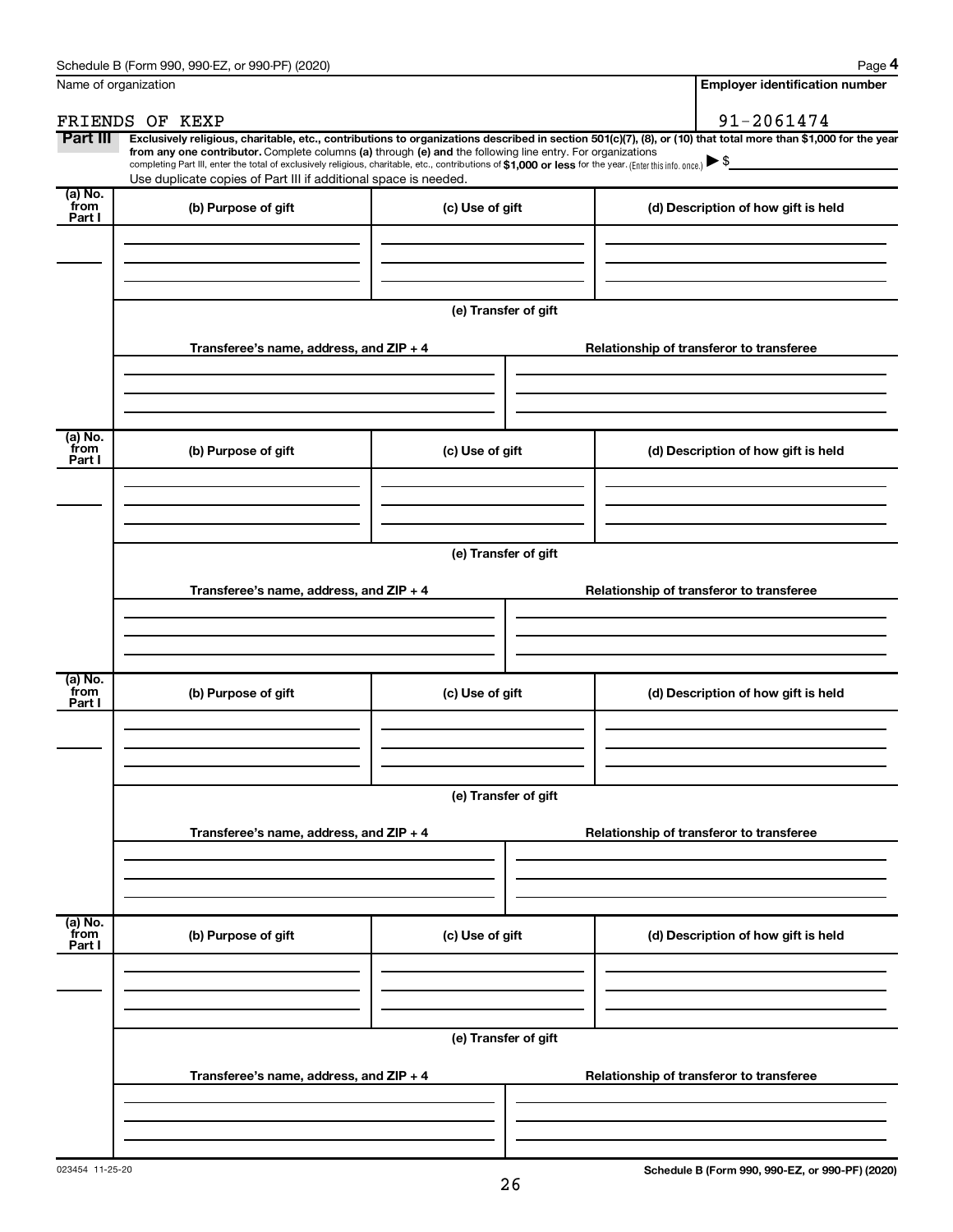| <b>SCHEDULE D</b> |  |  |  |
|-------------------|--|--|--|
|-------------------|--|--|--|

| (Form 990) |  |
|------------|--|
|------------|--|

# **SCHEDULE D Supplemental Financial Statements**<br> **Form 990 2020**<br> **Part IV** line 6.7.8.9.10, 11a, 11b, 11d, 11d, 11d, 11d, 11d, 12a, 0r, 12b

**(Form 990) | Complete if the organization answered "Yes" on Form 990, Part IV, line 6, 7, 8, 9, 10, 11a, 11b, 11c, 11d, 11e, 11f, 12a, or 12b.**

**| Attach to Form 990. |Go to www.irs.gov/Form990 for instructions and the latest information.**



Department of the Treasury Internal Revenue Service

| Name of the organization | <b>Emplover identification number</b> |
|--------------------------|---------------------------------------|
| FRIENDS OF KEXP          | 91-2061474                            |

|         | FRIENDS OF KEXP                                                                                                                                                                                                               |                         | 91-2061474              |                                                    |  |  |
|---------|-------------------------------------------------------------------------------------------------------------------------------------------------------------------------------------------------------------------------------|-------------------------|-------------------------|----------------------------------------------------|--|--|
| Part I  | Organizations Maintaining Donor Advised Funds or Other Similar Funds or Accounts. Complete if the                                                                                                                             |                         |                         |                                                    |  |  |
|         | organization answered "Yes" on Form 990, Part IV, line 6.                                                                                                                                                                     |                         |                         |                                                    |  |  |
|         |                                                                                                                                                                                                                               | (a) Donor advised funds |                         | (b) Funds and other accounts                       |  |  |
| 1       |                                                                                                                                                                                                                               |                         |                         |                                                    |  |  |
| 2       | Aggregate value of contributions to (during year)                                                                                                                                                                             |                         |                         |                                                    |  |  |
| з       | Aggregate value of grants from (during year)                                                                                                                                                                                  |                         |                         |                                                    |  |  |
| 4       |                                                                                                                                                                                                                               |                         |                         |                                                    |  |  |
| 5       | Did the organization inform all donors and donor advisors in writing that the assets held in donor advised funds                                                                                                              |                         |                         |                                                    |  |  |
|         |                                                                                                                                                                                                                               |                         |                         | Yes<br>No                                          |  |  |
| 6       | Did the organization inform all grantees, donors, and donor advisors in writing that grant funds can be used only                                                                                                             |                         |                         |                                                    |  |  |
|         | for charitable purposes and not for the benefit of the donor or donor advisor, or for any other purpose conferring                                                                                                            |                         |                         |                                                    |  |  |
|         | impermissible private benefit?                                                                                                                                                                                                |                         |                         | Yes<br>No                                          |  |  |
| Part II | Conservation Easements. Complete if the organization answered "Yes" on Form 990, Part IV, line 7.                                                                                                                             |                         |                         |                                                    |  |  |
| 1.      | Purpose(s) of conservation easements held by the organization (check all that apply).                                                                                                                                         |                         |                         |                                                    |  |  |
|         | Preservation of land for public use (for example, recreation or education)                                                                                                                                                    |                         |                         | Preservation of a historically important land area |  |  |
|         | Protection of natural habitat                                                                                                                                                                                                 |                         |                         | Preservation of a certified historic structure     |  |  |
|         | Preservation of open space                                                                                                                                                                                                    |                         |                         |                                                    |  |  |
| 2       | Complete lines 2a through 2d if the organization held a qualified conservation contribution in the form of a conservation easement on the last                                                                                |                         |                         |                                                    |  |  |
|         | day of the tax year.                                                                                                                                                                                                          |                         |                         | Held at the End of the Tax Year                    |  |  |
|         |                                                                                                                                                                                                                               |                         | 2a                      |                                                    |  |  |
|         | Total acreage restricted by conservation easements                                                                                                                                                                            |                         | 2b                      |                                                    |  |  |
|         |                                                                                                                                                                                                                               |                         | 2c                      |                                                    |  |  |
|         | d Number of conservation easements included in (c) acquired after 7/25/06, and not on a historic structure                                                                                                                    |                         |                         |                                                    |  |  |
|         | listed in the National Register [111] Marshall Register [11] Marshall Register [11] Marshall Register [11] Marshall Register [11] Marshall Register [11] Marshall Register [11] Marshall Register [11] Marshall Register [11] |                         | 2d                      |                                                    |  |  |
| 3       | Number of conservation easements modified, transferred, released, extinguished, or terminated by the organization during the tax                                                                                              |                         |                         |                                                    |  |  |
|         | $year \triangleright$                                                                                                                                                                                                         |                         |                         |                                                    |  |  |
| 4       | Number of states where property subject to conservation easement is located >                                                                                                                                                 |                         |                         |                                                    |  |  |
| 5       | Does the organization have a written policy regarding the periodic monitoring, inspection, handling of                                                                                                                        |                         |                         |                                                    |  |  |
|         | violations, and enforcement of the conservation easements it holds?                                                                                                                                                           |                         |                         | No<br>Yes                                          |  |  |
| 6       | Staff and volunteer hours devoted to monitoring, inspecting, handling of violations, and enforcing conservation easements during the year                                                                                     |                         |                         |                                                    |  |  |
|         |                                                                                                                                                                                                                               |                         |                         |                                                    |  |  |
| 7       | Amount of expenses incurred in monitoring, inspecting, handling of violations, and enforcing conservation easements during the year                                                                                           |                         |                         |                                                    |  |  |
|         | ▶ \$                                                                                                                                                                                                                          |                         |                         |                                                    |  |  |
| 8       | Does each conservation easement reported on line 2(d) above satisfy the requirements of section 170(h)(4)(B)(i)                                                                                                               |                         |                         |                                                    |  |  |
|         |                                                                                                                                                                                                                               |                         |                         | Yes<br>No                                          |  |  |
| 9       | In Part XIII, describe how the organization reports conservation easements in its revenue and expense statement and                                                                                                           |                         |                         |                                                    |  |  |
|         | balance sheet, and include, if applicable, the text of the footnote to the organization's financial statements that describes the                                                                                             |                         |                         |                                                    |  |  |
|         | organization's accounting for conservation easements.                                                                                                                                                                         |                         |                         |                                                    |  |  |
|         | Organizations Maintaining Collections of Art, Historical Treasures, or Other Similar Assets.<br>Part III                                                                                                                      |                         |                         |                                                    |  |  |
|         | Complete if the organization answered "Yes" on Form 990, Part IV, line 8.                                                                                                                                                     |                         |                         |                                                    |  |  |
|         | 1a If the organization elected, as permitted under FASB ASC 958, not to report in its revenue statement and balance sheet works                                                                                               |                         |                         |                                                    |  |  |
|         | of art, historical treasures, or other similar assets held for public exhibition, education, or research in furtherance of public                                                                                             |                         |                         |                                                    |  |  |
|         | service, provide in Part XIII the text of the footnote to its financial statements that describes these items.                                                                                                                |                         |                         |                                                    |  |  |
|         | b If the organization elected, as permitted under FASB ASC 958, to report in its revenue statement and balance sheet works of                                                                                                 |                         |                         |                                                    |  |  |
|         | art, historical treasures, or other similar assets held for public exhibition, education, or research in furtherance of public service,                                                                                       |                         |                         |                                                    |  |  |
|         | provide the following amounts relating to these items:                                                                                                                                                                        |                         |                         |                                                    |  |  |
|         |                                                                                                                                                                                                                               |                         |                         | \$                                                 |  |  |
|         | (ii) Assets included in Form 990, Part X                                                                                                                                                                                      |                         | $\blacktriangleright$ s |                                                    |  |  |
| 2       | If the organization received or held works of art, historical treasures, or other similar assets for financial gain, provide                                                                                                  |                         |                         |                                                    |  |  |
|         | the following amounts required to be reported under FASB ASC 958 relating to these items:                                                                                                                                     |                         |                         |                                                    |  |  |
|         |                                                                                                                                                                                                                               |                         |                         | -\$                                                |  |  |
|         |                                                                                                                                                                                                                               |                         | $\blacktriangleright$ s |                                                    |  |  |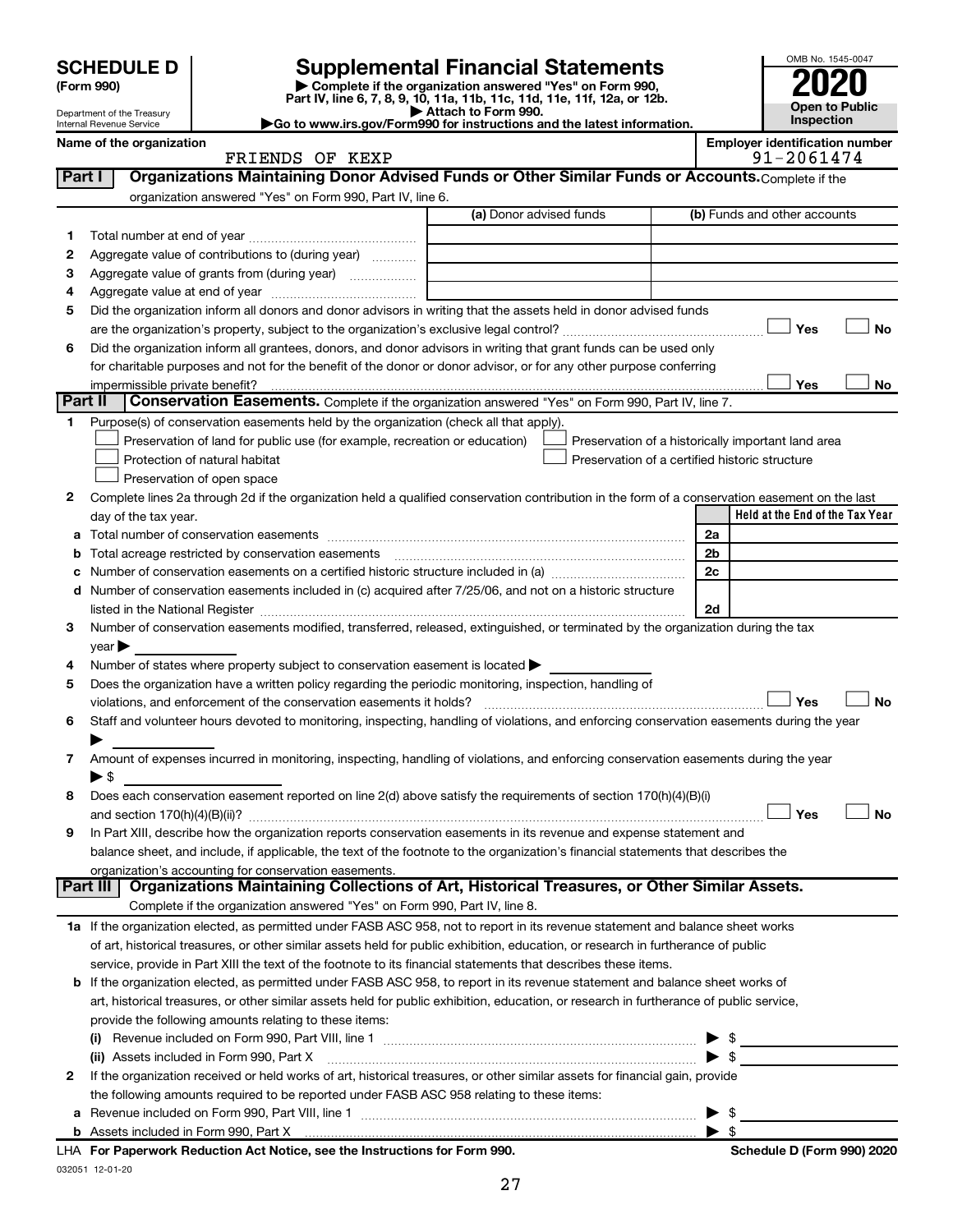|    | Schedule D (Form 990) 2020                                                                                                           | FRIENDS OF KEXP                         |                |                          |                                                         | $91 - 2061474$ Page 2 |                     |           |                         |
|----|--------------------------------------------------------------------------------------------------------------------------------------|-----------------------------------------|----------------|--------------------------|---------------------------------------------------------|-----------------------|---------------------|-----------|-------------------------|
|    | Organizations Maintaining Collections of Art, Historical Treasures, or Other Similar Assets(continued)<br>Part III                   |                                         |                |                          |                                                         |                       |                     |           |                         |
| 3  | Using the organization's acquisition, accession, and other records, check any of the following that make significant use of its      |                                         |                |                          |                                                         |                       |                     |           |                         |
|    | collection items (check all that apply):                                                                                             |                                         |                |                          |                                                         |                       |                     |           |                         |
| a  | Public exhibition                                                                                                                    |                                         |                | Loan or exchange program |                                                         |                       |                     |           |                         |
| b  | Scholarly research                                                                                                                   |                                         | Other          |                          |                                                         |                       |                     |           |                         |
| c  | Preservation for future generations                                                                                                  |                                         |                |                          |                                                         |                       |                     |           |                         |
| 4  | Provide a description of the organization's collections and explain how they further the organization's exempt purpose in Part XIII. |                                         |                |                          |                                                         |                       |                     |           |                         |
| 5  | During the year, did the organization solicit or receive donations of art, historical treasures, or other similar assets             |                                         |                |                          |                                                         |                       |                     |           |                         |
|    |                                                                                                                                      |                                         |                |                          |                                                         |                       | Yes                 |           | No                      |
|    | Part IV<br><b>Escrow and Custodial Arrangements.</b> Complete if the organization answered "Yes" on Form 990, Part IV, line 9, or    |                                         |                |                          |                                                         |                       |                     |           |                         |
|    | reported an amount on Form 990, Part X, line 21.                                                                                     |                                         |                |                          |                                                         |                       |                     |           |                         |
|    | 1a Is the organization an agent, trustee, custodian or other intermediary for contributions or other assets not included             |                                         |                |                          |                                                         |                       |                     |           |                         |
|    |                                                                                                                                      |                                         |                |                          |                                                         |                       | Yes                 |           | No                      |
|    | b If "Yes," explain the arrangement in Part XIII and complete the following table:                                                   |                                         |                |                          |                                                         |                       |                     |           |                         |
|    |                                                                                                                                      |                                         |                |                          |                                                         |                       | Amount              |           |                         |
|    |                                                                                                                                      |                                         |                |                          | 1c                                                      |                       |                     |           |                         |
|    |                                                                                                                                      |                                         |                |                          | 1d                                                      |                       |                     |           |                         |
|    |                                                                                                                                      |                                         |                |                          | 1е<br>1f                                                |                       |                     |           |                         |
|    | 2a Did the organization include an amount on Form 990, Part X, line 21, for escrow or custodial account liability?                   |                                         |                |                          |                                                         |                       | Yes                 |           | No                      |
|    | <b>b</b> If "Yes," explain the arrangement in Part XIII. Check here if the explanation has been provided on Part XIII                |                                         |                |                          |                                                         |                       |                     |           |                         |
|    | Endowment Funds. Complete if the organization answered "Yes" on Form 990, Part IV, line 10.<br>Part V                                |                                         |                |                          |                                                         |                       |                     |           |                         |
|    |                                                                                                                                      | (a) Current year                        | (b) Prior year |                          | (c) Two years back $\vert$ (d) Three years back $\vert$ |                       | (e) Four years back |           |                         |
| ٦а | Beginning of year balance                                                                                                            | 10,759,322.                             | 8,980,918.     |                          |                                                         |                       |                     |           |                         |
| b  |                                                                                                                                      |                                         | 427,390.       | 9,872,980.               |                                                         |                       |                     |           |                         |
|    | Net investment earnings, gains, and losses                                                                                           | 1, 373, 719.                            | 1,675,646.     | $-662,082.$              |                                                         |                       |                     |           |                         |
|    |                                                                                                                                      |                                         |                |                          |                                                         |                       |                     |           |                         |
|    | e Other expenditures for facilities                                                                                                  |                                         |                |                          |                                                         |                       |                     |           |                         |
|    | and programs                                                                                                                         |                                         | 273,825.       | 229,980.                 |                                                         |                       |                     |           |                         |
|    | f Administrative expenses                                                                                                            | 51,628.                                 | 50,807.        |                          |                                                         |                       |                     |           |                         |
| g  |                                                                                                                                      | 12,081,413.                             | 10,759,322.    | 8,980,918.               |                                                         |                       |                     |           |                         |
| 2  | Provide the estimated percentage of the current year end balance (line 1g, column (a)) held as:                                      |                                         |                |                          |                                                         |                       |                     |           |                         |
|    | Board designated or quasi-endowment                                                                                                  | 100                                     | %              |                          |                                                         |                       |                     |           |                         |
|    | .0000<br>Permanent endowment                                                                                                         | %                                       |                |                          |                                                         |                       |                     |           |                         |
|    | .0000%<br>Term endowment $\blacktriangleright$                                                                                       |                                         |                |                          |                                                         |                       |                     |           |                         |
|    | The percentages on lines 2a, 2b, and 2c should equal 100%.                                                                           |                                         |                |                          |                                                         |                       |                     |           |                         |
|    | 3a Are there endowment funds not in the possession of the organization that are held and administered for the organization           |                                         |                |                          |                                                         |                       |                     |           |                         |
|    | by:                                                                                                                                  |                                         |                |                          |                                                         |                       |                     | Yes       | No                      |
|    | (i)                                                                                                                                  |                                         |                |                          |                                                         |                       | 3a(i)               |           | х                       |
|    |                                                                                                                                      |                                         |                |                          |                                                         |                       | 3a(ii)              |           | $\overline{\textbf{X}}$ |
|    |                                                                                                                                      |                                         |                |                          |                                                         |                       | 3b                  |           |                         |
|    | Describe in Part XIII the intended uses of the organization's endowment funds.                                                       |                                         |                |                          |                                                         |                       |                     |           |                         |
|    | Land, Buildings, and Equipment.<br>Part VI                                                                                           |                                         |                |                          |                                                         |                       |                     |           |                         |
|    | Complete if the organization answered "Yes" on Form 990, Part IV, line 11a. See Form 990, Part X, line 10.                           |                                         |                |                          |                                                         |                       |                     |           |                         |
|    | Description of property                                                                                                              | (a) Cost or other<br>basis (investment) | basis (other)  | (b) Cost or other        | (c) Accumulated<br>depreciation                         |                       | (d) Book value      |           |                         |
|    |                                                                                                                                      |                                         |                |                          |                                                         |                       |                     |           |                         |
| b  |                                                                                                                                      |                                         |                | 10,621,258.              | 5, 126, 753.                                            |                       | 5,494,505.          |           |                         |
|    |                                                                                                                                      |                                         |                |                          |                                                         |                       |                     |           |                         |
|    |                                                                                                                                      |                                         |                | 2,025,692.               | 1,509,753.                                              |                       |                     | 515,939.  |                         |
|    |                                                                                                                                      |                                         |                | 220, 340.                |                                                         |                       |                     | 220, 340. |                         |
|    | Total. Add lines 1a through 1e. (Column (d) must equal Form 990, Part X, column (B), line 10c.)                                      |                                         |                |                          |                                                         |                       | 6, 230, 784.        |           |                         |

**Schedule D (Form 990) 2020**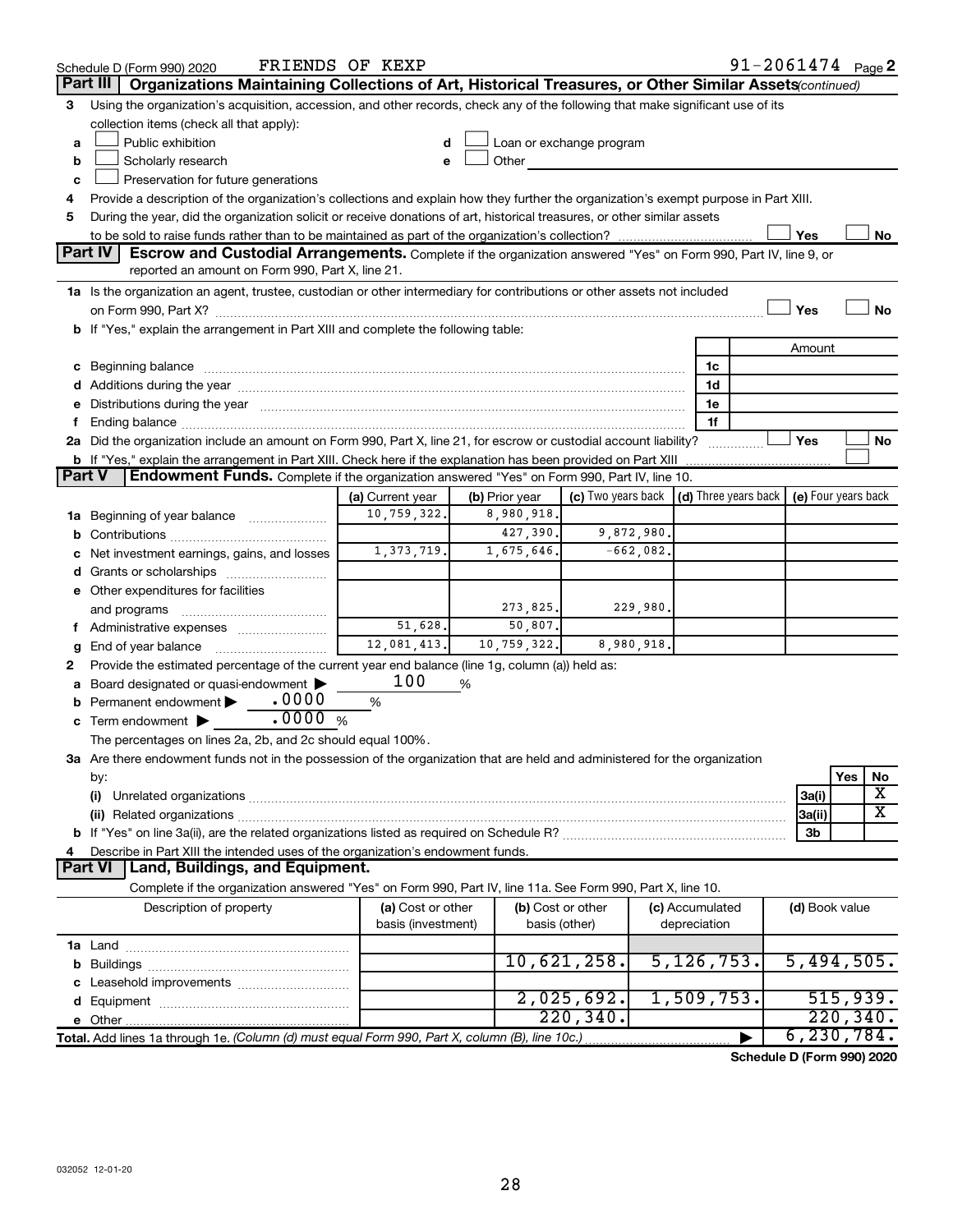| (a) Description of security or category (including name of security)                                              | (b) Book value  | (c) Method of valuation: Cost or end-of-year market value |                |
|-------------------------------------------------------------------------------------------------------------------|-----------------|-----------------------------------------------------------|----------------|
|                                                                                                                   |                 |                                                           |                |
|                                                                                                                   |                 |                                                           |                |
| $(3)$ Other                                                                                                       |                 |                                                           |                |
| (A)                                                                                                               |                 |                                                           |                |
| (B)                                                                                                               |                 |                                                           |                |
| (C)                                                                                                               |                 |                                                           |                |
| (D)                                                                                                               |                 |                                                           |                |
| (E)                                                                                                               |                 |                                                           |                |
| (F)                                                                                                               |                 |                                                           |                |
| (G)                                                                                                               |                 |                                                           |                |
| (H)                                                                                                               |                 |                                                           |                |
| Total. (Col. (b) must equal Form 990, Part X, col. (B) line 12.)                                                  |                 |                                                           |                |
| Part VIII Investments - Program Related.                                                                          |                 |                                                           |                |
| Complete if the organization answered "Yes" on Form 990, Part IV, line 11c. See Form 990, Part X, line 13.        |                 |                                                           |                |
| (a) Description of investment                                                                                     | (b) Book value  | (c) Method of valuation: Cost or end-of-year market value |                |
|                                                                                                                   |                 |                                                           |                |
| (1)                                                                                                               |                 |                                                           |                |
| (2)                                                                                                               |                 |                                                           |                |
| (3)                                                                                                               |                 |                                                           |                |
| (4)                                                                                                               |                 |                                                           |                |
| (5)                                                                                                               |                 |                                                           |                |
| (6)                                                                                                               |                 |                                                           |                |
| (7)                                                                                                               |                 |                                                           |                |
| (8)                                                                                                               |                 |                                                           |                |
| (9)                                                                                                               |                 |                                                           |                |
| Total. (Col. (b) must equal Form 990, Part X, col. (B) line 13.)                                                  |                 |                                                           |                |
| Part IX<br><b>Other Assets.</b>                                                                                   |                 |                                                           |                |
| Complete if the organization answered "Yes" on Form 990, Part IV, line 11d. See Form 990, Part X, line 15.        |                 |                                                           |                |
|                                                                                                                   | (a) Description |                                                           | (b) Book value |
| (1)                                                                                                               |                 |                                                           |                |
| (2)                                                                                                               |                 |                                                           |                |
| (3)                                                                                                               |                 |                                                           |                |
| (4)                                                                                                               |                 |                                                           |                |
| (5)                                                                                                               |                 |                                                           |                |
| (6)                                                                                                               |                 |                                                           |                |
| (7)                                                                                                               |                 |                                                           |                |
| (8)                                                                                                               |                 |                                                           |                |
| (9)                                                                                                               |                 |                                                           |                |
|                                                                                                                   |                 |                                                           |                |
| <b>Other Liabilities.</b><br>Part X                                                                               |                 |                                                           |                |
| Complete if the organization answered "Yes" on Form 990, Part IV, line 11e or 11f. See Form 990, Part X, line 25. |                 |                                                           |                |
| (a) Description of liability<br>1.                                                                                |                 |                                                           | (b) Book value |
| Federal income taxes<br>(1)                                                                                       |                 |                                                           |                |
| FCC LICENSE OBLIGATION TO UW<br>(2)                                                                               |                 |                                                           | 1, 281, 350.   |
| REFUNDABLE ADVANCES<br>(3)                                                                                        |                 |                                                           | 68,793.        |
| (4)                                                                                                               |                 |                                                           |                |
| (5)                                                                                                               |                 |                                                           |                |
| (6)                                                                                                               |                 |                                                           |                |
| (7)                                                                                                               |                 |                                                           |                |
| (8)                                                                                                               |                 |                                                           |                |
| (9)                                                                                                               |                 |                                                           |                |
|                                                                                                                   |                 | ▶                                                         | 1,350,143.     |
|                                                                                                                   |                 |                                                           |                |

Complete if the organization answered "Yes" on Form 990, Part IV, line 11b. See Form 990, Part X, line 12.

**2.** Liability for uncertain tax positions. In Part XIII, provide the text of the footnote to the organization's financial statements that reports the organization's liability for uncertain tax positions under FASB ASC 740. Check here if the text of the footnote has been provided in Part XIII.  $\perp$ 

**Schedule D (Form 990) 2020**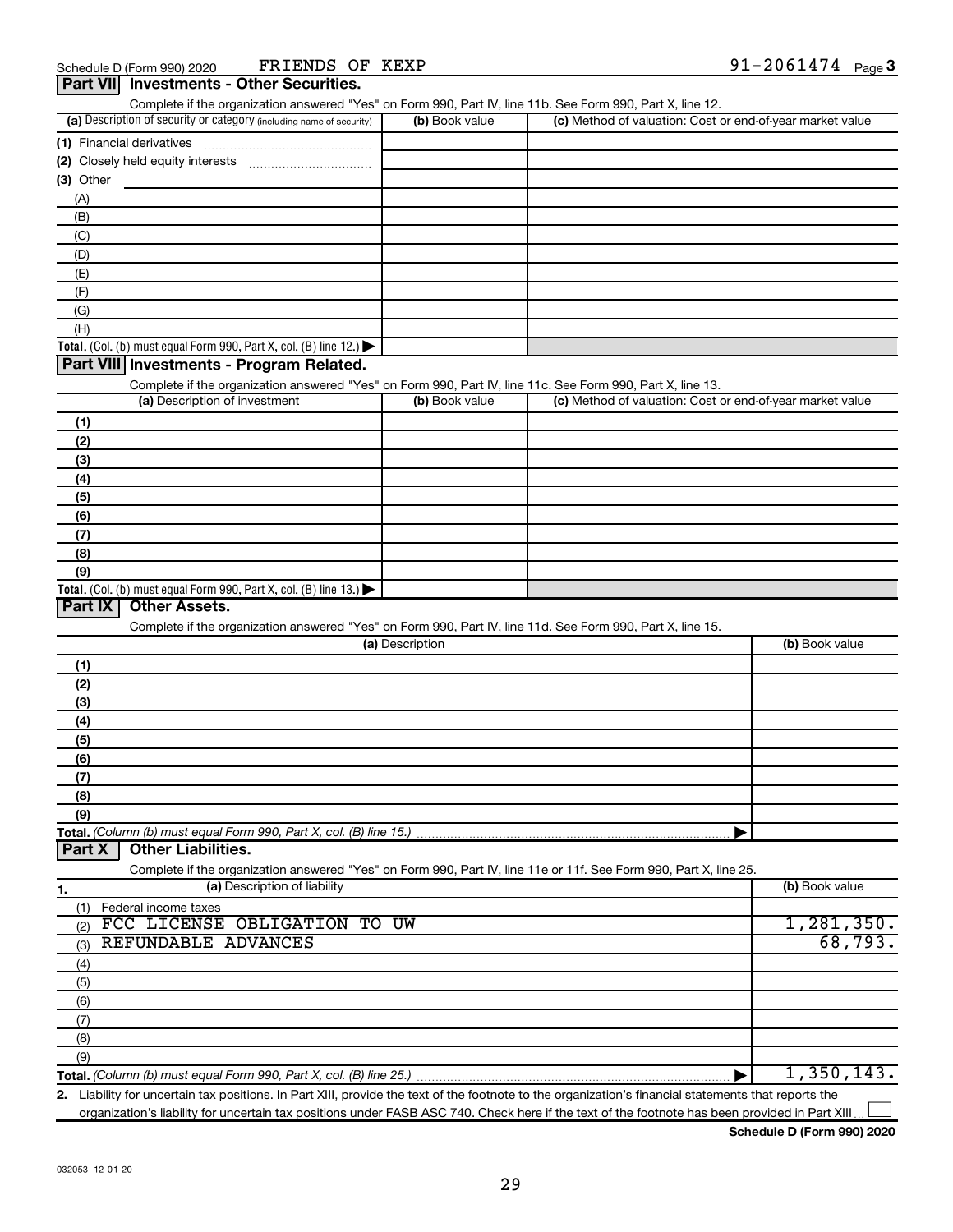|    | FRIENDS OF KEXP<br>Schedule D (Form 990) 2020                                                                                                                |                |            |                | 91-2061474 Page 4 |         |
|----|--------------------------------------------------------------------------------------------------------------------------------------------------------------|----------------|------------|----------------|-------------------|---------|
|    | <b>Part XI</b><br>Reconciliation of Revenue per Audited Financial Statements With Revenue per Return.                                                        |                |            |                |                   |         |
|    | Complete if the organization answered "Yes" on Form 990, Part IV, line 12a.                                                                                  |                |            |                |                   |         |
| 1  | Total revenue, gains, and other support per audited financial statements [111] [11] Total revenue, gains, and other support per audited financial statements |                |            | $\blacksquare$ | 14,571,314.       |         |
| 2  | Amounts included on line 1 but not on Form 990, Part VIII, line 12:                                                                                          |                |            |                |                   |         |
| a  | Net unrealized gains (losses) on investments [111] [12] matter was uncontracted by the unrealized gains (losses) on investments                              | 2a             | 973,701.   |                |                   |         |
| b  |                                                                                                                                                              | 2 <sub>b</sub> | 1,745,901. |                |                   |         |
| c  |                                                                                                                                                              | 2 <sub>c</sub> |            |                |                   |         |
| d  |                                                                                                                                                              | 2d             | 5,543.     |                |                   |         |
| е  | Add lines 2a through 2d                                                                                                                                      |                |            | 2e             | 2,725,145.        |         |
| з  |                                                                                                                                                              |                |            | $\mathbf{a}$   | 11,846,169.       |         |
| 4  | Amounts included on Form 990, Part VIII, line 12, but not on line 1:                                                                                         |                |            |                |                   |         |
|    |                                                                                                                                                              |                | 51,628.    |                |                   |         |
|    |                                                                                                                                                              | 4h             | 1,317.     |                |                   |         |
|    | c Add lines 4a and 4b                                                                                                                                        |                |            | 4с             |                   | 52,945. |
|    |                                                                                                                                                              |                |            | $\overline{5}$ | 11,899,114.       |         |
|    |                                                                                                                                                              |                |            |                |                   |         |
|    | Part XII Reconciliation of Expenses per Audited Financial Statements With Expenses per Return.                                                               |                |            |                |                   |         |
|    | Complete if the organization answered "Yes" on Form 990, Part IV, line 12a.                                                                                  |                |            |                |                   |         |
| 1  |                                                                                                                                                              |                |            | $\blacksquare$ | 13,384,130.       |         |
| 2  | Amounts included on line 1 but not on Form 990, Part IX, line 25:                                                                                            |                |            |                |                   |         |
| a  |                                                                                                                                                              | 2a             | 1,500,499. |                |                   |         |
| b  |                                                                                                                                                              | 2 <sub>b</sub> |            |                |                   |         |
| C. |                                                                                                                                                              | 2 <sub>c</sub> |            |                |                   |         |
| d  |                                                                                                                                                              | 2d             | 5,543.     |                |                   |         |
|    |                                                                                                                                                              |                |            | 2e             | 1,506,042.        |         |
| з  |                                                                                                                                                              |                |            |                | 11,878,088.       |         |
| 4  | Amounts included on Form 990, Part IX, line 25, but not on line 1:                                                                                           |                |            |                |                   |         |
| a  |                                                                                                                                                              |                | 51,628.    |                |                   |         |
|    | Investment expenses not included on Form 990, Part VIII, line 7b [100] [200] 4a                                                                              | 4 <sub>b</sub> | 1,317.     |                |                   |         |
|    | c Add lines 4a and 4b                                                                                                                                        |                |            | 4c             |                   | 52,945. |
|    |                                                                                                                                                              |                |            | 5              | 11,931,033.       |         |
|    | Part XIII Supplemental Information.                                                                                                                          |                |            |                |                   |         |

Provide the descriptions required for Part II, lines 3, 5, and 9; Part III, lines 1a and 4; Part IV, lines 1b and 2b; Part V, line 4; Part X, line 2; Part XI, lines 2d and 4b; and Part XII, lines 2d and 4b. Also complete this part to provide any additional information.

# PART XI, LINE 2D - OTHER ADJUSTMENTS:

RENTAL EXPENSES 5,543.

# PART XI, LINE 4B - OTHER ADJUSTMENTS:

COST OF GOODS SOLD 1,317.

# PART XII, LINE 2D - OTHER ADJUSTMENTS:

RENTAL EXPENSES 5,543.

# PART XII, LINE 4B - OTHER ADJUSTMENTS:

# $\overline{COST}$  OF GOODS SOLD  $1,317$ .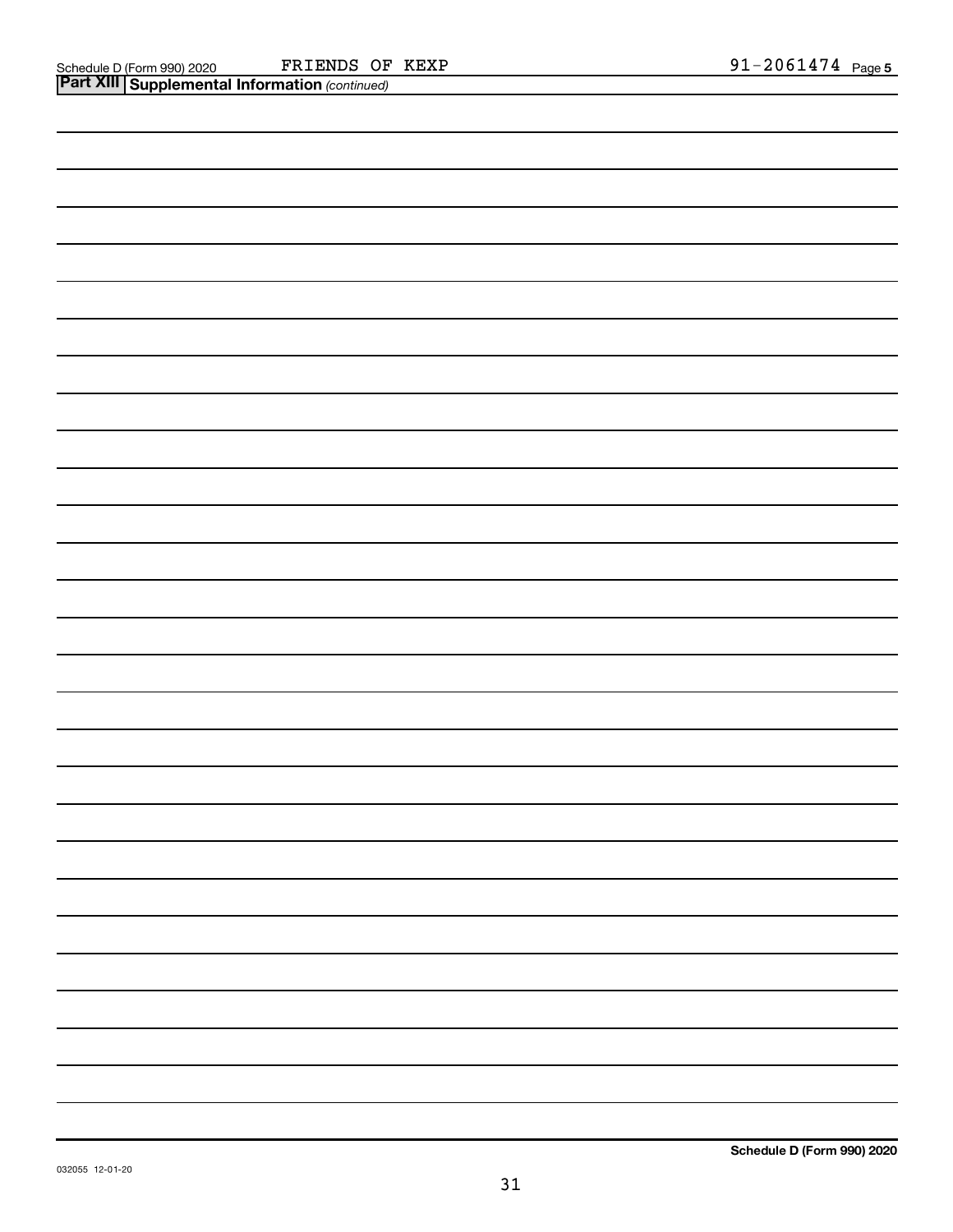|   | <b>SCHEDULE J</b>                                                                          | <b>Compensation Information</b>                                                                                           |                                       | OMB No. 1545-0047          |     |                         |
|---|--------------------------------------------------------------------------------------------|---------------------------------------------------------------------------------------------------------------------------|---------------------------------------|----------------------------|-----|-------------------------|
|   | (Form 990)                                                                                 | For certain Officers, Directors, Trustees, Key Employees, and Highest                                                     |                                       | <b>2020</b>                |     |                         |
|   |                                                                                            | <b>Compensated Employees</b><br>Complete if the organization answered "Yes" on Form 990, Part IV, line 23.                |                                       |                            |     |                         |
|   | Department of the Treasury                                                                 | Attach to Form 990.                                                                                                       |                                       | <b>Open to Public</b>      |     |                         |
|   | Internal Revenue Service                                                                   | Go to www.irs.gov/Form990 for instructions and the latest information.                                                    |                                       | Inspection                 |     |                         |
|   | Name of the organization                                                                   |                                                                                                                           | <b>Employer identification number</b> |                            |     |                         |
|   |                                                                                            | FRIENDS OF KEXP                                                                                                           |                                       | 91-2061474                 |     |                         |
|   | Part I                                                                                     | <b>Questions Regarding Compensation</b>                                                                                   |                                       |                            |     |                         |
|   |                                                                                            |                                                                                                                           |                                       |                            | Yes | No                      |
|   |                                                                                            | 1a Check the appropriate box(es) if the organization provided any of the following to or for a person listed on Form 990, |                                       |                            |     |                         |
|   |                                                                                            | Part VII, Section A, line 1a. Complete Part III to provide any relevant information regarding these items.                |                                       |                            |     |                         |
|   | First-class or charter travel                                                              | Housing allowance or residence for personal use                                                                           |                                       |                            |     |                         |
|   | Travel for companions                                                                      | Payments for business use of personal residence                                                                           |                                       |                            |     |                         |
|   | Tax indemnification and gross-up payments<br>Health or social club dues or initiation fees |                                                                                                                           |                                       |                            |     |                         |
|   |                                                                                            | Discretionary spending account<br>Personal services (such as maid, chauffeur, chef)                                       |                                       |                            |     |                         |
|   |                                                                                            |                                                                                                                           |                                       |                            |     |                         |
|   |                                                                                            | <b>b</b> If any of the boxes on line 1a are checked, did the organization follow a written policy regarding payment or    |                                       |                            |     |                         |
|   |                                                                                            | reimbursement or provision of all of the expenses described above? If "No," complete Part III to explain                  |                                       | 1b                         |     |                         |
| 2 |                                                                                            | Did the organization require substantiation prior to reimbursing or allowing expenses incurred by all directors,          |                                       |                            |     |                         |
|   |                                                                                            | trustees, and officers, including the CEO/Executive Director, regarding the items checked on line 1a?                     |                                       | $\mathbf{2}$               |     |                         |
| 3 |                                                                                            | Indicate which, if any, of the following the organization used to establish the compensation of the organization's        |                                       |                            |     |                         |
|   |                                                                                            | CEO/Executive Director. Check all that apply. Do not check any boxes for methods used by a related organization to        |                                       |                            |     |                         |
|   |                                                                                            | establish compensation of the CEO/Executive Director, but explain in Part III.                                            |                                       |                            |     |                         |
|   | Compensation committee                                                                     | Written employment contract                                                                                               |                                       |                            |     |                         |
|   |                                                                                            | $ \mathbf{X} $ Compensation survey or study<br>Independent compensation consultant                                        |                                       |                            |     |                         |
|   | $X$ Form 990 of other organizations                                                        | $\mathbf{X}$ Approval by the board or compensation committee                                                              |                                       |                            |     |                         |
|   |                                                                                            |                                                                                                                           |                                       |                            |     |                         |
| 4 |                                                                                            | During the year, did any person listed on Form 990, Part VII, Section A, line 1a, with respect to the filing              |                                       |                            |     |                         |
|   | organization or a related organization:                                                    |                                                                                                                           |                                       |                            |     |                         |
|   |                                                                                            | Receive a severance payment or change-of-control payment?                                                                 |                                       | 4a                         |     | х                       |
| b |                                                                                            |                                                                                                                           |                                       | 4b                         |     | $\overline{\textbf{x}}$ |
| с |                                                                                            |                                                                                                                           |                                       | 4c                         |     | $\overline{\text{x}}$   |
|   |                                                                                            | If "Yes" to any of lines 4a-c, list the persons and provide the applicable amounts for each item in Part III.             |                                       |                            |     |                         |
|   |                                                                                            |                                                                                                                           |                                       |                            |     |                         |
|   |                                                                                            | Only section 501(c)(3), 501(c)(4), and 501(c)(29) organizations must complete lines 5-9.                                  |                                       |                            |     |                         |
|   |                                                                                            | For persons listed on Form 990, Part VII, Section A, line 1a, did the organization pay or accrue any compensation         |                                       |                            |     |                         |
|   | contingent on the revenues of:                                                             |                                                                                                                           |                                       |                            |     |                         |
|   |                                                                                            |                                                                                                                           |                                       | 5а                         | х   |                         |
|   |                                                                                            |                                                                                                                           |                                       | 5b                         |     | x                       |
|   |                                                                                            | If "Yes" on line 5a or 5b, describe in Part III.                                                                          |                                       |                            |     |                         |
| 6 |                                                                                            | For persons listed on Form 990, Part VII, Section A, line 1a, did the organization pay or accrue any compensation         |                                       |                            |     |                         |
|   | contingent on the net earnings of:                                                         |                                                                                                                           |                                       |                            |     |                         |
|   |                                                                                            |                                                                                                                           |                                       | 6a                         |     | х                       |
|   |                                                                                            |                                                                                                                           |                                       | 6b                         |     | $\overline{\mathbf{X}}$ |
|   |                                                                                            | If "Yes" on line 6a or 6b, describe in Part III.                                                                          |                                       |                            |     |                         |
|   |                                                                                            | 7 For persons listed on Form 990, Part VII, Section A, line 1a, did the organization provide any nonfixed payments        |                                       |                            |     |                         |
|   |                                                                                            |                                                                                                                           |                                       | 7                          |     | х                       |
| 8 |                                                                                            | Were any amounts reported on Form 990, Part VII, paid or accrued pursuant to a contract that was subject to the           |                                       |                            |     |                         |
|   |                                                                                            |                                                                                                                           |                                       | 8                          |     | х                       |
| 9 |                                                                                            | If "Yes" on line 8, did the organization also follow the rebuttable presumption procedure described in                    |                                       |                            |     |                         |
|   |                                                                                            |                                                                                                                           |                                       | 9                          |     |                         |
|   |                                                                                            | LHA For Paperwork Reduction Act Notice, see the Instructions for Form 990.                                                |                                       | Schedule J (Form 990) 2020 |     |                         |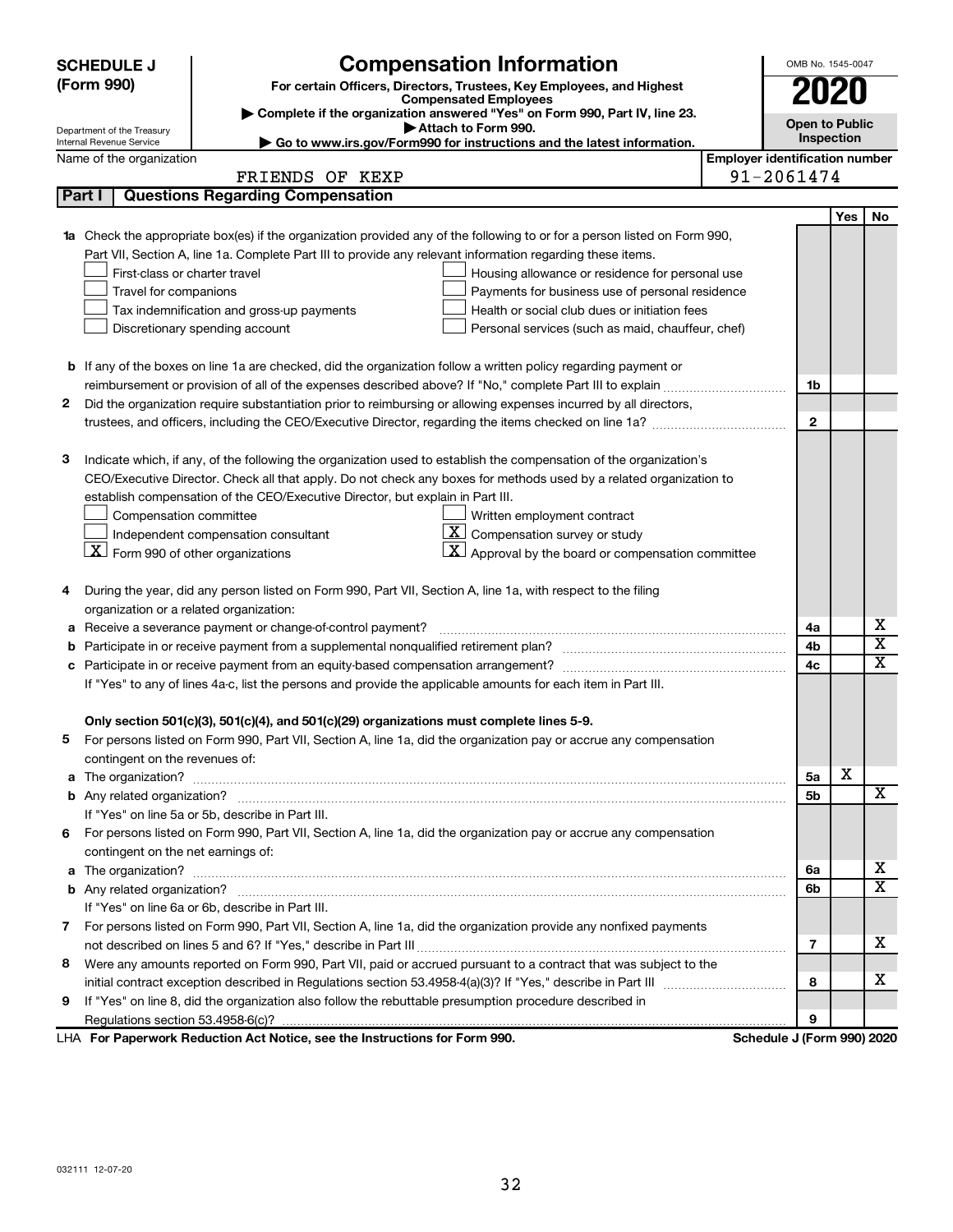#### Part II | Officers, Directors, Trustees, Key Employees, and Highest Compensated Employees. Use duplicate copies if additional space is needed.

For each individual whose compensation must be reported on Schedule J, report compensation from the organization on row (i) and from related organizations, described in the instructions, on row (ii). Do not list any individuals that aren't listed on Form 990, Part VII.

Note: The sum of columns (B)(i)-(iii) for each listed individual must equal the total amount of Form 990, Part VII, Section A, line 1a, applicable column (D) and (E) amounts for that individual.

|                                           |       |                          | (B) Breakdown of W-2 and/or 1099-MISC compensation |                                           | (C) Retirement and             | (D) Nontaxable   | (E) Total of columns        | (F) Compensation                                           |
|-------------------------------------------|-------|--------------------------|----------------------------------------------------|-------------------------------------------|--------------------------------|------------------|-----------------------------|------------------------------------------------------------|
| (A) Name and Title                        |       | (i) Base<br>compensation | (ii) Bonus &<br>incentive<br>compensation          | (iii) Other<br>reportable<br>compensation | other deferred<br>compensation | benefits         | $(B)(i)$ - $(D)$            | in column (B)<br>reported as deferred<br>on prior Form 990 |
| THOMAS MARA<br>(1)                        | (i)   | 200,055.                 | 0.                                                 | 0.                                        | 18,435.                        | 750              | 219, 240.                   | $0$ .                                                      |
| PRESIDENT/CEO                             | (ii)  | $\overline{0}$ .         | 0.                                                 | 0.                                        | $\mathbf 0$ .                  | 0.               | $\Omega$ .                  | $\overline{0}$ .                                           |
| <b>JOHN RICHARDS</b><br>(2)               | (i)   | 193,835.                 | $\overline{0}$ .                                   | 0.                                        | 0                              | 23,730           | 217,565.                    | $\overline{0}$ .                                           |
| DIRECTOR OF PROGRAMMING ON AIR            | (ii)  | 0.                       | $\overline{0}$ .                                   | 0.                                        | 0                              | 0                | $\Omega$                    | $\overline{0}$ .                                           |
| ETHAN RAUP<br>(3)                         | (i)   | 161,072.                 | $\overline{0}$ .                                   | 0.                                        | 14,693                         | 23,635           | 199,400.                    | $\overline{0}$ .                                           |
| CHIEF OPERATING OFFICER                   | (ii)  | 0.                       | $\overline{0}$ .                                   | Ο.                                        | 0                              | 0                | $\Omega$                    | $\overline{0}$ .                                           |
| ROBERT BENDER<br>(4)                      | (i)   | 144, 723.                | $\overline{0}$ .                                   | 0.                                        | 13,830                         | 23,642           | 182,195.                    | $\overline{0}$ .                                           |
| ASSOCIATE DIRECTOR OF BUSINESS SUPPO (ii) |       | 0.                       | 0.                                                 | 0.                                        | 0.                             | $\Omega$ .       | $\Omega$ .                  | $\overline{0}$ .                                           |
| TOM SMITH<br>(5)                          | (i)   | 158, 755.                | $\overline{0}$ .                                   | $\mathbf{0}$ .                            | 14,649                         | 8,379            | 181,783.                    | $\overline{0}$ .                                           |
| DIRECTOR OF STRATEGIC RELATIONS AND       | (ii)  | $\overline{0}$ .         | $\overline{0}$ .                                   | $\overline{0}$ .                          | 0.                             | 0.               | $\overline{0}$ .            | $\overline{0}$ .                                           |
| KEVIN COLE<br>(6)                         | (i)   | 155,009.                 | $\overline{0}$ .                                   | $\overline{0}$ .                          | 14,425.                        | 8,331            | 177,765.                    | $\overline{0}$ .                                           |
| SENIOR PROGRAMMING ADVISOR AND MUSIC (ii) |       | $\overline{0}$ .         | $\overline{0}$ .                                   | $\overline{0}$ .                          | $\overline{0}$ .               | $\overline{0}$ . | $\overline{\mathfrak{o}}$ . | $\overline{0}$ .                                           |
|                                           | (i)   |                          |                                                    |                                           |                                |                  |                             |                                                            |
|                                           | (ii)  |                          |                                                    |                                           |                                |                  |                             |                                                            |
|                                           | (i)   |                          |                                                    |                                           |                                |                  |                             |                                                            |
|                                           | (ii)  |                          |                                                    |                                           |                                |                  |                             |                                                            |
|                                           | (i)   |                          |                                                    |                                           |                                |                  |                             |                                                            |
|                                           | (ii)  |                          |                                                    |                                           |                                |                  |                             |                                                            |
|                                           | (i)   |                          |                                                    |                                           |                                |                  |                             |                                                            |
|                                           | (ii)  |                          |                                                    |                                           |                                |                  |                             |                                                            |
|                                           | (i)   |                          |                                                    |                                           |                                |                  |                             |                                                            |
|                                           | (ii)  |                          |                                                    |                                           |                                |                  |                             |                                                            |
|                                           | (i)   |                          |                                                    |                                           |                                |                  |                             |                                                            |
|                                           | (ii)  |                          |                                                    |                                           |                                |                  |                             |                                                            |
|                                           | (i)   |                          |                                                    |                                           |                                |                  |                             |                                                            |
|                                           | (ii)  |                          |                                                    |                                           |                                |                  |                             |                                                            |
|                                           | (i)   |                          |                                                    |                                           |                                |                  |                             |                                                            |
|                                           | (ii)  |                          |                                                    |                                           |                                |                  |                             |                                                            |
|                                           | (i)   |                          |                                                    |                                           |                                |                  |                             |                                                            |
|                                           | (ii)  |                          |                                                    |                                           |                                |                  |                             |                                                            |
|                                           | (i)   |                          |                                                    |                                           |                                |                  |                             |                                                            |
|                                           | (iii) |                          |                                                    |                                           |                                |                  |                             |                                                            |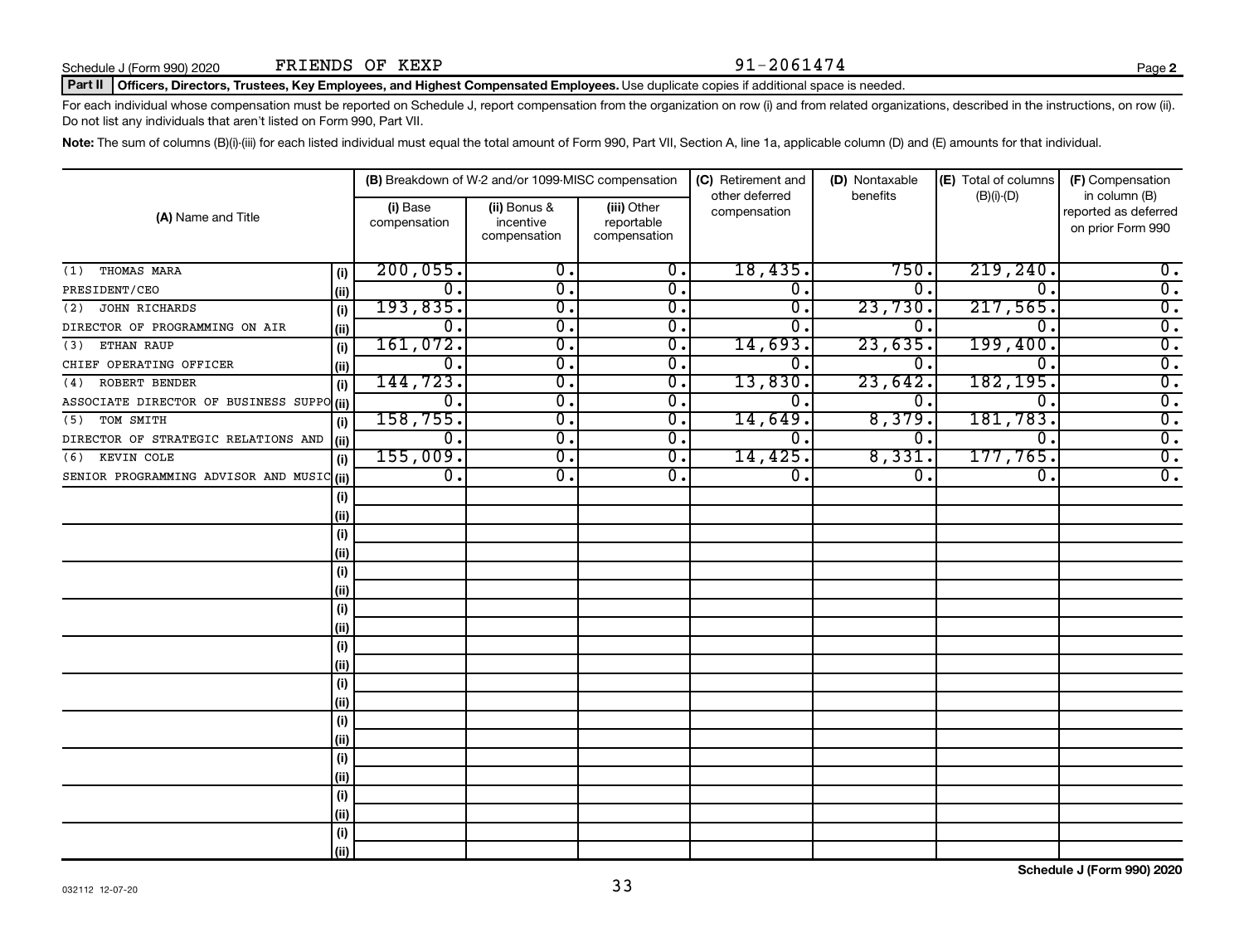### **Part III Supplemental Information**

Provide the information, explanation, or descriptions required for Part I, lines 1a, 1b, 3, 4a, 4b, 4c, 5a, 5b, 6a, 6b, 7, and 8, and for Part II. Also complete this part for any additional information.

PART I, LINE 5:

THE BUSINESS SUPPORT TEAM SOLICITS SPONSORSHIPS AND UNDERWRITING

CONTRIBUTIONS FROM LOCAL AND NATIONAL BUSINESSES IN SUPPORT OF KEXP'S RADIO

BROADCAST/SHOWS, STREAMING SERVICE, LIVE IN-STUDIO CONCERTS AND EVENTS,

PODCASTS AND KEXP.ORG WEBSITE. THE BUSINESS SUPPORT TEAM IS PAID A BASE

SALARY PLUS COMMISSION ON SPONSORSHIP AND UNDERWRITING CONTRACTS SECURED.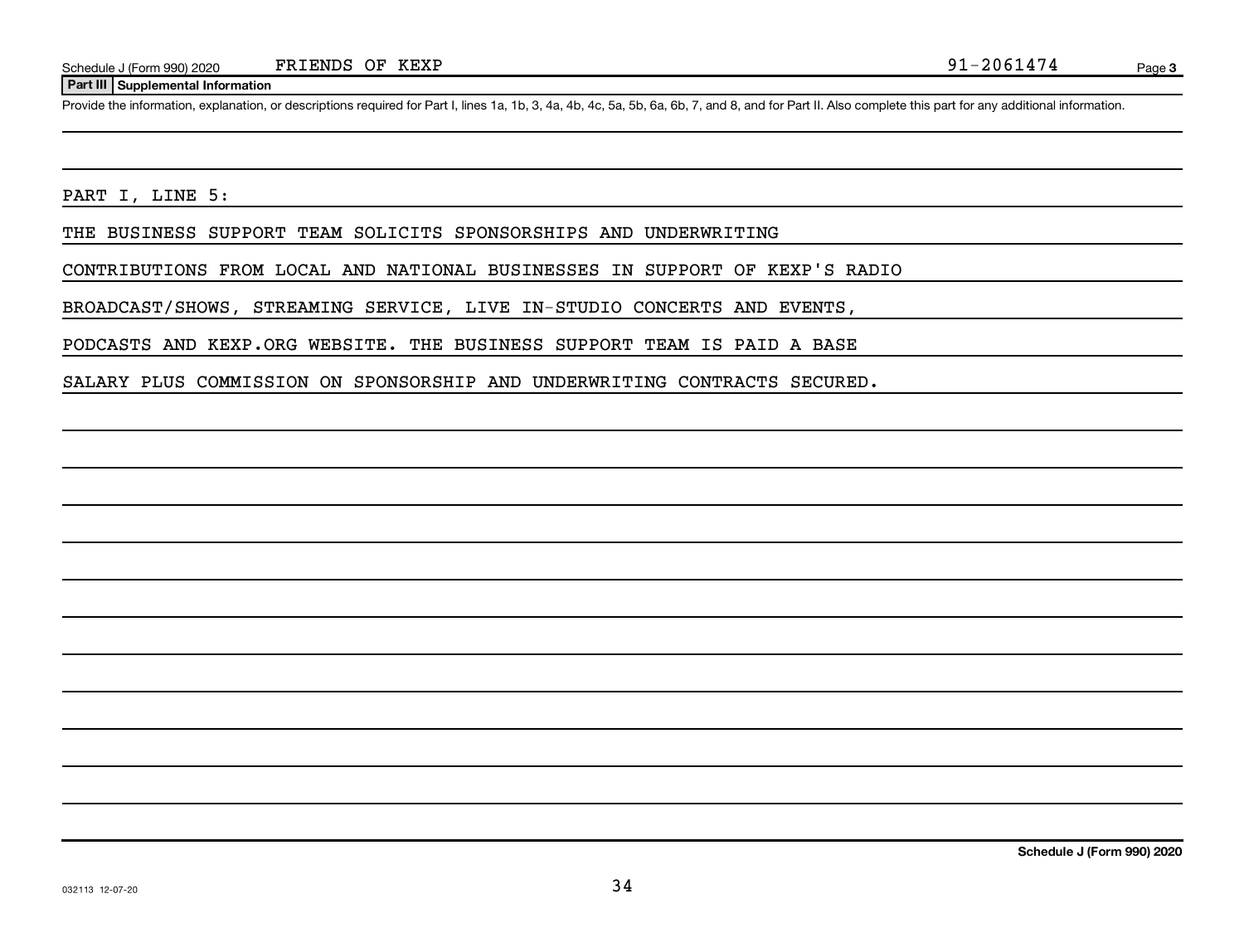### **SCHEDULE M (Form 990)**

# **Noncash Contributions**

OMB No. 1545-0047

Department of the Treasury Internal Revenue Service

◆ Complete if the organizations answered "Yes" on Form 990, Part IV, lines 29 or 30.<br>● Complete if the organizations answered "Yes" on Form 990, Part IV, lines 29 or 30. **Attach to Form 990.**  $\blacktriangleright$ 

 **Go to www.irs.gov/Form990 for instructions and the latest information.** J

**Open to Public Inspection**

Name of the organization

|  | FRIENDS OF KEXP                 |  |  |
|--|---------------------------------|--|--|
|  | <b>Part I</b> Types of Property |  |  |

| <b>Employer identification number</b> |
|---------------------------------------|
| 91-2061474                            |

|     |                                                                                                                           |                                                                                                                                | (a)                     | (b)<br>Number of | (c)                                            |  | (d)                                                   |            |     |    |
|-----|---------------------------------------------------------------------------------------------------------------------------|--------------------------------------------------------------------------------------------------------------------------------|-------------------------|------------------|------------------------------------------------|--|-------------------------------------------------------|------------|-----|----|
|     |                                                                                                                           |                                                                                                                                | Check if<br>applicable  | contributions or | Noncash contribution<br>amounts reported on    |  | Method of determining<br>noncash contribution amounts |            |     |    |
|     |                                                                                                                           |                                                                                                                                |                         |                  | items contributed Form 990, Part VIII, line 1g |  |                                                       |            |     |    |
| 1.  |                                                                                                                           |                                                                                                                                |                         |                  |                                                |  |                                                       |            |     |    |
| 2   |                                                                                                                           |                                                                                                                                |                         |                  |                                                |  |                                                       |            |     |    |
| З   |                                                                                                                           | Art - Fractional interests                                                                                                     |                         |                  |                                                |  |                                                       |            |     |    |
| 4   |                                                                                                                           | Books and publications                                                                                                         |                         |                  |                                                |  |                                                       |            |     |    |
| 5   |                                                                                                                           | Clothing and household goods                                                                                                   |                         |                  |                                                |  |                                                       |            |     |    |
| 6   |                                                                                                                           |                                                                                                                                | $\overline{\texttt{x}}$ | 484              | 235,330.FMV                                    |  |                                                       |            |     |    |
| 7   |                                                                                                                           |                                                                                                                                |                         |                  |                                                |  |                                                       |            |     |    |
| 8   |                                                                                                                           |                                                                                                                                |                         |                  |                                                |  |                                                       |            |     |    |
| 9   |                                                                                                                           | Securities - Publicly traded                                                                                                   | $\overline{\text{x}}$   | 11               | 169,050.FMV                                    |  |                                                       |            |     |    |
| 10  |                                                                                                                           | Securities - Closely held stock                                                                                                |                         |                  |                                                |  |                                                       |            |     |    |
| 11  |                                                                                                                           | Securities - Partnership, LLC, or                                                                                              |                         |                  |                                                |  |                                                       |            |     |    |
|     | trust interests                                                                                                           |                                                                                                                                |                         |                  |                                                |  |                                                       |            |     |    |
| 12  |                                                                                                                           | Securities - Miscellaneous                                                                                                     |                         |                  |                                                |  |                                                       |            |     |    |
| 13  |                                                                                                                           | Qualified conservation contribution -                                                                                          |                         |                  |                                                |  |                                                       |            |     |    |
|     |                                                                                                                           |                                                                                                                                |                         |                  |                                                |  |                                                       |            |     |    |
| 14  |                                                                                                                           | Qualified conservation contribution - Other                                                                                    |                         |                  |                                                |  |                                                       |            |     |    |
| 15  |                                                                                                                           | Real estate - Residential                                                                                                      |                         |                  |                                                |  |                                                       |            |     |    |
| 16  |                                                                                                                           |                                                                                                                                |                         |                  |                                                |  |                                                       |            |     |    |
|     | Real estate - Commercial                                                                                                  |                                                                                                                                |                         |                  |                                                |  |                                                       |            |     |    |
| 17  |                                                                                                                           |                                                                                                                                |                         |                  |                                                |  |                                                       |            |     |    |
| 18  |                                                                                                                           |                                                                                                                                |                         |                  |                                                |  |                                                       |            |     |    |
| 19  |                                                                                                                           |                                                                                                                                |                         |                  |                                                |  |                                                       |            |     |    |
| 20  |                                                                                                                           | Drugs and medical supplies                                                                                                     |                         |                  |                                                |  |                                                       |            |     |    |
| 21  |                                                                                                                           |                                                                                                                                |                         |                  |                                                |  |                                                       |            |     |    |
| 22  |                                                                                                                           |                                                                                                                                |                         |                  |                                                |  |                                                       |            |     |    |
| 23  |                                                                                                                           |                                                                                                                                |                         |                  |                                                |  |                                                       |            |     |    |
| 24  | Archeological artifacts                                                                                                   |                                                                                                                                |                         | 1                |                                                |  |                                                       |            |     |    |
| 25  |                                                                                                                           | Other $\blacktriangleright$ (FCC LICENSE                                                                                       | $\overline{\textbf{x}}$ |                  | 403,508.FMV                                    |  |                                                       |            |     |    |
| 26  | Other $\blacktriangleright$ (TRADE                                                                                        |                                                                                                                                | $\overline{\text{x}}$   | 39               | 64,260.FMV                                     |  |                                                       |            |     |    |
| 27  | Other $\blacktriangleright$                                                                                               | $\overline{a}$                                                                                                                 |                         |                  |                                                |  |                                                       |            |     |    |
| 28  | Other                                                                                                                     |                                                                                                                                |                         |                  |                                                |  |                                                       |            |     |    |
| 29  |                                                                                                                           | Number of Forms 8283 received by the organization during the tax year for contributions                                        |                         |                  |                                                |  |                                                       |            |     |    |
|     |                                                                                                                           | for which the organization completed Form 8283, Part V, Donee Acknowledgement                                                  |                         |                  | 29                                             |  |                                                       |            | 1   |    |
|     |                                                                                                                           |                                                                                                                                |                         |                  |                                                |  |                                                       |            | Yes | No |
|     |                                                                                                                           | 30a During the year, did the organization receive by contribution any property reported in Part I, lines 1 through 28, that it |                         |                  |                                                |  |                                                       |            |     |    |
|     |                                                                                                                           | must hold for at least three years from the date of the initial contribution, and which isn't required to be used for          |                         |                  |                                                |  |                                                       |            |     |    |
|     |                                                                                                                           |                                                                                                                                |                         |                  |                                                |  |                                                       | <b>30a</b> |     | х  |
|     |                                                                                                                           | <b>b</b> If "Yes," describe the arrangement in Part II.                                                                        |                         |                  |                                                |  |                                                       |            |     |    |
| 31  | х<br>Does the organization have a gift acceptance policy that requires the review of any nonstandard contributions?<br>31 |                                                                                                                                |                         |                  |                                                |  |                                                       |            |     |    |
|     | 32a Does the organization hire or use third parties or related organizations to solicit, process, or sell noncash         |                                                                                                                                |                         |                  |                                                |  |                                                       |            |     |    |
|     | contributions?<br><b>32a</b>                                                                                              |                                                                                                                                |                         |                  |                                                |  |                                                       |            | х   |    |
|     | b If "Yes," describe in Part II.                                                                                          |                                                                                                                                |                         |                  |                                                |  |                                                       |            |     |    |
| 33  | If the organization didn't report an amount in column (c) for a type of property for which column (a) is checked,         |                                                                                                                                |                         |                  |                                                |  |                                                       |            |     |    |
|     | describe in Part II.                                                                                                      |                                                                                                                                |                         |                  |                                                |  |                                                       |            |     |    |
| LHA |                                                                                                                           | For Paperwork Reduction Act Notice, see the Instructions for Form 990.                                                         |                         |                  |                                                |  | Schedule M (Form 990) 2020                            |            |     |    |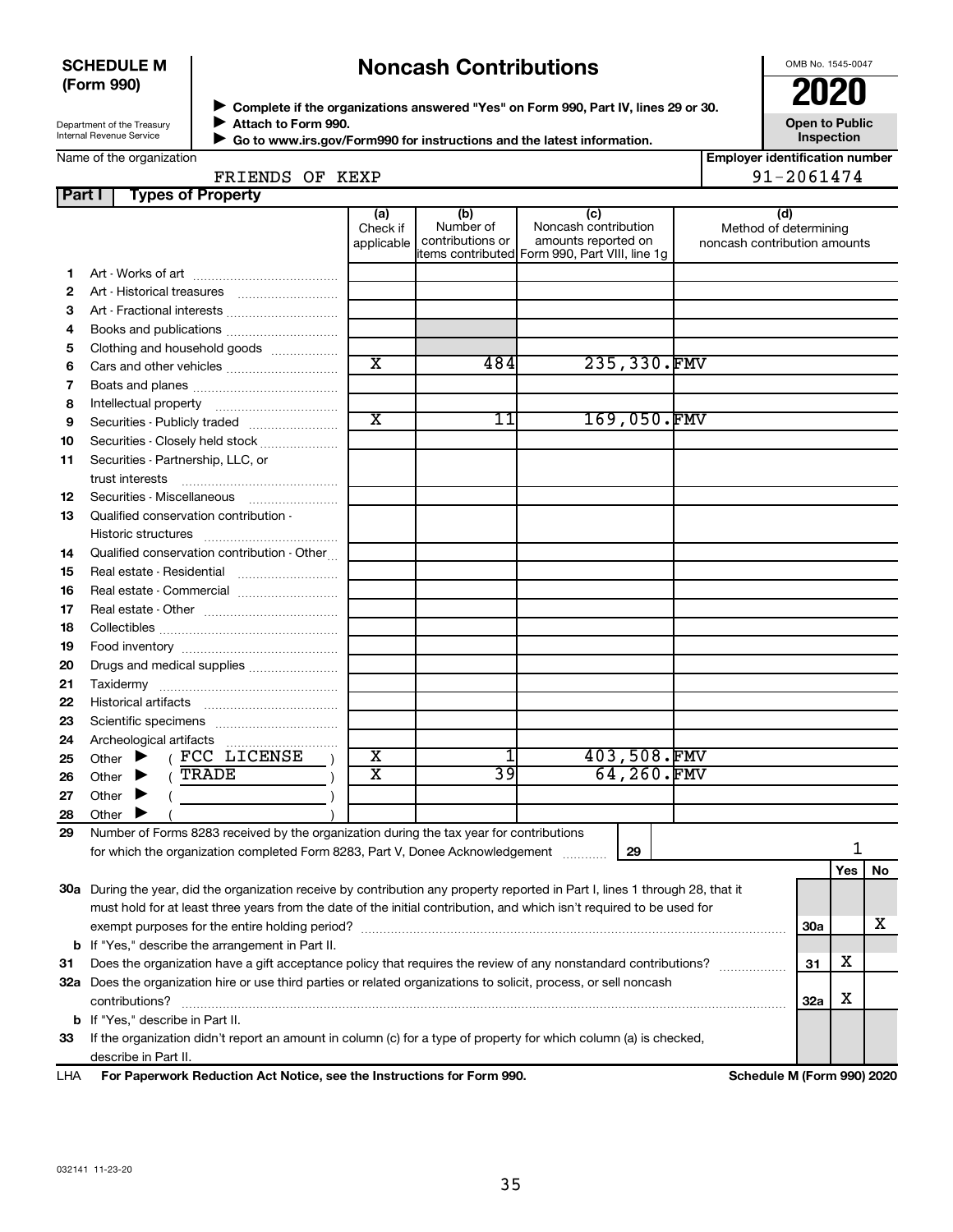FRIENDS OF KEXP

Schedule M (Form 990) 2020 FRIENDS OF KEXP<br>**Part II Supplemental Information**, Provide the information required by Part Llines 30b, 32b, and 33, and whether the orga Part II | Supplemental Information. Provide the information required by Part I, lines 30b, 32b, and 33, and whether the organization is reporting in Part I, column (b), the number of contributions, the number of items received, or a combination of both. Also complete this part for any additional information.

SCHEDULE M, PART I, COLUMN (B):

THE NUMBER OF CONTRIBUTORS IS LISTED.

SCHEDULE M, LINE 32B:

CHARITABLE ADULT RIDES AND SERVICES (CARS), A 501(C)(3) NONPROFIT,

PROCESSES AND SELLS VEHICLE DONATIONS TO KEXP. THE UNIVERSITY OF

WASHINGTON, OF WHICH KEXP IS AN AFFILIATE, PROCESSES THE SALE OF

SECURITY/STOCK DONATIONS.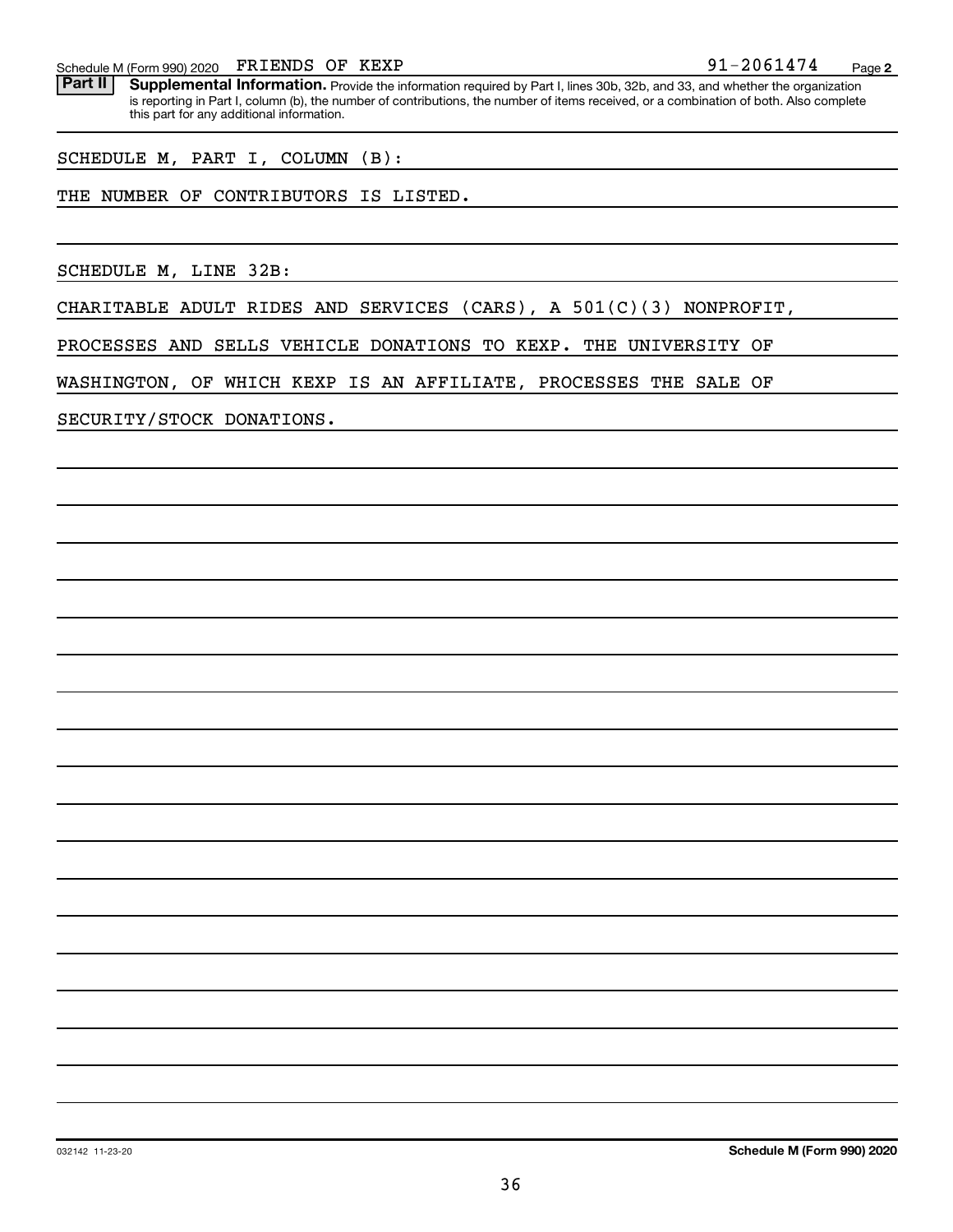Department of the Treasury **(Form 990 or 990-EZ)**

Name of the organization

Internal Revenue Service

**Complete to provide information for responses to specific questions on Form 990 or 990-EZ or to provide any additional information. | Attach to Form 990 or 990-EZ. SCHEDULE O Supplemental Information to Form 990 or 990-EZ 2020**<br>(Form 990 or 990-EZ) Complete to provide information for responses to specific questions on

**| Go to www.irs.gov/Form990 for the latest information.**

FRIENDS OF KEXP 2061474

**Inspection Employer identification number**

OMB No. 1545-0047

**Open to Public**

# FORM 990, PART III, LINE 4D, OTHER PROGRAM SERVICES:

CAPITAL PROJECTS TO SOUND-PROOF AND UPGRADE PROGRAMMING SPACES, THE

LIVE ROOM AND DJ2 BROADCAST STUDIO, DUE TO SEATTLE CENTER ARENA

CONSTRUCTION.

EXPENSES \$ 426,035. INCLUDING GRANTS OF \$ 0. REVENUE \$ 0.

FORM 990, PART VI, SECTION A, LINE 2:

THOMAS MARA'S, PRESIDENT/CEO OF KEXP, BROTHER, MICHAEL MARA, WORKS AT

NORDSTROM, INC. ERIK NORDSTROM, KEXP BOARD MEMBER, IS ALSO AN EMPLOYEE AND BOARD MEMBER OF NORDSTROM, INC.

FORM 990, PART VI, SECTION A, LINE 7A:

FRIENDS OF KEXP IS AN AFFILIATE OF THE UNIVERSITY OF WASHINGTON, AND AS SUCH UW FILLS ONE SEAT ON KEXP'S BOARD OF DIRECTORS. THIS UW APPOINTED DIRECTOR HAS THE SAME RIGHTS AND RESPONSIBILITIES OF ANY OTHER BOARD MEMBER.

|  |  |  |                                 | FORM 990, PART VI, SECTION B, LINE 11B:                                |  |  |  |  |
|--|--|--|---------------------------------|------------------------------------------------------------------------|--|--|--|--|
|  |  |  |                                 | UPON COMPLETION, DRAFTS OF KEXP'S ANNUAL FINANCIAL STATEMENTS AND FORM |  |  |  |  |
|  |  |  |                                 | 990/990-T ARE DISTRIBUTED ELECTRONICALLY TO THE BOARD OF DIRECTORS FOR |  |  |  |  |
|  |  |  |                                 | REVIEW. THE DOCUMENTS ARE THEN PRESENTED BY THE TREASURER AT A BOARD   |  |  |  |  |
|  |  |  | MEETING AND APPROVED BY A VOTE. |                                                                        |  |  |  |  |
|  |  |  |                                 |                                                                        |  |  |  |  |

FORM 990, PART VI, SECTION B, LINE 12C:

EACH YEAR IN PREPARATION OF FINANCIAL STATEMENTS, THE BOARD OF DIRECTORS

AND EXECUTIVE TEAM ARE ASKED TO COMPLETE CONFLICT OF INTEREST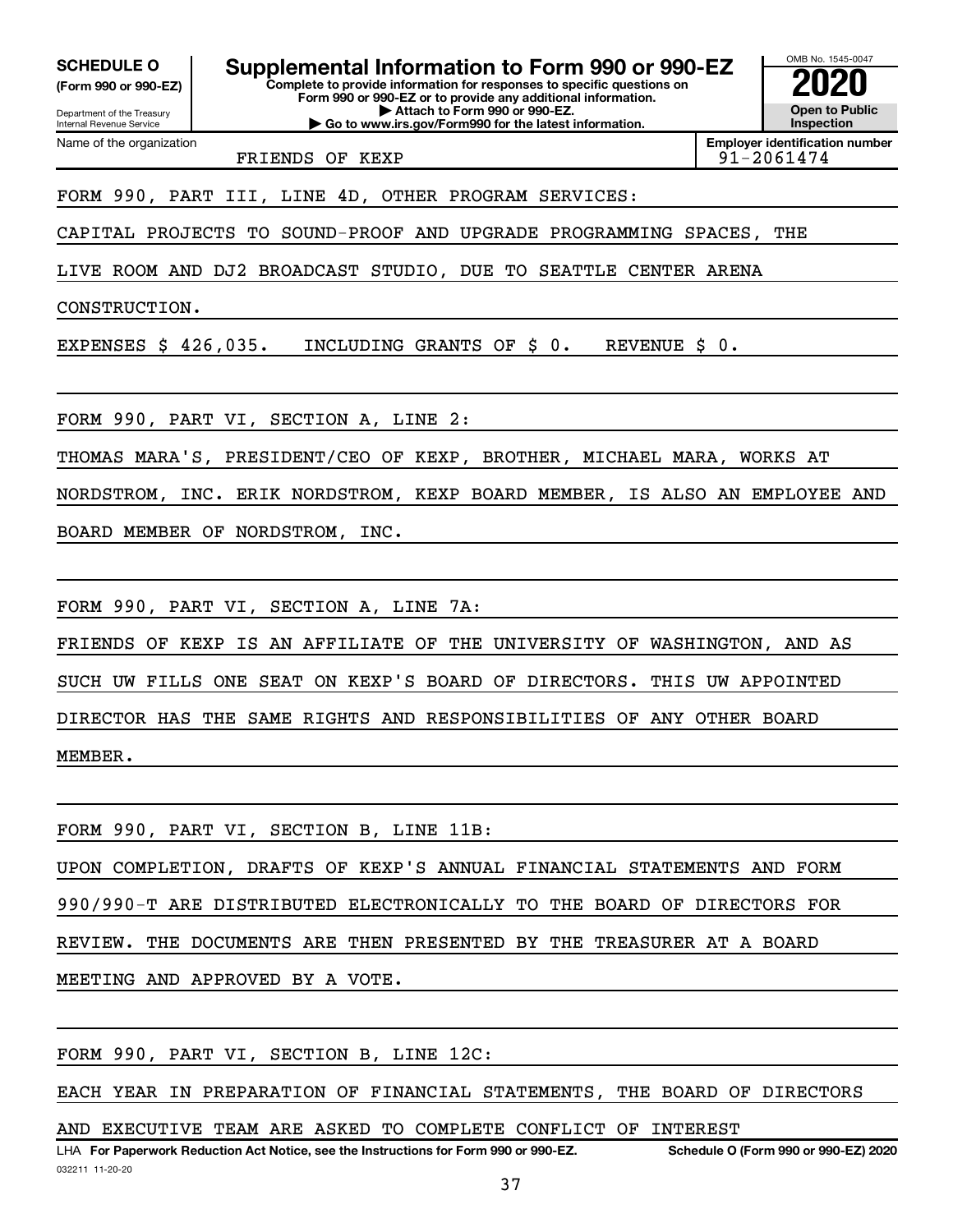Schedule O (Form 990 or 990-EZ) 2020

Name of the organization

FRIENDS OF KEXP **91-2061474** 

CONFIRMATIONS.

FORM 990, PART VI, SECTION B, LINE 15:

SALARY SURVEYS ARE PURCHASED, COMPARABLE DATA IS COMPILED, AND MARKET

COMPENSATION DATA IS PRESENTED TO THE BOARD OF DIRECTORS BY THE BOARD'S

EXECUTIVE COMMITTEE FOR THEIR APPROVAL.

FORM 990, PART VI, SECTION C, LINE 19:

PER FCC REQUIREMENTS, KEXP UPLOADS LICENSE APPLICATIONS AND RELATED MATERIALS, OWNERSHIP REPORTS, EEO RECORDS AND ISSUES AND PROGRAMS LIST TO FCC PUBLIC INSPECTION FILES AT PUBLICFILES.FCC.GOV.

PER CPB REQUIREMENTS, KEXP POSTS THE MOST RECENT AUDITED FINANCIAL STATEMENT AND ANNUAL FINANCIAL STATEMENT PROVIDED TO CPB, CONTENT AND SERVICE REPORTS, BOARD MEETING CALENDAR, GOVERNING BODY AND COMMUNITY ADVISORY BOARD NAMES, STATION SENIOR/EXECUTIVE MANAGEMENT NAMES, TITLES AND CONTACT INFORMATION, AND DIVERSITY STATEMENT ON OUR WEBSITE. ALSO, PER CBP REQUIREMENTS, BOARD MEETING MINUTES AND EMPLOYMENT STATISTICAL REPORTS ARE FILED IN THE PUBLIC FILE BOX AT RECEPTION.

```
KEXP DOES NOT MAKE GOVERNING DOCUMENTS, CONFLICT OF INTEREST POLICY OR
ORGANIZATIONAL POLICIES AVAILABLE TO THE PUBLIC.
```
FORM 990, PART XI, LINE 9, CHANGES IN NET ASSETS:

IN-KIND RECONCILIATION 245,402.

FORM 990, PART XII, LINE 2C:

THERE WAS NO CHANGE IN THE AUDIT COMMITTEE PROCESS.